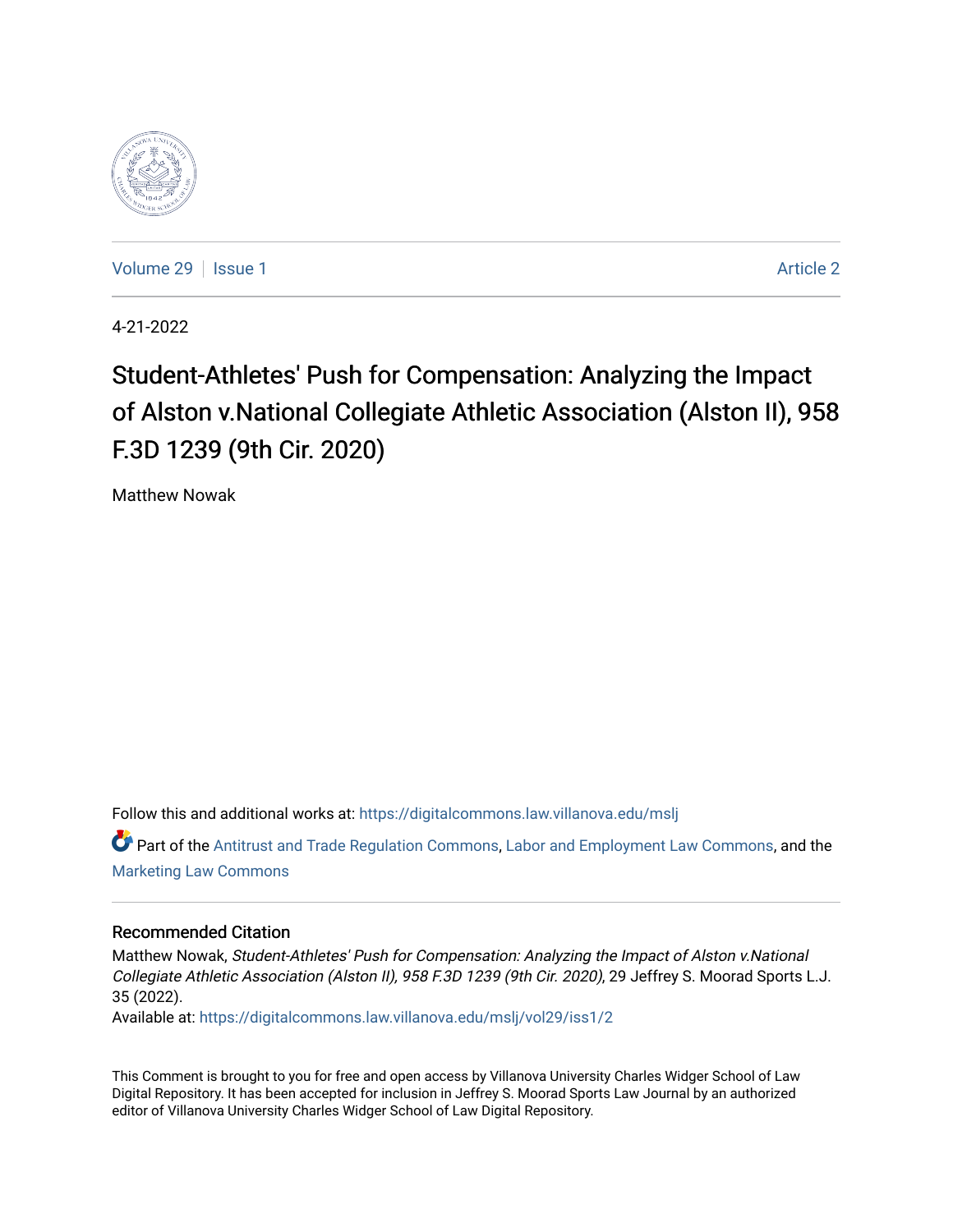## Comments

## STUDENT-ATHLETES' PUSH FOR COMPENSATION: ANALYZING THE IMPACT OF *ALSTON V. NATIONAL COLLEGIATE ATHLETIC ASSOCIATION* (*ALSTON II)*, 958 F.3D 1239 (9TH CIR. 2020).

## I. TIPPING OFF: INTRODUCTION

Antitrust law is an important area of law and is most associated with companies involved in consumer product markets.<sup>1</sup> Despite a focus on consumer product markets, antitrust issues regularly dip into more nuanced areas such as the sports world.2 These issues make more than just a cameo in the sports world, as professional sports have experienced their share of antitrust suits.<sup>3</sup> Additionally, college sports have been the subject of several antitrust lawsuits; in particular, the competitiveness of the National Collegiate Athletic Association (NCAA) rules and regulations have been challenged frequently.4 Support for student-athlete compensation has been a

2. *See Antitrust Labor Law Issues in Sports*, USLEGAL, https://sportslaw.uslegal.com/antitrust-and-labor-law-issues-in-sports/ [https://perma.cc/ G4DS-3SEU] (last visited Oct. 19, 2021) (discussing cases *Flood v. Kuhn*, in which Major League Baseball ("MLB") player Curtis C. Flood sued MLB for antitrust violations, *Wood v. National Basketball Association*, in which National Baskeball Association ("NBA")'s salary cap, draft, restricted free agency were challenged).

3. *See*, *e.g.*, Flood v. Kuhn, 407 U.S. 258, 282 (1972) (holding baseball has longstanding exemption from antitrust laws that must be upheld in accordance with stare decisis); *see also, e.g.,* Wood v. Nat'l Basketball Ass'n, 809 F.2d 954, 963 (2d Cir. 1987) (affirming dismissal of Sherman Act challenges made against salary cap, player draft, free agency rules of NBA); Am. Football League v. Nat'l Football League, 323 F.2d 124, 134 (4th Cir. 1963) (holding plaintiff, American Football League ("AFL"), failed to demonstrate monopolization by defendant NFL).

4. *See*, *e.g.*, Nat'l Collegiate Athletic Ass'n v. Bd. of Regents of Univ. of Okla., 468 U.S. 85, 113 (1984) [hereinafter *Board of Regents*] (holding NCAA restrictions on member schools televising college football games were anticompetitive behavior); *see also*, *e.g.*, O'Bannon v. Nat'l Collegiate Athletic Ass'n, 802 F.3d 1049, 1079 (9th Cir. 2015) ("NCAA regulations are subject to antitrust scrutiny and must be

(35)

<sup>1.</sup> *See Antitrust Laws*, U.S. CHAMBER OF COM., https://www.uschamber.com/ antitrust-laws [https://perma.cc/ZRK4-LUSY] (last visited Oct. 19, 2021) (explaining function of antitrust laws is to provide for "a free and open market economy" as well as "healthy competition" that allows for "lower prices, higher quality products and services, more choices, and greater innovation"); *see also* James Chen, *Un*derstanding Antitrust Laws, INVESTOPEDIA (May 29, 2021), https:// www.investopedia.com/ask/answers/09/antitrust-law.asp [https://perma.cc/ 36UB-H93P] (describing goal of antitrust laws to ensure fair competition by quashing activities like "bid rigging, price fixing, and monopolies").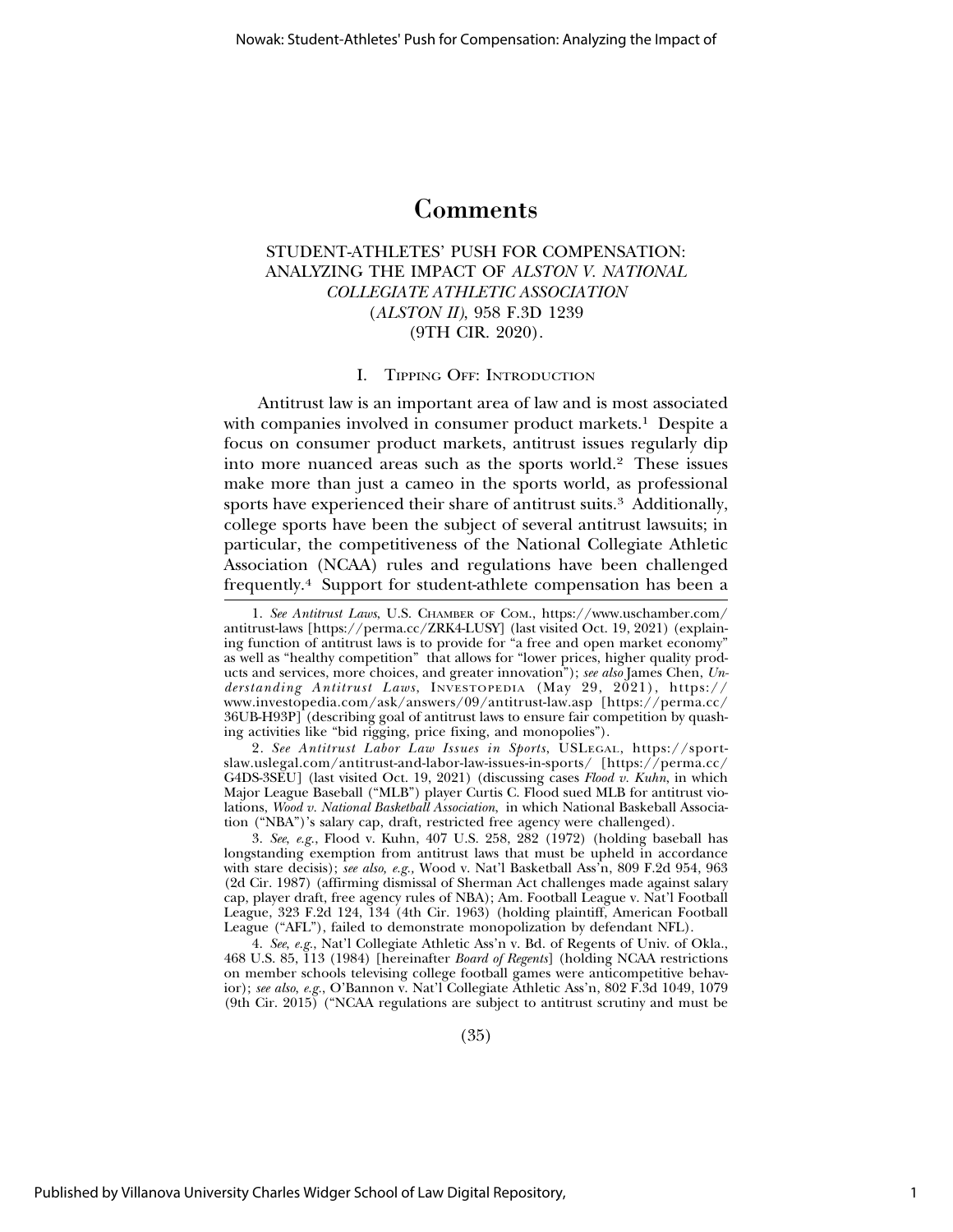recent topic of controversy and conversation, receiving support from many different proponents interested in securing compensation for student-athletes for the use of their names, images, and likenesses (collectively "NIL").<sup>5</sup> Despite growing support, however, the NCAA has been the greatest opposition to this compensation; the Association has insisted that its rules are the best for the sake of amateur sports and has presented obstacles to prevent student-athlete compensation by threatening athletes with legal challenges.<sup>6</sup>

Student-athletes are seeking compensation from the NCAA, a billion-dollar business that is profiting from their labor and skills.<sup>7</sup> Laws and rules allowing student-athletes to profit off of their NIL and be compensated for their performance on university teams would allow some athletes to finally make money without having to play at a professional level.8 Because a very small minority of student-athletes end up in professional leagues, collegiate compensa-

5. *See* Andrew Yang, *NCAA Should Pay Athletes*, YANG 2020 https:// 2020.yang2020.com/policies/ncaa-pay-athletes/ [https://perma.cc/789W-VJCY] (last visited Oct. 19, 2021) (discussing how NCAA sports entertainment should result in athletes' appropriate compensation given revenues athletes generate for schools); *see also* Matt Norlander, *Fair Pay to Play Act: States Bucking NCAA to Let Athletes Be Paid for Name, Image, Likeness*, CBS SPORTS (Oct. 3, 2019, 5:43 PM), https://www.cbssports.com/college-football/news/fair-pay-to-play-act-states-bucking-ncaa-to-let-athletes-be-paid-for-name-image-likeness/ [https://perma.cc/ WQ53-RHWS] (noting California's passage of pay to play bill, which has created "ripple effect" in other states introducing pay to play bills, leading to greater push against NCAA amateurism rules).

6. *See* NCAA Board of Governors, *NCAA Responds to California Senate Bill 206: Measure Would Upend Level Playing Field for All Student-Athletes*, NAT'L COLLEGIATE ATHLETIC ASS'N (Sept. 11, 2019), https://www.ncaa.org/about/resources/mediacenter/news/ncaa-responds-california-senate-bill-206 [https://perma.cc/Y9CM-BSTS] (arguing NIL compensation for student-athletes would erase distinction between college versus professional athletics, leaving California schools with unfair recruiting advantages by allowing compensation); *see also* Andrew Smalley, *Pay for Play for College Athletes?*, NCSL BLOG (Sept. 30, 2019), https://www.ncsl.org/blog/ 2019/09/30/pay-for-play-for-college-athletes.aspx [https://perma.cc/RHW6- 52UC] (discussing NCAA's long-standing interest in preserving amateur nature of college athletics by preventing payment of student-athletes).

7. *See* Smalley, *supra* note 66 ("College athletes earn billions of dollars annually for their schools, television networks, apparel companies and the National Collegiate Athletic Association.").

8. *See* Alan Blinder, *N.C.A.A. Athletes Could Be Paid Under New California Law*, N.Y. TIMES (June 21, 2021), https://www.nytimes.com/2019/09/30/sports/college-athletes-paid-california.html [https://perma.cc/L4QG-Q6JE] (discussing

tested in the crucible of the Rule of Reason."); Agnew v. Nat'l Collegiate Athletic Ass'n, 683 F.3d 328, 347 (7th Cir. 2012) (holding court dismissal of claim was proper given plaintiffs failed to properly identify labor market for student-athletes); Bassett v. Nat'l Collegiate Athletic Ass'n, 528 F.3d 426, 432–34 (6th Cir. 2008) (holding NCAA rules for recruitment of student athletes did not fall under Sherman Act's restraint of trade provision); Smith v. Nat'l Collegiate Athletic Ass'n, 139 F.3d 180, 185 (3d Cir. 1998) (holding Sherman Act did not apply to NCAA's eligibility rules).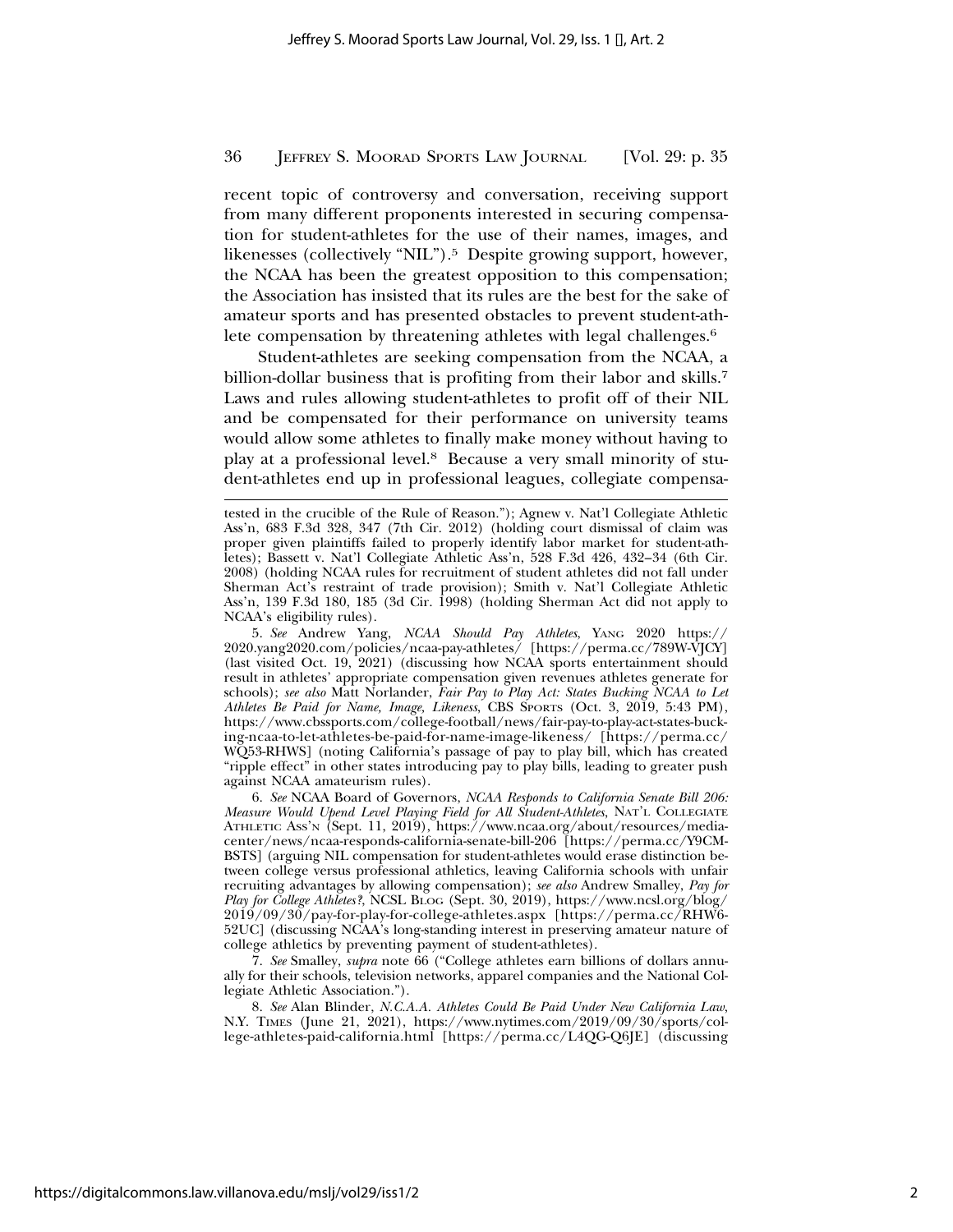tion may reconcile for the countless–and often excessive–hours that student-athletes spend doing work for their sports each week compared to the time they spend doing academic work.9

However, the NCAA has perceived amateur sports as threatened by the emergence of laws allowing for student-athlete compensation.10 In the past, the NCAA was given express instruction from the United States Supreme Court that it has "ample latitude" to structure rules as necessary in order to maintain the "revered tradition of amateurism in college sports."11 Accordingly, the NCAA has also argued in court about the need to preserve differences between amateur and professional sports—and the need for restrictive bylaws to do so.12 Underlying NCAA arguments against player compensation, the NCAA has shown concern that allowing for student-athlete compensation would diminish demand for college athletics because it is the amateurism that the NCAA claims is driving demand.13

While these issues have been litigated before, they were again litigated in front of the Ninth Circuit in an antitrust suit waged against the NCAA in *Alston v. National Collegiate Athletic Association* (*Alston II*)*,*<sup>14</sup> which focused on issues similar to previous antitrust

10. *See* NCAA Board of Governors, *supra* note 6 (arguing NIL compensation for student-athletes will blur line between collegiate versus professional athletics).

11. *See* Board of Regents, 468 U.S. 85, 120 (1984) (stating NCAA must be given ability to structure, control, enforce its own rules to preserve amateurism at collegiate level).

12. *See* Edward H. Grimmett, Comment, *NCAA Amateurism and Athletics: A Perfect Marriage or a Dysfunctional Relationship? - An Antitrust Approach to Student-Athlete Compensation*, 30 TOURO L. REV. 823, 831 (2014) (acknowledging NCAA arguments in past litigation favor restrictive regulations).

13. *See* Andy Schwarz, *The Fallacy Of Fragile Demand for "Amateurism"*, ATHLETIC DIR. U, https://athleticdirectoru.com/articles/the-fallacy-of-fragile-demand-foramateurism/ [https://perma.cc/3ZG9-9GLB] (last visited Oct. 21, 2021) (discussing NCAA's conception college sports' amateur status drives consumer demand).

14. Alston v. Nat'l Collegiate Athletic Ass'n, 958 F.3d 1239 (9th Cir. 2020) [hereinafter *Alston II*]*.*

quote from former college athlete Hayley Hodson who stated "college is the only time [many athletes] have to profit off their hard-earned athletic successes").

<sup>9.</sup> *See* Peter Jacobs, *Here's the Insane Amount of Time Student-Athletes Spend On Practice*, BUS. INSIDER (Jan. 27, 2015, 11:44 AM), https://www.businessinsider.com/ college-student-athletes-spend-40-hours-a-week-practicing-2015-1 [https:// perma.cc/SHB8-R79S] (presenting data showing average time spent on athletic activities every week is over thirty hours); *see also* Jasmine Harris, *It's Na¨ıve to Think College Athletes Have Time for School*, THE CONVERSATION (Oct. 9, 2018, 6:55 AM), https://theconversation.com/its-naive-to-think-college-athletes-have-time-forschool-100942 [https://perma.cc/CZ4U-K9KH] (indicating college athletes spend triple amount of time on athletics per week compared to academics).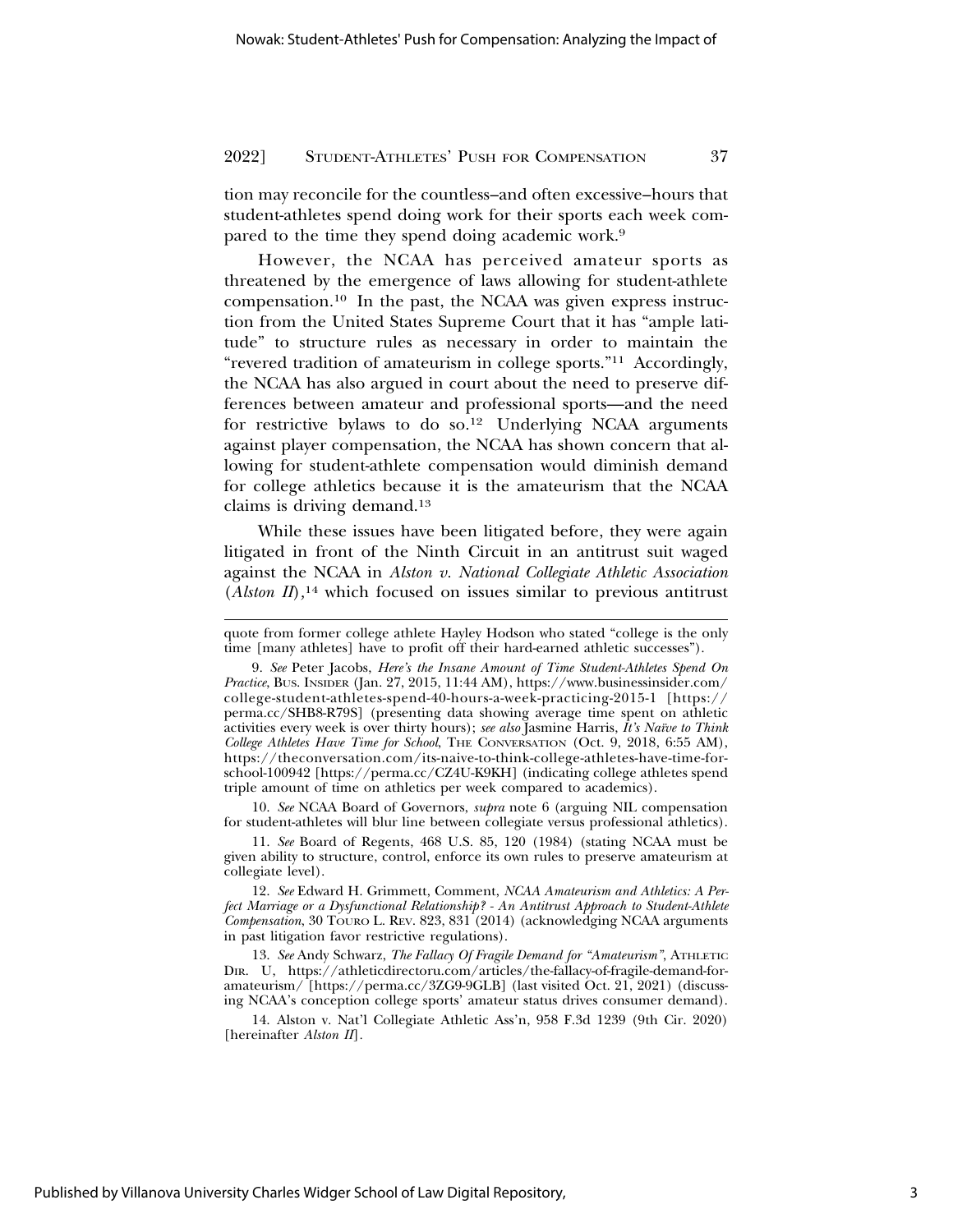litigation in both the Supreme Court and circuit courts.15 The most pervasive issue of the litigation was whether the NCAA's rules that restrict education-related benefits are anti-competitive behavior.16 Notably, the Ninth Circuit jurisdiction includes California, which at the time of the litigation had recently passed a "pay for play" law that would allow NIL compensation for student-athletes participating in NCAA athletics.17 It is unclear how—or even if this new legislation influenced the court's decision in *Alston II* or its later affirmation at the Supreme Court; at the very least the Ninth Circuit decision, collectively with the California play for pay law, demonstrates a level of consistency among this geographic area in its recent movement toward student-athlete compensation at the collegiate level.18 As other states have followed California's lead and pursued NIL laws for student-athletes, the Ninth Circuit was likewise poised to become a guide for antitrust litigation regarding issues of student-athlete pay.19 In *Alston II*, the Ninth Circuit affirmed a lower court injunction of NCAA rules restricting education-related benefits, as the Ninth Circuit agreed that the rules were in violation of the Sherman Antitrust Act (Sherman Act)—the NCAA rules were deemed unlawful restraints on trade.20

Nevertheless, many open questions remained as *Alston II* awaited a hearing in the Supreme Court, which foreshadowed a decision with nationwide implications for amateurism, student-athlete pay, and collegiate athletics in general.21 On June 21, 2021, the

19. *See* Norlander, *supra* note 5 (noting pressure California's passage of pay to play bill has placed on other states).

20. *See Alston II*, 958 F.3d at 1265–66 (holding district court's conclusion about anticompetitive nature of NCAA's limits on education-related benefits was correct as NCAA limits "do not 'play by the Sherman Act's rules'" (quoting O'Bannon v. Nat'l Collegiate Athletic Ass'n, 802 F.3d 1049, 1079 (9th Cir. 2015))).

<sup>15.</sup> For further discussion of other examples of antitrust litigation against the NCAA, see *supra* note 4 and accompanying text.

<sup>16.</sup> *See Alston II*, 958 F.3d at 1243 (noting case centered on order enjoining NCAA rule that restricted education-related benefits for student-athletes).

<sup>17.</sup> *See* CAL. EDUC. CODE § 67456 (a)(1) (West 2021) (discussing law's purpose to prohibit institutions of higher education from disallowing compensation of college athletes for name, image, or likeness); *see also* Blinder, *supra* note 8 (noting California's bill allows players to "strike endorsement deals and hire agents" while acknowledging California Governor who signed bill into law, Gavin Newsom's, comments about NCAA's no pay policy as "farce").

<sup>18.</sup> For further discussion of California's pay for play legislation, see *supra* note 17 and accompanying text. For further discussion of *Alston II*, see *infra* notes 32–57, 168–282 and accompanying text. For further discussion of *O'Bannon*, see *infra* notes 149–161 and accompanying text.

<sup>21.</sup> *See* Robert Barnes & Rick Maese, *Supreme Court Will Hear NCAA Dispute Compensation for Student-Athletes*, WASH. POST (Dec. 16, 2020, 11:08 AM), https:// www.washingtonpost.com/politics/courts\_law/supreme-court-ncaa/2020/12/16/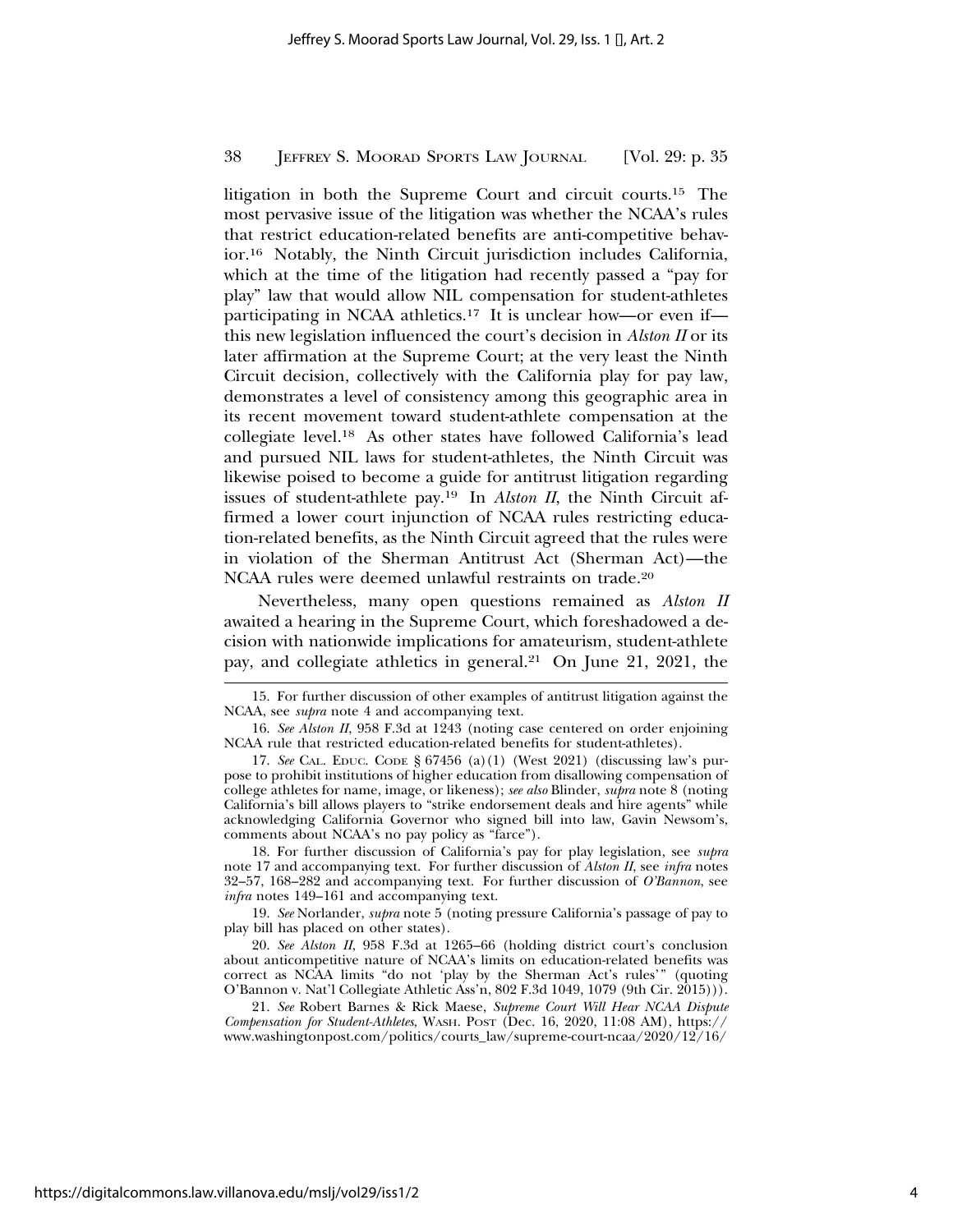Supreme Court released its opinion in *NCAA v. Alston (Alston III*)<sup>22</sup> and affirmed the Ninth Circuit's decision in a unanimous opinion authored by Justice Gorsuch.23

This Note focuses on *Alston II* as decided by the Ninth Circuit.24 It discusses the facts of the case, the background of the law applied, the reasoning and analysis of the court, and the impact the decision will have.25 Section Two of this Note describes the facts of the case, paying special attention to the focuses of the district court and the Ninth Circuit throughout litigation up until the Ninth Circuit's affirmation of the lower district court.26 Section Three, the background section, discusses antitrust law being applied in *Alston* II.<sup>27</sup> Specifically, this Section addresses federal statutes surrounding antitrust law, traditional antitrust case law, NCAA-related antitrust case law, a circuit court split (now resolved by the Supreme Court opinion), and newly enacted or proposed pay for play laws at the state level.28 Next, Section Four describes the Ninth Circuit's reasoning in *Alston II* and discusses the court's reasoning behind its decision.29 This Note then proceeds to Section Five, which focuses on critical analysis and analyzes the court's logic and conclusions.30

22. Nat'l Collegiate Athletic Ass'n v. Alston, 141 S. Ct. 2141 (2021) [hereinafter *Alston III*].

23. *See National Collegiate Athletic Association v. Alston*, SCOTUSBLOG, https:// www.scotusblog.com/case-files/cases/national-collegiate-athletic-association-v-alston/ [https://perma.cc/BD88-YJY2] (last visited Oct. 19, 2021) (listing case details like date of argument, date of opinion, vote total, opinion author).

24. For further discussion of the Ninth Circuit's decision in *Alston II*, see *infra* notes 44–54 and accompanying text.

25. For further discussion of *Alston II*, see *infra* notes 44–54 and accompanying text.

26. For further discussion of facts of *Alston II*, see *infra* notes 32–57 and accompanying text.

27. For further discussion of background information on antitrust law, see *infra* notes 62–167 and accompanying text.

29. For further discussion of a narrative analysis of *Alston II*, see *infra* notes 168–255 and accompanying text.

30. For further discussion of a critical analysis of *Alston II*, see *infra* notes 257–282 and accompanying text.

<sup>90</sup>f20dbc-3fa9-11eb-8db8-395dedaaa036\_story.html [https://perma.cc/S5FZ-UWFH] (recognizing Supreme Court accepted petition from NCAA to hear *Alston* when Supreme Court has not heard college athletics antitrust issues since *Board of Regents* in 1984, which indicates shifting landscape for college sports with regards to new NIL laws for student-athletes, in addition to general push against traditional NCAA amateurism rules).

<sup>28.</sup> For further discussion of antitrust statutes, see *infra* notes 62–68, 75–86 and accompanying text. For further discussion of general antitrust case law, see *infra* notes 87–102 and accompanying text. For further discussion of NCAA-related antitrust case law, see *infra* notes 103–161 and accompanying text. For further discussion of emerging pay for play laws, see *infra* notes 162–167 and accompanying text.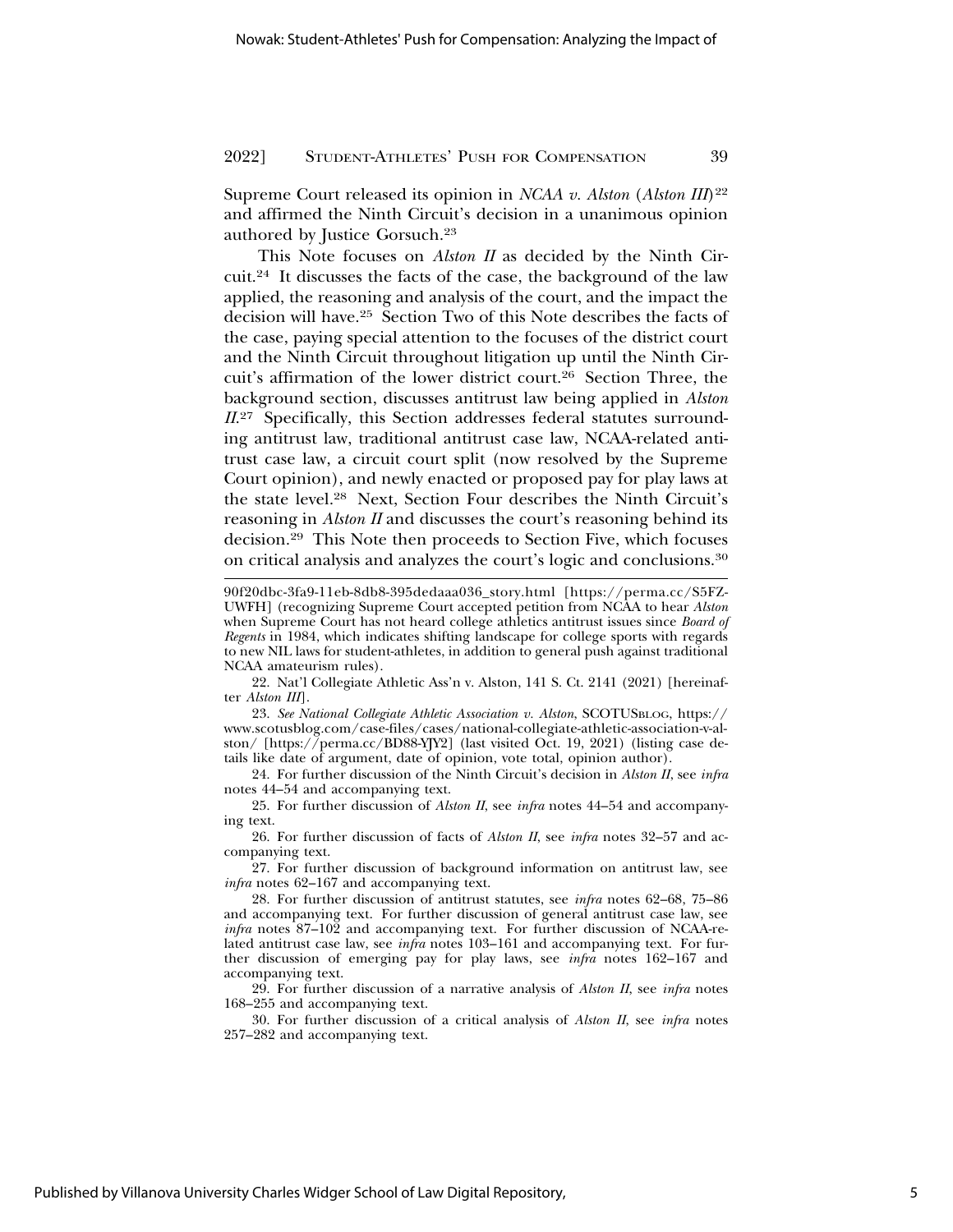Finally, this Note concludes with Section Six, an impact section in which it considers consequences of the *Alston II* decision by the Ninth Circuit for the field of law and for collegiate sports as well as the consequences of its affirmation in *Alston III*. 31

## II. SETTING THE PACE OF PLAY: LOOKING AT <sup>A</sup>LSTON'S FACTS

*Alston II*, prior to being argued in front of the Ninth Circuit, was brought as *Alston v. National Collegiate Athletic Association* (*Alston I*)<sup>32</sup> before the Northern District of California in March of 2019.<sup>33</sup> The Plaintiffs in *Alston I* (who became respondents in *Alston II*) were both current and former student-athletes challenging current NCAA rules that put limits on compensation receivable by studentathletes and alleging that those limits violate federal antitrust law.34 Meanwhile, the Defendants—the NCAA and several of its conferences—contended that its limits were actually procompetitive given their effects of preserving amateurism in college sports and strengthening academic communities by including studentathletes.35

In evaluating the claims, the district court stated a brief factual history of the NCAA as a league, mentioning that while the associa-

<sup>31.</sup> For further discussion of *Alston II*'s impact, see *infra* notes 283–323 and accompanying text.

<sup>32.</sup> *See* Alston v. Nat'l Collegiate Athletic Ass'n, 375 F. Supp. 3d 1058, 1110 (N.D. Cal. 2019) [hereinafter *Alston I*] (ruling in favor of student-athlete Plaintiffs against NCAA while issuing injunction against NCAA amateurism rule).

<sup>33.</sup> *See generally id.* (noting district court case was heard in Northern District of California).

<sup>34.</sup> *See id.* at 1061–62 (discussing Plaintiffs' backgrounds, contention that NCAA student-athlete compensatory restrictions result in anticompetitive behavior).

<sup>35.</sup> *See id.* at 1061–62 & 1062 n.1 (noting Defendants include NCAA plus eleven of its conferences taking part in college football or basketball, including Pac-12, Big 12, SEC). The court did resolve some issues at summary judgment and ultimately presided over the remaining issues in a bench trial. *See id.* at 1062 (discussing court's summary judgment ruling plus subsequent trial). The Defendants also made both issue and claim preclusion arguments to try to stave off the litigation, stating that the challenge by Plaintiffs was precluded due to the issues being materially the same and already being settled. *See id.* at 1092–93 ("As a threshold matter, Defendants argue that Plaintiffs have not shown that this case is not precluded by the Ninth Circuit's ruling in O'Bannon II."). The district court stated that there were material factual differences that defeated the preclusion arguments and required consideration under the rule of reason. *See id.* at 1095–96 ("The material factual differences discussed above defeat Defendants' preclusion arguments and warrant examining the conduct challenged in this case under the Rule of Reason . . . . In sum, because Plaintiffs raise new antitrust challenges to conduct affecting a different class, in a different time period, relating to rules and forms of compensation that are not the same as those challenged in O'Bannon, the claims in this case are not precluded by O'Bannon II.").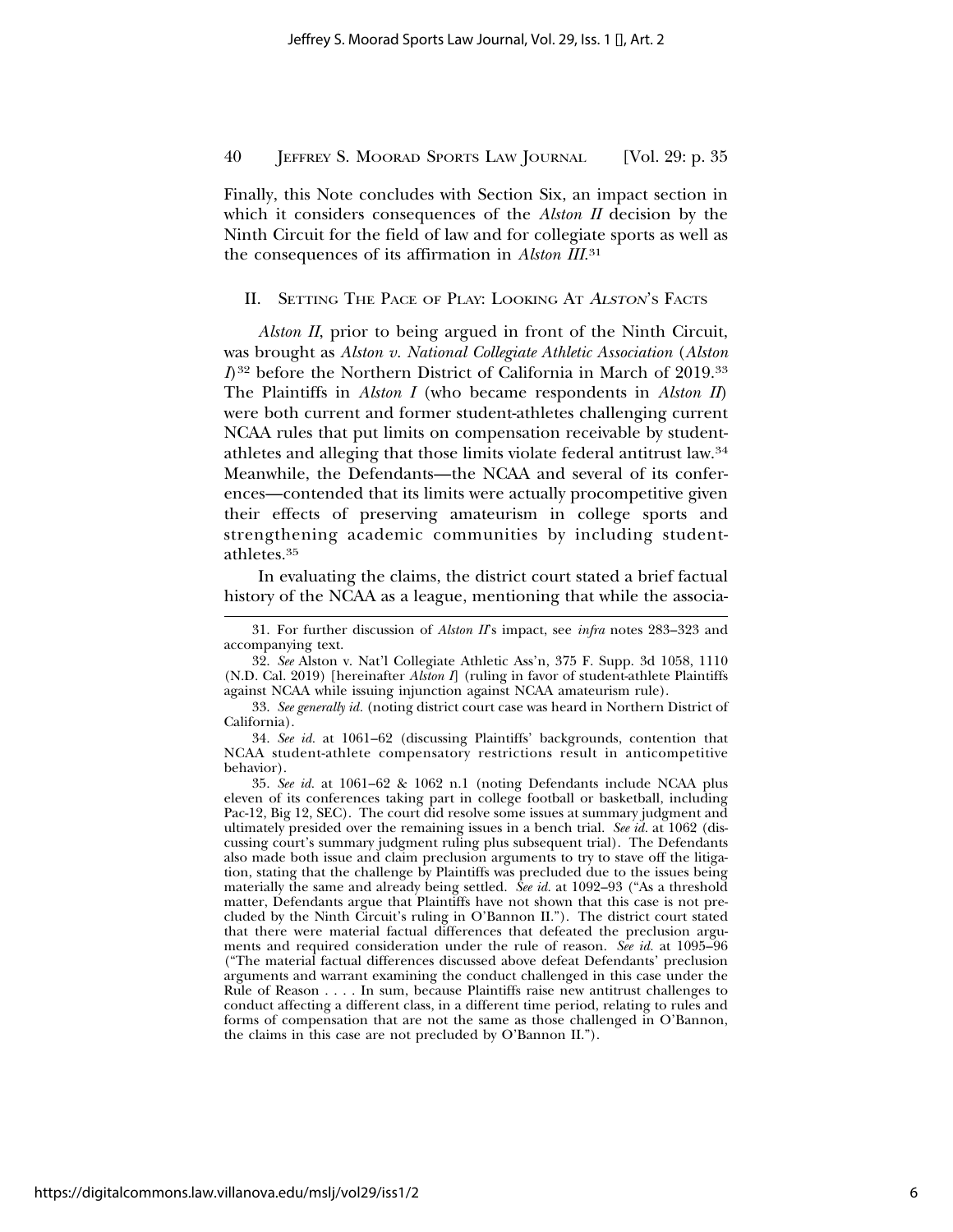tion was originally founded in 1905 for the purpose of regulating college football, it has evolved to "govern many aspects of athletic competitions among NCAA member schools" and it currently has some eleven hundred member schools.<sup>36</sup> The court then mentioned that the NCAA rules are enacted by a Board of Directors and noted that there has been an evolution of NCAA rules regulating benefits and compensation that student-athletes may receive.<sup>37</sup> While student-athletes were originally prohibited from receiving even scholarships, new rules in 1956 were implemented to allow "grants-in-aid," or athletic scholarships, for student-athletes.38 The court also recognized that the NCAA generates roughly one billion dollars each year in total revenues.39

The district court moved to analyze the challenged NCAA regulations under the rule of reason analysis, which exists for "agreements whose competitive effect can only be evaluated by analyzing the facts peculiar to the business, the history of the restraint, and the reasons why it was imposed."40 The court noted that Plaintiffs were only focusing on rules regulating compensation and benefits that student-athletes may receive as NCAA athletes.<sup>41</sup> After doing a thorough analysis of the alleged anticompetitive rules, the district court entered judgment for the Plaintiffs, stating that "[r]estricting

36. *See id.* at 1062–63 (noting association's evolution from single issue to broad governance overseeing three Divisions, including eleven hundred schools). 37. *See id.* at 1063 (discussing process, history of NCAA rule enactment).

38. *See id.* (noting 1906 bylaws of NCAA's former body Intercollegiate Athletic Association ("IAA") prohibited receipt of any compensation in exchange for participation in college sports, including scholarships, but new rules in 1956 gave schools permission to award "grants-in-aid" to student-athletes). While the 1956 rules did allow student-athletes to receive scholarships, the rules did limit the size of grant-in-aid that schools could offer, thus stopping any financial aid beyond normal education expenses. *See id.* (explaining origins, limitations of NCAA grantin-aid awards for student-athletes). However, in 1976, the definition of grant-in-aid was amended to limit "educational expenses to include only 'tuition and fees, room and board and required course-related books.'" *See id.* (summarizing NCAA grant-in-aid definition following rule amendment in 1976).

39. *See id.* ("The NCAA generates approximately one billion dollars in revenues each year. Its revenues have increased consistently over the years."). The district court also briefly noted most of NCAA's revenues come from March Madness, a Division I men's basketball tournament held annually. *See id.* (indicating great value of March Madness for NCAA).

40. *See id.* at 1092, 1096 (noting district court analyzed alleged anticompetitive behavior under rule of reason analysis). On summary judgment, the court opposed using the per se rule to analyze the challenge and held that the rule of reason analysis must be implemented. *See id.* at 1092 (explaining why rule of reason is appropriate). For further discussion of the rule of reason analysis, see *infra* notes 90–95 and accompanying text.

41. *See id.* at 1063 (indicating Plaintiffs focused on narrow set of NCAA rules, specifically looking at NCAA regulation of student-athlete compensation, studentathlete benefit accrual).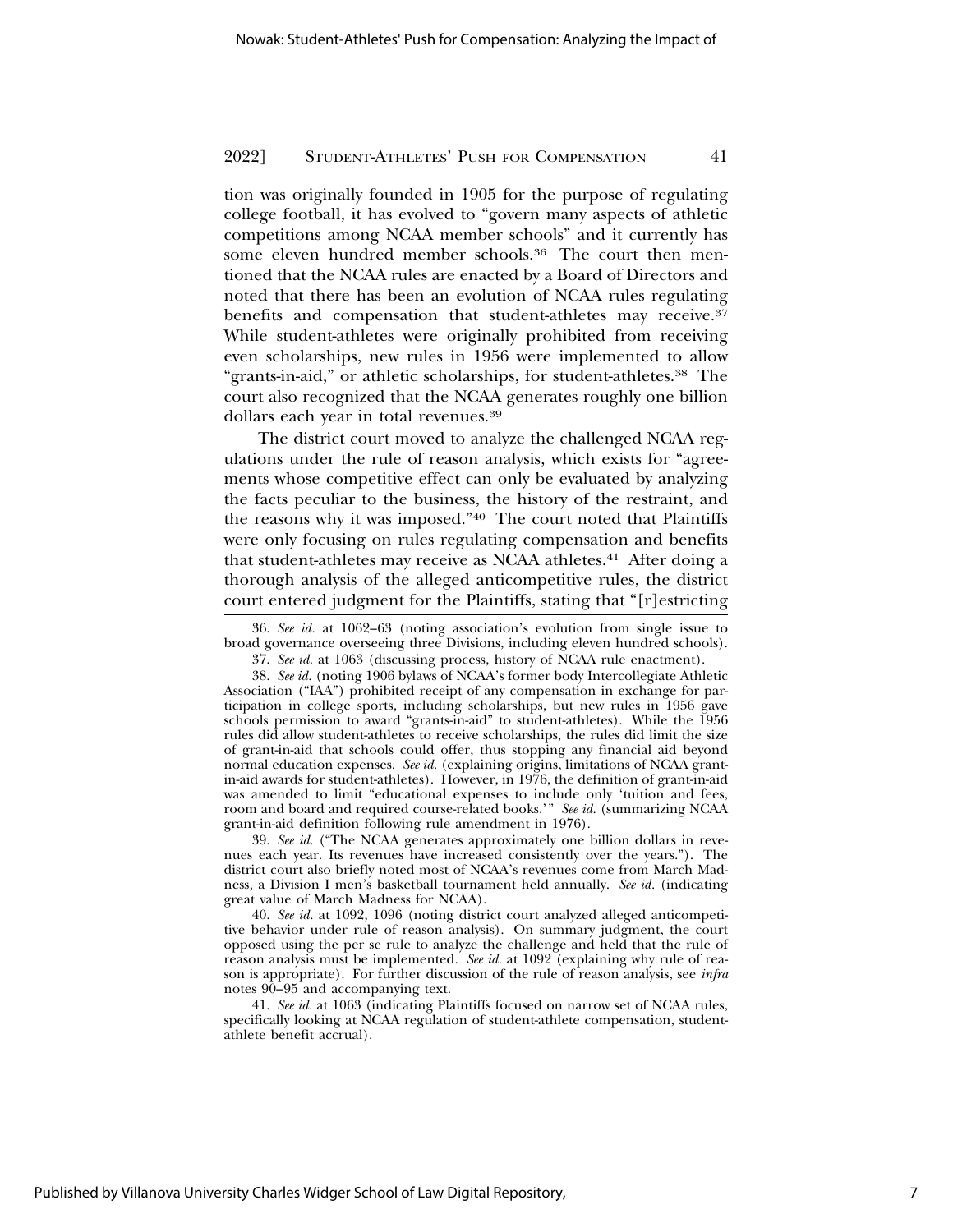non-cash education-related benefits and academic awards that can be provided on top of a grant-in-aid has not been proven to be necessary to preserving consumer demand" for collegiate sports and thus does not outweigh the anticompetitive effects of such rules.<sup>42</sup> The district court held that "NCAA limits on other education-related benefits that can be provided on top of a grant-in-aid are invalidated" and issued an injunction accordingly.43

Following the judgment in favor of the Plaintiffs at the district court level, the NCAA appealed the decision to the Ninth Circuit in May of 2020.<sup>44</sup> In evaluating the lower court's decision, the Ninth Circuit stressed the fact that NCAA bylaws currently have an "Amateurism Rule" that prohibits student-athletes from using their athletic talents "for pay in any form in their sport"; this bylaw is an eligibility requirement and any student-athlete in violation loses eligibility to participate in NCAA sports.45 However, the lower court noted that student-athletes regularly receive compensation and benefits beyond cost-of-attendance ("COA"), including payments for "incidental expenses while they are travelling for certain events" and payment of "travel expenses for certain family members to attend certain events."46 And yet, the Ninth Circuit observed that receipt of these various payments and benefits does not exclude

44. *See* Alston II, 958 F.3d 1239, 1243 (9th Cir. 2020) (noting NCAA appealed injunction as well as ruling from *Alston I*).

<sup>42.</sup> *See id.* at 1110 (ruling in favor of Plaintiff class because rules were deemed to restrain trade, in addition to disparity between financial benefit bestowed to Defendants versus menial benefits received by student-athletes for exposition of their own talent).

<sup>43.</sup> *See id.* at 1109–10 (discussing district court's determination education-related benefits provided on top of grant-in-aid cannot be limited by NCAA). The court recognized individual conferences or schools can still limit compensation or benefits, "including the education-related benefits that the NCAA will not be permitted to cap." *See id.* at 1109 (explaining ruling still allows limits below NCAA organization level).

<sup>45.</sup> *See id.* at 1244 (discussing eligibility implications of "Amateurism Rule" for student-athletes). While the district court in *Alston I* did make references to the amateurism rule referenced by the Ninth Circuit, no discussion of the eligibility rule was as explicit as the Ninth Circuit's mention, since the district court ultimately limited mention of the rule to parenthetical notes. *See Alston I*, 375 F. Supp. 3d at 1071 (discussing amateurism rule, NCAA amateurism bylaws).

<sup>46.</sup> *See Alston I*, 375 F. Supp. 3d at 1072–74 (noting student-athletes may receive monies beyond COA through Student Assistance Fund ("SAF"), Academic Enhancement Fund ("AEF")). The Ninth Circuit did again address these additional benefits in its opinion and even offered a slightly more in-depth look at the benefits available for student-athletes. *See Alston II*, 958 F.3d at 1244-45 (summarizing many benefits already offered to student-athletes).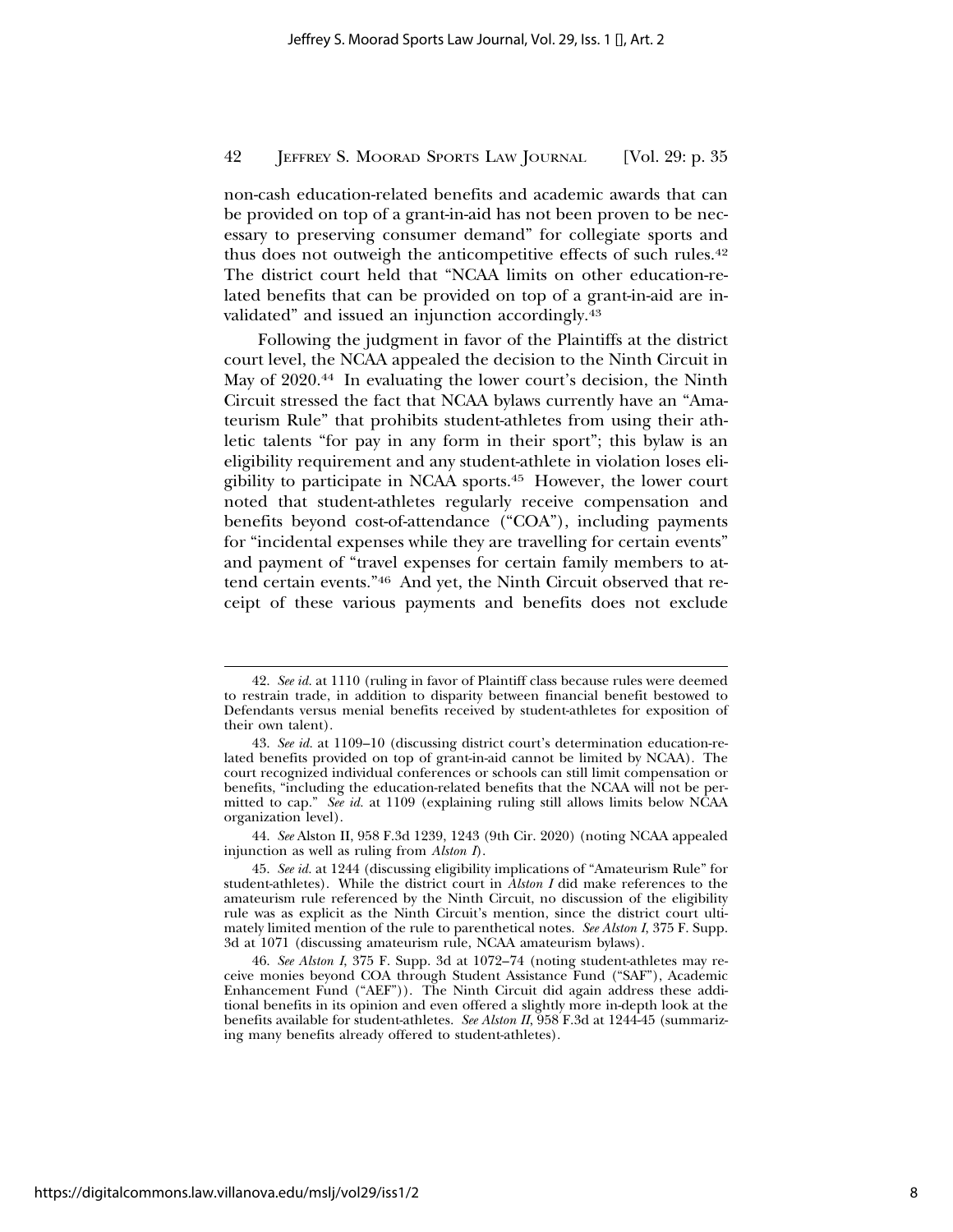student-athletes from intercollegiate competition nor impact their amateur status.47

The Ninth Circuit accepted the lower court's use of the rule of reason in analyzing the anticompetitive behavior in question.48 In doing so, the analysis that followed was focused on evaluating the district court's discretion and conclusions as opposed to rejecting them and offering alternatives.49 After reviewing the district court's analysis, the Ninth Circuit ultimately affirmed the decision in favor of the Plaintiff class.50 The court held that the NCAA's restrictions on education-related benefits violated antitrust law—specifically the Sherman Act—due to their anti-competitive nature, which was determined to be unjustifiable.<sup>51</sup> However, the court made a key distinction regarding the extent of its holding: "limits on cash compensation unrelated to education do *not* . . . constitute anticompetitive conduct and, thus, may not be enjoined."52

While this is a narrow holding (a fact that is favorable to the NCAA), commentators notice that it may serve a substantial blow to the NCAA's traditional amateurism model.53 In particular, the NCAA fears that the *Alston II* decision "blurs the line between student-athletes and professionals" and "encourages never-ending litigation following every rule change."54 Citing a fear that college sports will be governed by the courts under the reasoning of *Alston*

50. *See id.* at 1265–66 (noting appeals court affirmed district court's "liability determination and injunction in all respects").

51. *See id.* at 1265 (quoting O'Bannon v. Nat'l Collegiate Athletic Ass'n, 802 F.3d 1049, 1079 (9th Cir. 2015) ("[W]e hold that the district court properly concluded that NCAA limits on education-related benefits do not 'play by the Sherman Act's rules.'"). For further discussion of the Sherman Act, see *infra* notes 75–78 and accompanying text.

52. *See Alston I*, 375 F. Supp. 3d at 1264 (noting limiting compensation unrelated to education does not violate Sherman Act according to record of case at hand).

53. *See* Kassandra Ramsey, *NCAA Suffers Blow In Alston v. NCAA Scholarship Cost of Attendance Case*, L. OFF. OF KASSANDRA RAMSEY, P.L.L.C. (June 8, 2020), https:// www.kassandraramseylegal.com/blog/ncaa-suffers-blow-in-alston-v-ncaa-scholarship-cost-of-attendance-case [https://perma.cc/KNG4-FYM7] (discussing how outcome of *Alston II* was not entirely detrimental for NCAA given its narrow holding, but NCAA's amateurism model is threatened by *Alston II*'s decision).

54. *See* Donald M. Remy, *NCAA Statement Regarding Supreme Court Petition for Alston Case*, NAT'L COLLEGIATE ATHLETIC ASS'N (Oct. 15, 2020), http:// www.ncaa.org/about/resources/media-center/news/ncaa-statement-regarding-supreme-court-petition-alston-case [https://perma.cc/74YK-JUCS] (detailing NCAA

<sup>47.</sup> *See Alston II*, 958 F.3d at 1245 (discussing ability to receive benefits in addition to COA without consequence of forfeiting eligibility to play in intercollegiate athletics).

<sup>48.</sup> *See id.* at 1244 (concluding rule of reason was properly applied by district court).

<sup>49.</sup> *See generally id.* (evaluating rule of reason analysis of district court).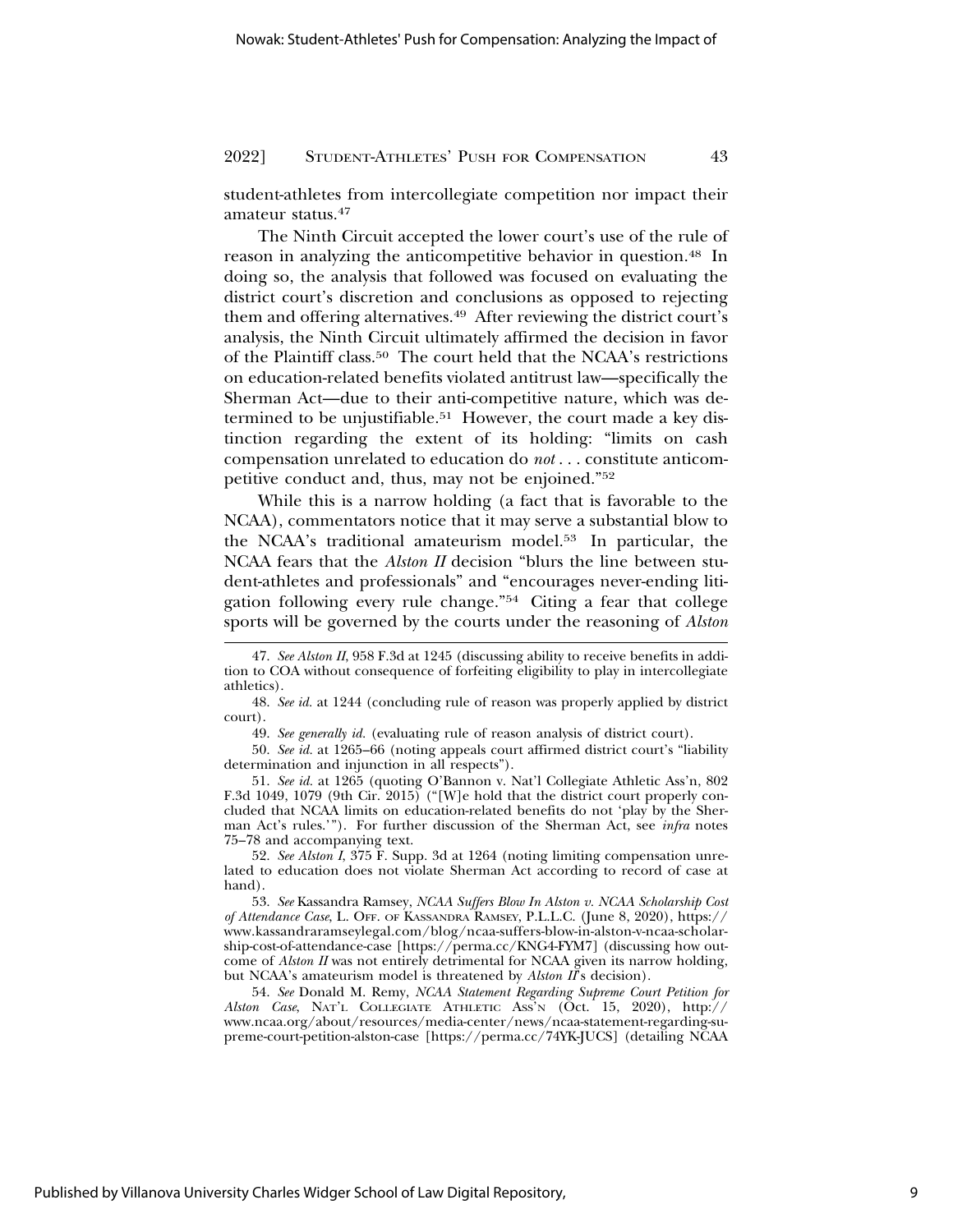*II*, the NCAA petitioned for the Supreme Court to grant certiorari and review the case.55 The Supreme Court granted the NCAA's petition for writ of certiorari in December of 2020.56 Then the Supreme Court released its decision in *Alston III* near the end of June 2021.57

In *Alston III*, the Supreme Court affirmed the Ninth Circuit's *Alston II* opinion, thereby rejecting the NCAA's petition.<sup>58</sup> The Court unanimously sided with the Plaintiff class, cementing the Ninth Circuit's interpretation as the proper analysis of antitrust law with regards to the NCAA.59 The opinion also upheld the district court's injunction, affirming the district court's determination that education-related benefits provided on top of grant-in-aid cannot be limited by the NCAA.60 Equally important, the Supreme Court confirmed that the NCAA and its rules are not exempt from antitrust review under the Sherman Act.<sup>61</sup>

## III. A GAME OF ANALYTICS: TAKING A LOOK AT ANTITRUST LAW **BACKGROUND**

United States antitrust law began in 1890 with Congress's passage of the Sherman Act.<sup>62</sup> Subsequently, Congress amended the

fears about fallout of *Alston II*, plus concern about *Alston II*'s implications for amateurism in college sports).

55. *See id.* (noting NCAA asked Supreme Court to review *Alston II*).

56. *See* Nat'l Collegiate Athletic Ass'n v. Alston, 958 F.3d 1239 (9th Cir. 2020), *cert. granted,* 141 S. Ct. 1231 (2020) (No. 20-512) [hereinafter *Alston Petition*] ("Petition for writ of certiorari to the United States Court of Appeals for the Ninth Circuit granted. The case is consolidated, and a total of one hour is allotted for oral argument.").

57. *See generally* Alston III, 141 S. Ct. 2141, 2141 (2021) (evaluating Ninth Circuit's *Alston II* decision).

58. *See id.* at 2166 (affirming Ninth Circuit's decision in *Alston II*).

59. *See generally id*. (noting Justice Gorsuch delivered unanimous opinion of Supreme Court).

60. *See id.* at 2164-66 (recognizing district court "honored . . . principles" of avoiding role as central planner for businesses or micromanagement of businesses while recognizing "the district court acted within the law's bounds.").

61. *See id.* at 2156-58 ("Nor does the NCAA's status as a particular type of venture categorically exempt its restraints from ordinary rule of reason review."). The court further emphasized that "*Board of Regents* may suggest that courts should take care when assessing the NCAA's restraints on student-athlete compensation, sensitive to their procompetitive possibilities. But these remarks do not suggest that courts must reflexively reject all challenges to the NCAA's compensation restrictions." *See id.* at 2158 (declining to adopt procompetitive presumption for NCAA rules).

62. *See The Antitrust Laws*, FED. TRADE COMM'N, https://www.ftc.gov/tips-advice/competition-guidance/guide-antitrust-laws/antitrust-laws [https://perma.cc/ UL26-5Z6V] (last visited Oct. 19, 2021) (discussing conception of antitrust laws in United States).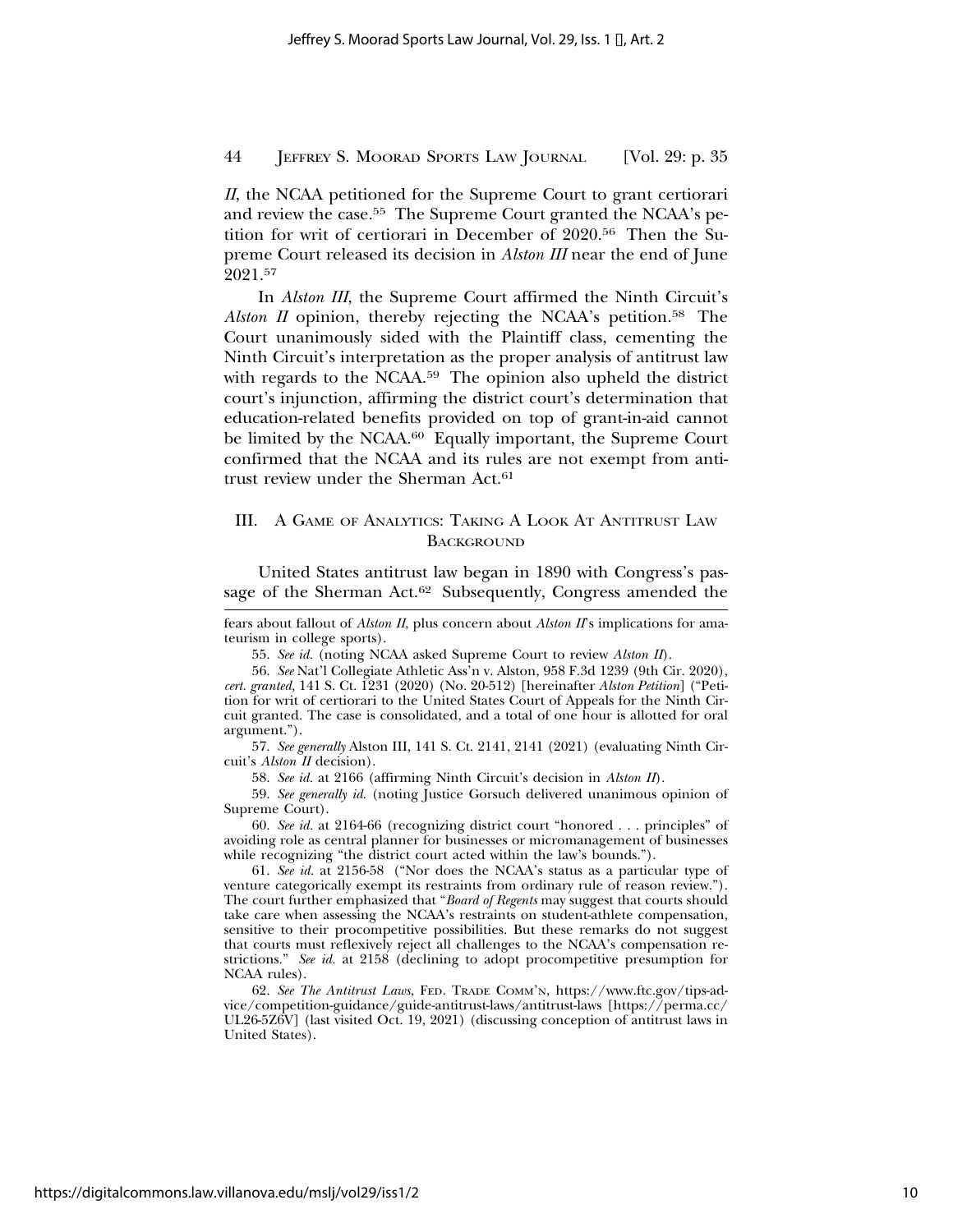Sherman Act with the Clayton Antitrust Act ("Clayton Act")—limiting, for example, creation of monopolies by mergers—and the Federal Trade Commission Act ("FTCA") to create the Federal Trade Commission ("FTC").63 In a general sense, antitrust laws monitor business practices to promote competition and prohibit restraints on trade.64 Since the implementation and introduction of these antitrust laws, the primary objective of preserving and protecting competition has remained the same.65

Part of the nature of antitrust law is that courts ultimately have to decide which business practices are illegal under antitrust law based on individual facts of every case.<sup>66</sup> The courts have also played an important role in clarifying the process of antitrust litigation and the extent of current laws.67 For example, the Supreme Court has long held that Congress's intent with the Sherman Act was to prevent only unreasonable restraints of trade, meaning that not all restraints of trade are prohibited.68

Courts have left a mark on antitrust law in sports as well; in particular college athletics and the NCAA have become an important topic of antitrust litigation.69 *National Collegiate Athletic Association v. Board of Regents of Univ. of Oklahoma (Board of Regents*)<sup>70</sup> is a leading example of the Supreme Court's impact on the NCAA through antitrust litigation and is an important case that courts consider in their assessments of antitrust allegations.71 More re-

67. *See id.* (noting clarifications made by Supreme Court regarding antitrust law). For further discussion of Supreme Court jurisprudence of antitrust law, see *infra* notes 68, 87–102 and accompanying text.

68. *See* State Oil Co. v. Khan, 522 U.S. 3, 10 (1997) (quoting Ariz. v. Maricopa Cty. Med. Soc'y, 457 U.S. 332, 342–343 (1931)) ("Although the Sherman Act, by its terms, prohibits every agreement 'in restraint of trade,' this Court has long recognized that Congress intended to outlaw only unreasonable restraints.").

69. For further discussion of antitrust litigation involving college athletics, see *supra* note 4 and accompanying text.

70. Board of Regents, 468 U.S. 85 (1984).

71. *See id.* at 120 (holding NCAA rules restricting output were inconsistent with Sherman Act but noting NCAA must be offered "ample latitude" to maintain amateurism in college sports).

<sup>63.</sup> *See id.* (noting Congress passed other antitrust laws in 1914 while discussing some details of Clayton Act).

<sup>64.</sup> *See id.* (discussing purpose of antitrust law to promote fair competition).

<sup>65.</sup> *See id.* ("[A]ntitrust laws have had the same basic objective: to protect the process of competition for the benefit of consumers, making sure there are strong incentives for businesses to operate efficiently, keep prices down, and keep quality up.").

<sup>66.</sup> *See id.* ("The antitrust laws proscribe unlawful mergers and business practices in general terms, leaving courts to decide which ones are illegal based on the facts of each case. Courts have applied the antitrust laws to changing markets, from a time of horse and buggies to the present digital age.").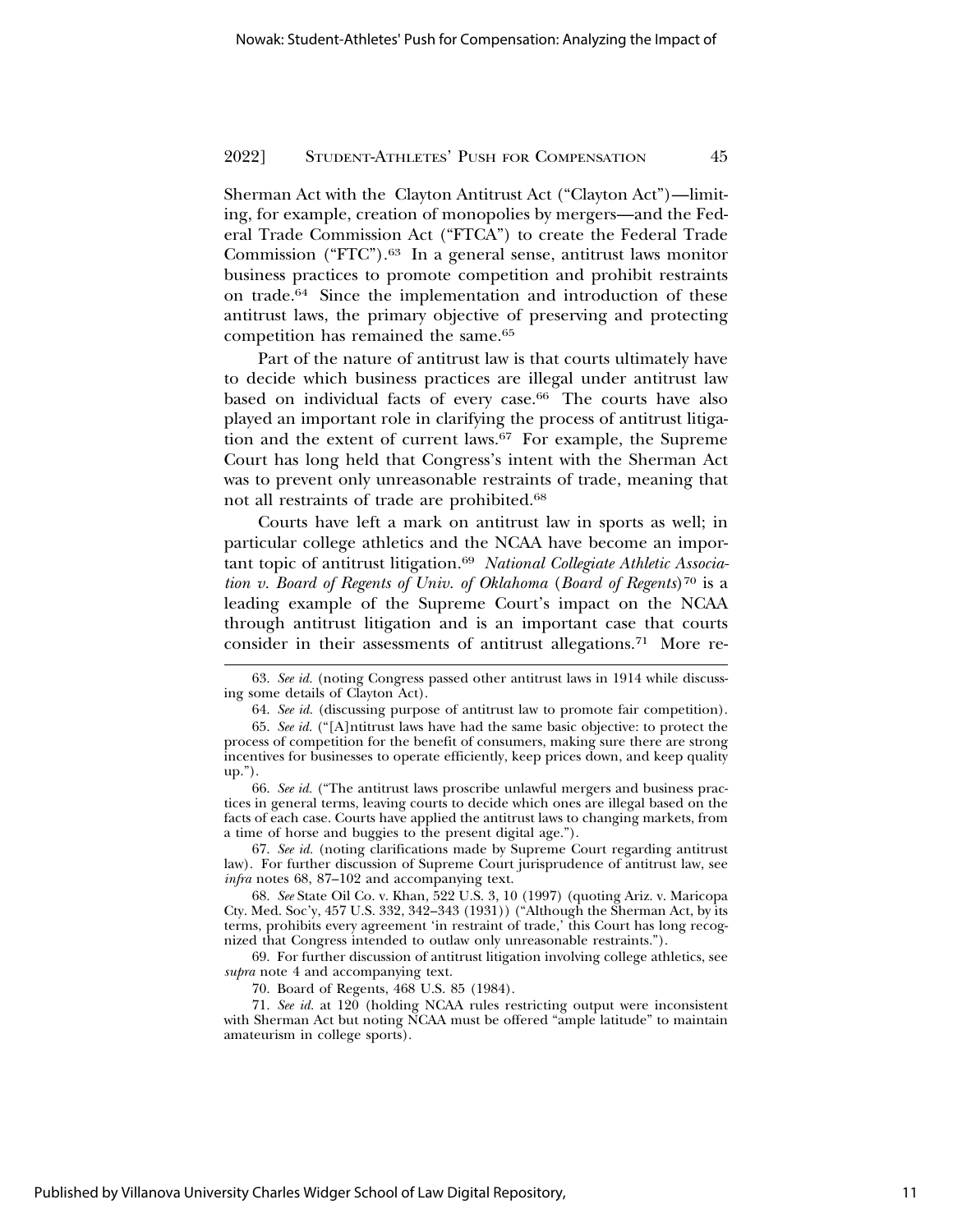cently, the NCAA has been the subject of antitrust lawsuits claiming that NCAA rules—for example rules limiting student-athlete compensation or scholarships—have anticompetitive effects that are against the Sherman Act.72 In addition to the antitrust litigation, some new state laws have been proposed and enacted to allow NIL compensation for student-athletes.73 These laws are relevant in projecting the aggregate effect that these antitrust suits and NIL laws will have on college sports.74

## A. Checking the Rulebook: A Review of Federal Law

## 1. *The Original Rules: The Sherman Act*

The Sherman Act was the first antitrust law to be passed by Congress in July of 1890 and was codified as 15 U.S.C. §§ 1–38.75 This Act declares illegal conspiracies, trusts, or other actions that result in a "restraint of trade or commerce among the several States, or with foreign nations."76 Notably, violations of the Sherman Act may be penalized civilly or criminally.<sup>77</sup> While Section One of the Sherman Act is the main focus of antitrust case law discussed in this Note, Section 2 of the Sherman Act expressly prohibits both monopolization and attempts to monopolize trade or commerce; doing so is a felony.78 While the Sherman Act is expansive and written with a broad reach, in practice it has been limited to restrict only unreasonable restraints on trade.79

74. For further discussion of the impact of NIL laws and the outcome of *Alston II*, see *infra* notes 317–323 and accompanying text.

75. *See* 15 U.S.C.A. § 1 (West 2021) (noting Sherman Act was first passed July 2, 1890); *see also The Antitrust Laws*, *supra* note 62 (acknowledging Sherman Act was first antitrust law passed by Congress).

76. *See* 15 U.S.C.A. § 1 (West 2021) (discussing illegality of anticompetitive behavior restraining competition or trade).

77. *See The Antitrust Laws*, *supra* note 62 (discussing penalties for violating Sherman Act, which may be severe—noting criminal penalties may be as much as \$100 million for corporations or sometimes "twice the amount the conspirators gained from the illegal acts").

78. *See* 15 U.S.C.A. § 2 (West 2021) ("Every person who shall monopolize, or attempt to monopolize, or combine or conspire with any other person or persons, to monopolize any part of the trade or commerce among the several States, or with foreign nations, shall be deemed guilty of a felony.").

79. For further discussion of the Sherman Act restricting only unreasonable restraints on trade, see *infra* notes 87–89 and accompanying text.

<sup>72.</sup> For further discussion of other NCAA antitrust lawsuits, see *supra* note 4; *see also infra* notes 103–161 and accompanying text.

<sup>73.</sup> *See, e.g.,* CAL. EDUC. CODE § 67456 (a)(1) (West 2021) (stating law's purpose to prohibit institutions of higher education from disallowing NIL compensation of college athletes); *see also, e.g.,* N.J. Stat. Ann. §§ 18A:3B-86 - 18A:3B-89 (West 2020) (stating universities, colleges may not limit student-athletes from earning NIL compensation).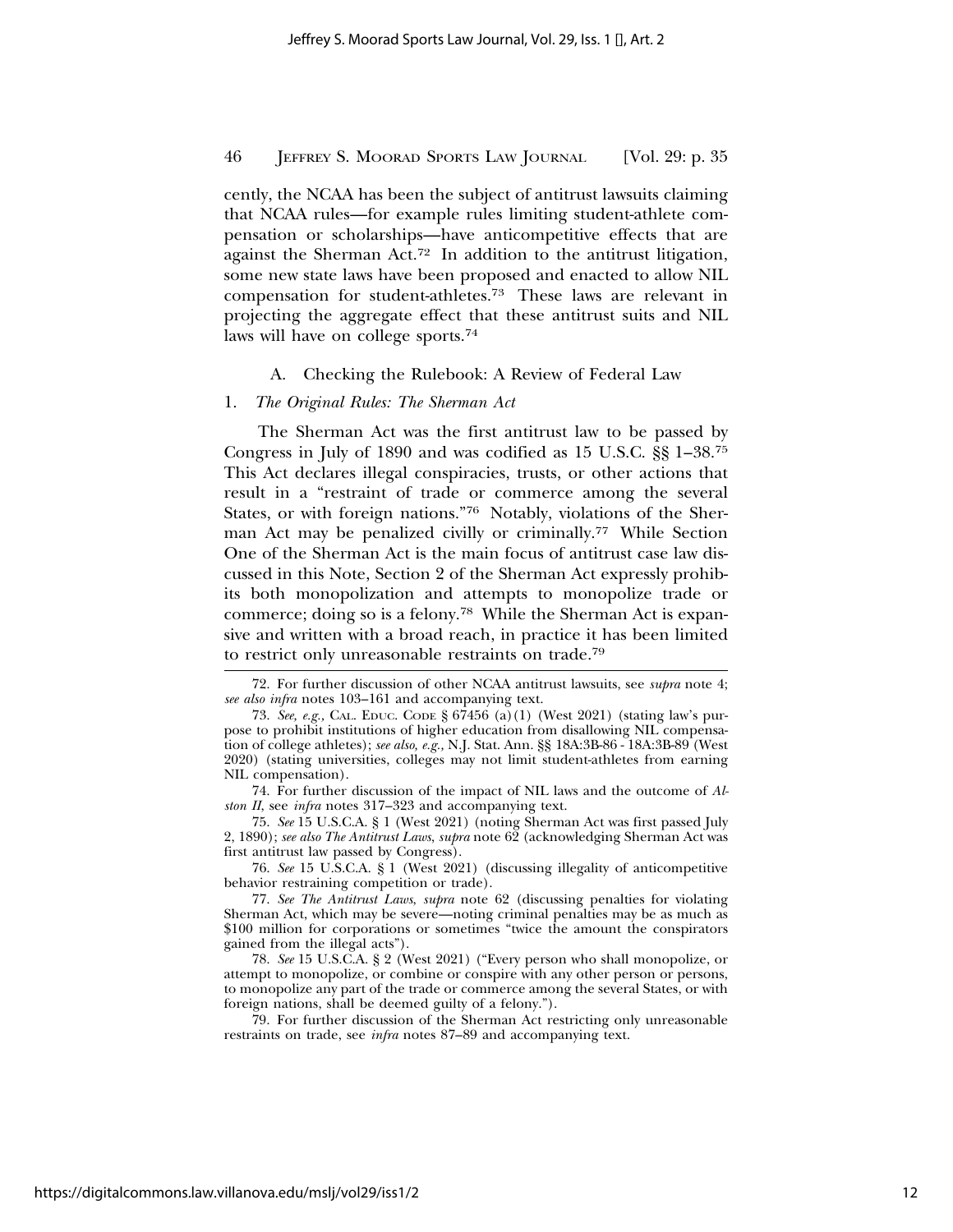## 2. *The Rules Get Some Changes: The Clayton Act*

The Clayton Act, which is an amendment to the Sherman Act, is codified as Sections Twelve through Twenty-Seven of the Sherman Act and was passed by Congress in 1914 to strengthen antitrust laws and prohibit unethical corporate behavior more explicitly.<sup>80</sup> For example, the Clayton Act prohibits anticompetitive mergers and defines both price fixing and monopolies.81 The Clayton Act itself was amended by the Robinson-Patman Act of 1936, the Celler-Kefauver Act of 1950, and the Hart-Scott-Rodino Antitrust Improvements Act of 1976.82 The Clayton Act also gives a private right of action to persons injured in business or property by violation of Section 1 of the Sherman Act.83

#### 3. *Additional Oversight: The Federal Trade Commission Act (FTCA)*

The FTCA was passed alongside the Clayton Act in 1914 to create the Federal Trade Commission (FTC) and oversee trade and commerce practices.84 When the Sherman Act is violated, the FTCA is also violated according to the Supreme Court.85 Nevertheless, the FTC does not work to enforce the Sherman Act but rather

<sup>80.</sup> *See* Troy Segal, *Clayton Antitrust Act*, INVESTOPEDIA (Nov. 22, 2020), https:/ /www.investopedia.com/terms/c/clayton-antitrust-act.asp [https://perma.cc/ 9HXX-LUUJ] (discussing purpose of Clayton Act); *see also Clayton Act*, FED. TRADE COMM'N, https://www.ftc.gov/enforcement/statutes/clayton-act [https:// perma.cc/WV9Y-9GY8] (last visited Oct. 19, 2021) (noting Clayton Act is codified under 15 U.S.C. §§ 12–27).

<sup>81.</sup> *See* Segal, *supra* note 80 (noting Clayton Act "prohibits anticompetitive mergers [and] predatory and discriminatory pricing" in attempt to regulate antitrust law).

<sup>82.</sup> *See id.* (noting amendments to Clayton Act since passage). The Robinson-Patman Act strengthened laws against price discrimination while the Celler-Kefauver Act halted company acquisition of another firm's stock or assets when the acquisition reduces competition. *See id.* (explaining antitrust amendments' purposes). Finally, the Hart-Scott-Rodino Antitrust Improvements Act created a declaration requirement, thereby requiring "that companies planning big mergers or acquisitions make their intentions known to the government before taking any such action." *See id.* (summarizing more recent antitrust amendment).

<sup>83.</sup> *See* 15 U.S.C.A. § 15(a) (West 2021) ("[A]ny person who shall be injured in his business or property by reason of anything forbidden in the antitrust laws may sue therefor in any district court of the United States.").

<sup>84.</sup> *See The Antitrust Laws*, *supra* note 62 (noting FTC Act was passed in 1914); *see also A Brief Overview of the Federal Trade Commission's Investigative, Law Enforcement, and Rulemaking Authority*, FED. TRADE COMM'N (May 2021) (quoting 15 U.S.C. § 43 (1914)), https://www.ftc.gov/about-ftc/what-we-do/enforcement-authority [https://perma.cc/BP8H-5JQF] (discussing FTC's authority to "prosecute any inquiry necessary to its duties in any part of the United States" to fulfill duty to prohibit unfair competition).

<sup>85.</sup> *See The Antitrust Laws*, *supra* note 62 ("The Supreme Court has said that all violations of the Sherman Act also violate the FTC Act.").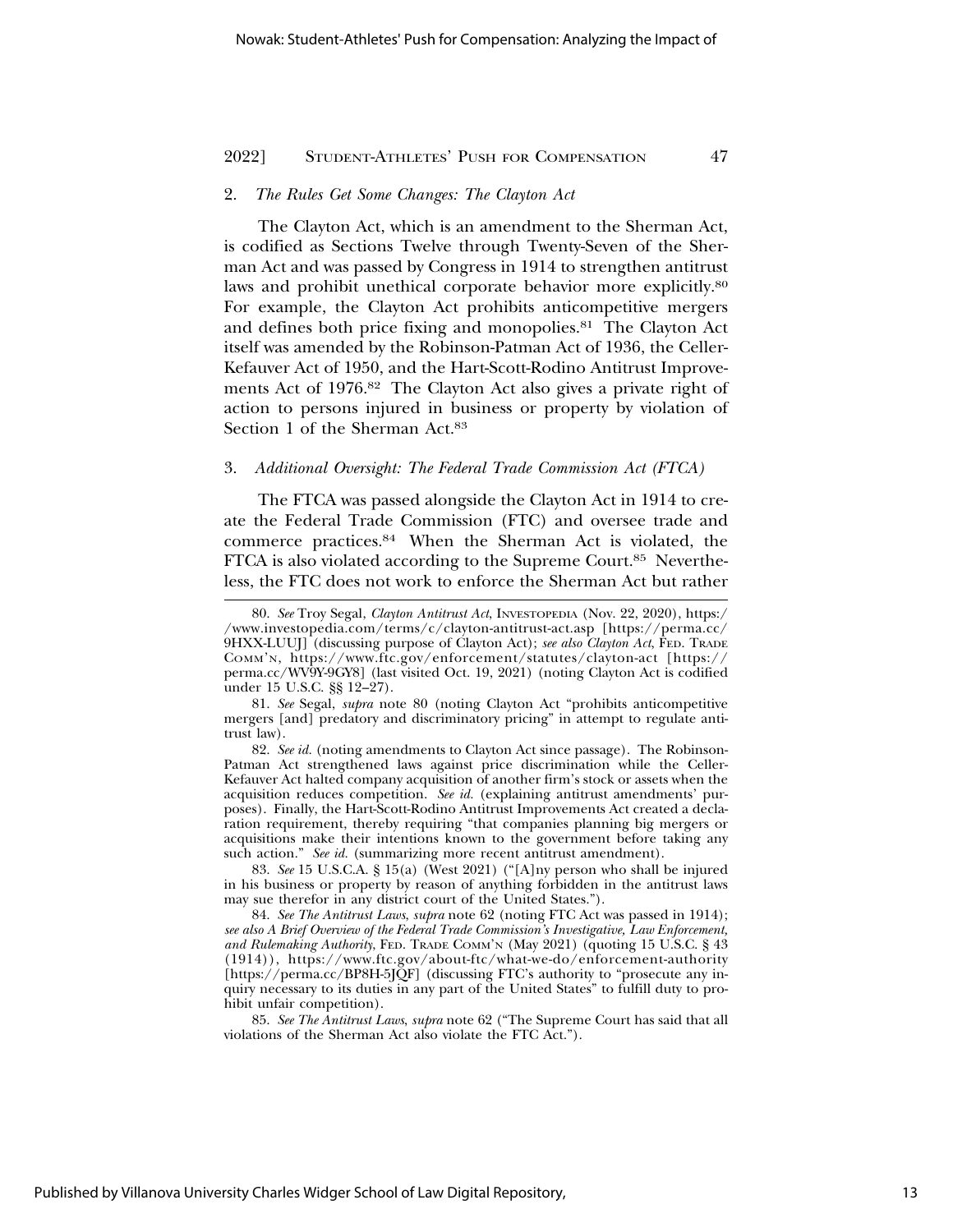"bring[s] cases under the FTC[A] against the same kinds of activities that violate the Sherman Act."86

B. Referees Interpret the Rules: Listing Antitrust Case Law

When considering antitrust issues, the Supreme Court places a focus on Section One of the Sherman Act, often beginning its discussion of antitrust law there.87 The Court has stated that although the Sherman Act could be interpreted to proscribe all restraints of trade, the proper interpretation is that it "outlaws only unreasonable restraints."88 Interpreting this line of the Sherman Act to prohibit only unreasonable restraints has thus become standard for all antitrust cases.89

There are two standards for testing whether specific restraints of trade violate Section One of the Sherman Act: the rule of reason and the *per se* rule.<sup>90</sup> The rule of reason is considered the common standard for testing antitrust violations and it requires "the factfinder [to] weigh[ ] all of the circumstances of a case in deciding whether a restrictive practice should be prohibited."91 Part of the rule of reason analysis is taking different factors into account such as: information about the business; "the restraint [of trade]'s

87. *See* Leegin Creative Leather Prod., Inc. v. PSKS, Inc., 551 U.S. 877, 885 (2007) (beginning discussion of antitrust law with Section 1 of Sherman Act); *see also* Texaco Inc. v. Dagher, 547 U.S. 1, 5 (2006) (beginning discussion of antitrust law with Section 1 of Sherman Act); State Oil Co. v. Khan, 522 U.S. 3, 7 (1997) (beginning Court's opinion with discussion of Section 1 of Sherman Act).

88. *See Leegin*, 551 U.S. at 885 (quoting *State Oil Co.*, 522 U.S. at 10) ("[T]he Court has repeated time and again that  $\S 1$  'outlaw[s] only unreasonable restraints.'"); *see also Texaco Inc.*, 547 U.S. at 5 ("This Court has not taken a literal approach to this language . . . .").

89. *See, e.g.,* Board of Regents, 468 U.S. 85, 98 (1984) (noting only unreasonable restraints of trade are prohibited); Smith v. Nat'l Collegiate Athletic Ass'n, 139 F.3d 180, 184 (3d Cir. 1998) (noting Section One of Sherman Act precludes only unreasonable restraints on trade).

90. *See Leegin*, 551 U.S. at 885–86 (discussing different standards for analyzing potential antitrust violations).

91. *See id.* at 885 (approving rule of reason as "accepted standard" for testing antitrust violations while discussing basic requirement of rule of reason).

<sup>86.</sup> *See id.* (noting FTC enforces Sherman Act through enforcing FTCA). The FTC actively conducts investigations into unfair practices in the marketplace to protect consumers and promote competition. *See What We Do*, FED. TRADE COMM'N, https://www.ftc.gov/about-ftc/what-we-do [https://perma.cc/AA7Q-UGMC] (last visited Oct. 21, 2021) (discussing mission, goals of FTC). In addition, the FTC will actively initiate suits against violating companies and challenge anticompetitive mergers that may threaten consumers. *See id.* ("The FTC will challenge anticompetitive mergers and business practices that could harm consumers by resulting in higher prices, lower quality, fewer choices, or reduced rates of innovation. We monitor business practices, review potential mergers, and challenge them when appropriate to ensure that the market works according to consumer preferences, not illegal practices.").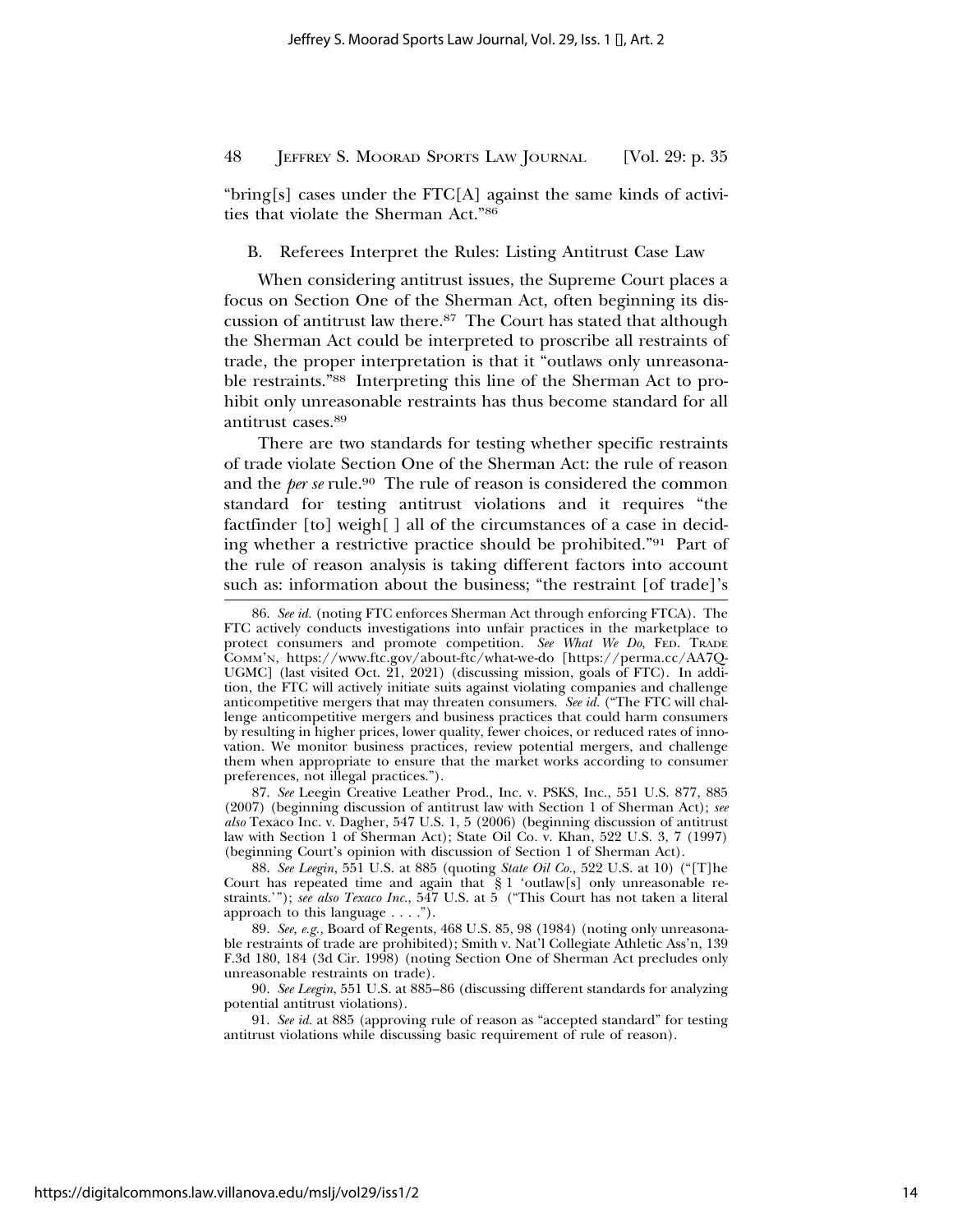history, nature, and effect"; and "[w]hether the businesses involved have market power."92 Under the rule of reason analysis, antitrust plaintiffs bear the burden of demonstrating that the restraints in question are "unreasonable and anticompetitive before it will be found unlawful."93 Likewise, if a court concludes that a defendant is practicing anticompetitive behavior through unreasonable restraints under the rule of reason, that defendant then has a "heavy burden" of providing a defense that demonstrates a competitive justification for the anticompetitive restraint.94 Parties that fail to meet that heavy burden and do not properly justify their anticompetitive behavior fail the rule of reason analysis and are considered to be in violation of U.S. antitrust law.95

The *per se* rule is the narrowly-applied alternative to the rule of reason.96 The Supreme Court in *Leegin Creative Leather Products, Inc. v. PSKS, Inc.*97 offered a succinct discussion of the *per se* rule and how it is differentiated from the rule of reason.98 The *Leegin* Court explained the *per se* rule's use for restraints that have the tendency to "restrict competition and decrease output."99 Implementation of the *per se* rule should be limited only to those restraints that truly "lack . . . any redeeming virtue."100 The Court opined that any adoption of the *per se* rule should be based on a confident conclusion by courts that an analysis of a certain restraint would never pass

95. *See id.* at 117–20 ("[T]he Rule of Reason does not support a defense based on the assumption that competition itself is unreasonable.").

96. *See Leegin*, 551 U.S. at 886 (articulating limited situations in which *per se* rule is applied instead of rule of reason).

98. *See id.* at 886–87 (discussing *per se* rule's narrow utility).

<sup>92.</sup> *See id.* at 885–86 (discussing factors of rule of reason analysis).

<sup>93.</sup> *See Texaco Inc.*, 547 U.S. at 5 ("[T]his Court presumptively applies rule of reason analysis, under which antitrust plaintiffs must demonstrate that a particular contract or combination is in fact unreasonable and anticompetitive before it will be found unlawful.").

<sup>94.</sup> *See Board of Regents*, 468 U.S. at 113 (noting anticompetitive behavior found to be unreasonable under rule of reason may only be sustained if accused party can demonstrate some procompetitive justification for anticompetitive behavior).

<sup>97.</sup> *See id.* at 887, 907 (holding vertical price restraints should be judged under rule of reason). Vertical price restraints involve "agreement between a manufacturer and its distributor to set minimum resale prices." *See id.* at 887 (explaining vertical price restraints). Horizontal restraints include situations where competitors have agreements to fix prices or divide markets, and fall under the *per se* rule. *See id.* at 886 (observing recognized examples of horizontal agreements).

<sup>99.</sup> *See id.* at 886 (quoting Bus. Elec. Corp. v. Sharp Elec. Corp., 485 U.S. 717, 723 (1988)) ("Resort to per se rules is confined to restraints, like those mentioned, 'that would always or almost always tend to restrict competition and decrease output.'").

<sup>100.</sup> *See id.* (quoting Nw. Wholesale Stationers, Inc. v. Pac. Stationery & Prtg. Co., 472 U.S. 284, 289 (1985)) (explaining what qualifies for *per se* analysis).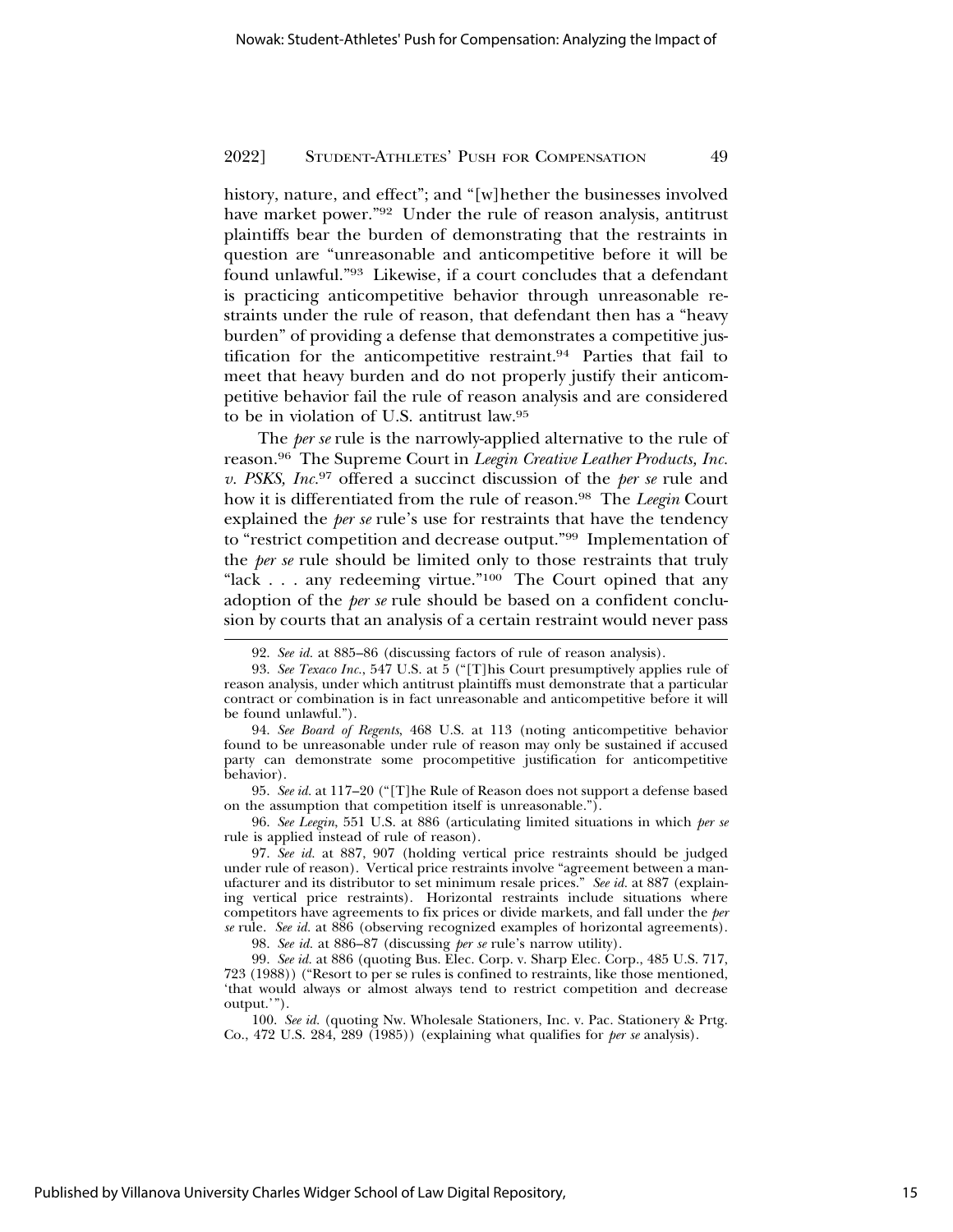the scrutiny of the rule of reason.101 Moreover, the *per se* rule should not be adopted "where the economic impact of certain practices is not immediately obvious," or at least reluctantly so applied.102

C. Madness Outside of March: NCAA Antitrust Case Law

## 1. *How Referees Are Trained: Reviewing Board of Regents*

*Board of Regents* has long been considered "the seminal case on the interaction between the NCAA and the Sherman Act."103 In *Board of Regents*, an NCAA television plan limiting the total number of televised college football games was challenged as anticompetitive under the Sherman Act.104 The Court recognized the anticompetitive effects of the NCAA's arrangement with member schools that gave members no real choice with television controls.105 Ultimately, the Court applied a rule of reason analysis and ruled against the NCAA, stating that rules restricting output and limiting member schools played a role in restricting college athletics rather than enhancing the program.106

Despite its narrow holding, *Board of Regents* has had a lasting impact on how the NCAA must be analyzed under the Sherman Act.107 Part of this impact was the Court's dicta on the role the NCAA plays in preserving amateur sports.108 The Court noted that

104. *See* Board of Regents, 468 U.S. 85, 90–95 (1984) (explaining NCAA television plan in controversy, including issues arising from NCAA members who were also members of College Football Association that negotiated television broadcast contracts separate from deal existing with NCAA to increase revenues).

105. *See id.* at 104–107 (noting NCAA's television plan restricts competition by restraining price, restraining output, taking freedom to compete from individual competitors).

106. *See id.* at 120 ("Today we hold only that the record supports the District Court's conclusion that by curtailing output and blunting the ability of member institutions to respond to consumer preference, the NCAA has restricted rather than enhanced the place of intercollegiate athletics in the Nation's life.").

107. For further discussion of the *Board of Regents* holding, see *supra* note 106 and accompanying text.

108. *See* Thomas A. Baker III & Natasha T. Brison, *From Board of Regents to O'Bannon: How Antitrust and Media Rights Have Influenced College Football*, 26 MARQ. SPORTS L. REV. 331, 346 (2016) (noting Supreme Court's "ample latitude" com-

<sup>101.</sup> *See id.* at 886–887 (citations omitted) (noting predictability of outcome under rule of reason is benchmark for when *per se* rule may be applied).

<sup>102.</sup> *See id.* at 887 (quoting State Oil Co. v. Khan, 522 U.S. 3, 10 (1997)) ("It should come as no surprise, then, that 'we have expressed reluctance to adopt per se rules with regard to restraints imposed in the context of business relationships where the economic impact of certain practices is not immediately obvious.'").

<sup>103.</sup> *See* Agnew v. Nat'l Collegiate Athletic Ass'n, 683 F.3d 328, 339 (7th Cir. 2012) (noting importance of *Board of Regents* for antitrust case law involving NCAA).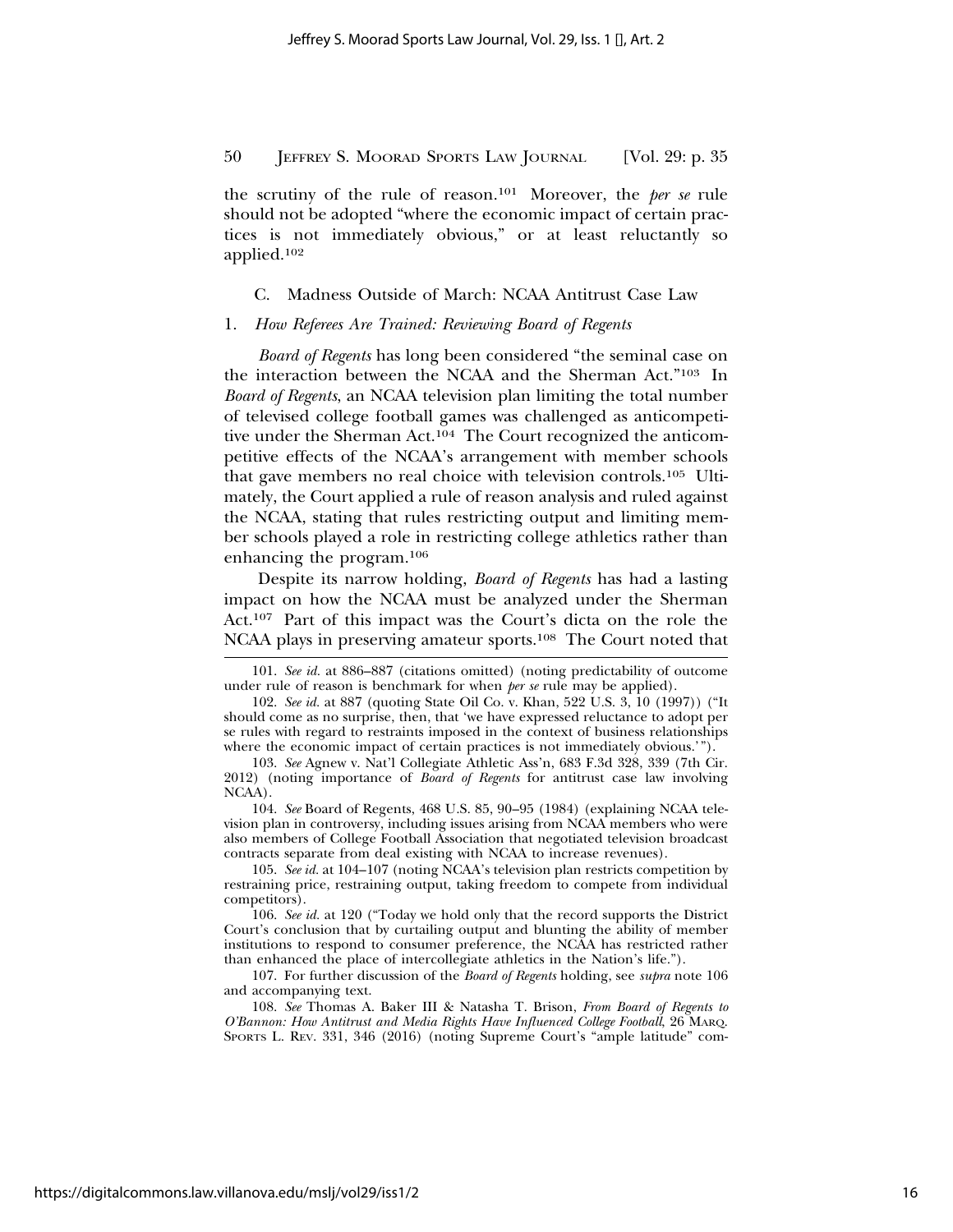the "[NCAA] needs ample latitude to play that role" and "that the preservation of the student-athlete in higher education adds richness and diversity to intercollegiate athletics and is entirely consistent with the goals of the Sherman Act."109 This explanation of the NCAA's important role in maintaining the amateurism of college sports and the declaration from the Court about the NCAA's overall consistency with the Sherman Act create a difficult task for courts in analyzing potential antitrust violations of the NCAA.110 Effectively, the Supreme Court told courts to defer to NCAA rules as much as possible.111 Yet *Board of Regents* simultaneously identified an instance where deference to the NCAA no longer applied.112 Ultimately, courts attempting to reconcile the holding (though limited) and dicta of *Board of Regents* have created a difference of opinion in circuit courts.113

#### 2. *Splitting Free Throws and Ending Up With a Circuit Split*

It has been over thirty years since the last time the Supreme Court heard a case on amateurism in college sports.114 Since, scholars have been anticipating review of another case given growing social concerns for student-athlete compensation.115 The words of Justice Stevens in *Board of Regents* continue to echo through courts faced with antitrust claims involving the NCAA.116 Largely due to Stevens' "ample latitude" dicta, the failure of antitrust claims

112. *See Board of Regents*, 468 U.S. at 120 (holding NCAA's curtailing of output with television plan was violation of Sherman Act).

ment in *Board of Regents* was dicta directed at "[s]tudent-athlete regulation . . . not even before the Court").

<sup>109.</sup> *See Board of Regents*, 468 U.S. at 120 (explaining importance of NCAA in regulating student-athletes).

<sup>110.</sup> *See* Baker III & Brison, *supra* note 108, at 346 (discussing some subsequent district courts', appellate courts' reliance on *Board of Regents*' dicta to shield NCAA from all antitrust law review).

<sup>111.</sup> *See id.* at 351 (explaining *Board of Regents*' deference to NCAA with "ample latitude" statement).

<sup>113.</sup> For further discussion of the circuit split on NCAA antitrust issues, see *infra* notes 114–161 and accompanying text.

<sup>114.</sup> *See Board of Regents,* 468 U.S. at 120 (noting *Board of Regents* was decided in 1984).

<sup>115.</sup> *See* Audrey C. Sheetz, Note, *Student-Athletes vs. NCAA: Preserving Amateurism in College Sports Amidst the Fight for Player Compensation*, 81 BROOK. L. REV. 865, 882 (2016) (noting gap in time since NCAA amateurism was last considered by Supreme Court while discussing reasons for Court to hear another amateurism case).

<sup>116.</sup> *See* Grimmett, *supra* note 12, at 842 (noting impact of *Board of Regents* dicta on subsequent NCAA antitrust suits).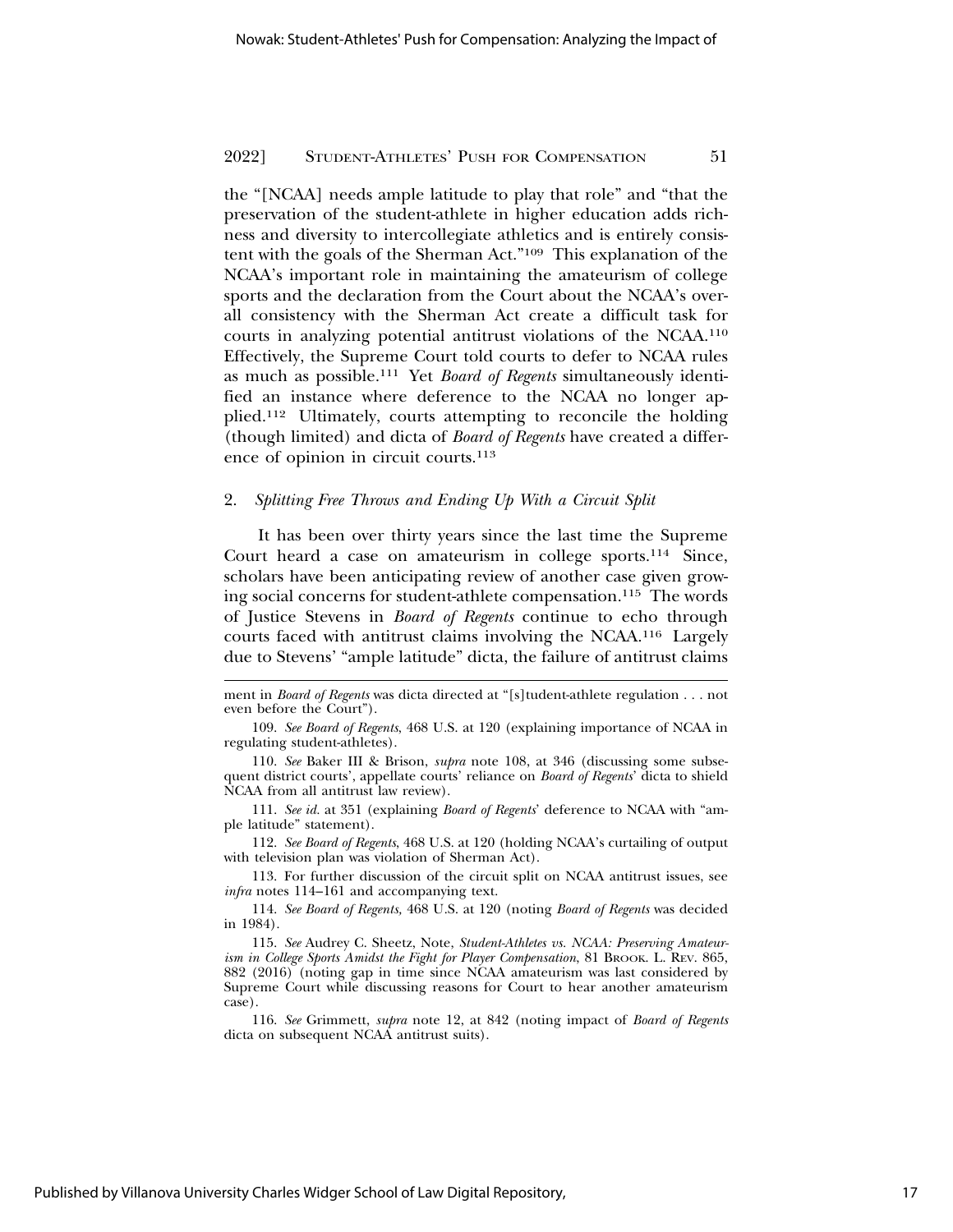against the NCAA since *Board of Regents* has been common.117 Nevertheless, a circuit split arose regarding the weight of deference for antitrust claims against the NCAA, where a claim lived or died depending on the circuit in which it was heard.118 Some circuits had effectively granted antitrust exemptions to some NCAA rules because of how they identified commercial markets.119 Meanwhile, other circuits also interpreted *Board of Regents* language as giving the NCAA another strong exemption from antitrust claims based on their great deference to NCAA rules.120

a. Blowing the Whistle: The Seventh, Sixth, and Third Circuits Give The NCAA Some Wiggle Room—But Differ On How Much

The Seventh, Sixth, and Third Circuits each decided antitrust cases that favor the NCAA and even prevented some antitrust litigation against the NCAA in their circuits altogether.121 The Seventh Circuit's decision created a procompetitive presumption for some NCAA regulations, effectively assuring that they withstand anticompetitive challenges.122 Meanwhile, the Sixth and Third Circuits determined that the NCAA rules challenged in their cases were not commercial in nature, thus they could not be analyzed under antitrust law.123

119. *See*, *e.g.,* Bassett v. Nat'l Collegiate Athletic Ass'n, 528 F.3d 426, 433 (6th Cir. 2008) ("In order to state a claim under the Sherman Act there must be a commercial activity implicated . . . . NCAA's rules on recruiting student athletes . . . are all explicitly non-commercial. In fact, those rules are *anti-commercial* and designed to promote and ensure competitiveness amongst NCAA member schools.").

120. *See, e.g.,* Agnew v. Nat'l Collegiate Athletic Ass'n, 683 F.3d 328, 342–43 (7th Cir. 2012) (stating *Board of Regents* created "procompetitive presumption for certain NCAA regulations" that "help maintain the revered tradition of amateurism in college sports or the preservation of the student-athlete in higher education").

121. For further discussion of the Seventh Circuit's *Agnew*, see *infra* notes 124–131 and accompanying text. For further discussion of the Sixth Circuit's *Bassett*, see *infra* notes 132–138 and accompanying text. For further discussion of the Third Circuit's *Smith*, see *infra* notes 139–148 and accompanying text.

122. *See Agnew*, 683 F.3d at 342–43 (discussing procompetitive presumption given to certain NCAA regulations).

123. *See Bassett*, 528 F.3d at 429–30 (noting challenged NCAA rules were not commercial in nature); *see also* Smith v. Nat'l Collegiate Athletic Ass'n, 139 F.3d 180, 185–86 (3d Cir. 1998) (stating NCAA eligibility rules are non-commercial).

<sup>117.</sup> *See id.* (noting lack of success of many antitrust claims against NCAA since *Board of Regents*).

<sup>118.</sup> For further discussion of circuit courts that have ruled in favor of the NCAA, see *infra* notes 124–148 and accompanying text. For further discussion of circuit court ruling against the NCAA, see *infra* notes 149–161 and accompanying text.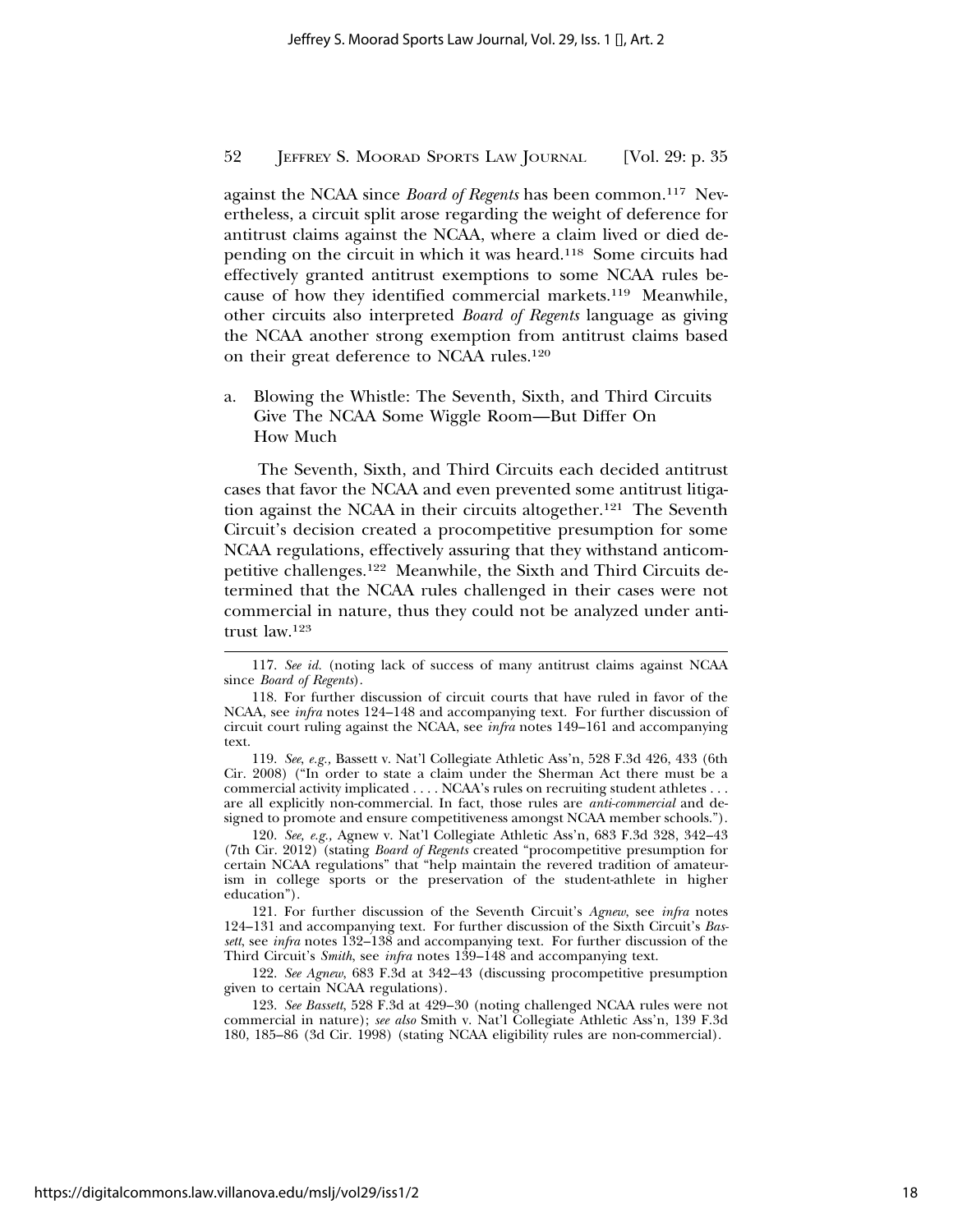## i. *Official Timeout: Recapping the Seventh Circuit's Reasoning in* Agnew v. National Collegiate Athletic Association<sup>124</sup>

In *Agnew v. National Collegiate Athletic Association*, 125 student-athlete plaintiffs alleged that NCAA regulations violated the Sherman Act by both capping the number of scholarships given per team and prohibiting multi-year scholarships.126 The Seventh Circuit affirmed a lower court's dismissal of the plaintiffs' claims.127 This court made its affirmation reasoning that the plaintiffs failed to identify a cognizable commercial market impacted by the NCAA rules at issue.128 Nevertheless, the *Agnew* court stated that the student-athlete scholarship market can be considered a labor market given that colleges engage in competition to attract student-athletes to their campuses by offering benefits instead of cash.129 While *Agnew* ultimately left questions as to how to identify a labor market in antitrust cases, it also interpreted *Board of Regents* to provide a heavy procompetitive presumption to NCAA regulations so long as they are "of the type that have been blessed by the Supreme Court."130 Though not a declaration of unconditional support for NCAA rules and regulations, the *Agnew* court's interpretation of the term "ample latitude" from *Board of Regents* created a daunting standard of

127. *See id.* at 347 (rejecting lower court's reasoning but affirming district court's dismissal of claims).

128. *See id.* at 345 (stating dismissal by district court was justified because plaintiffs did not identify commercial market in their complaint). The Seventh Circuit differed from the lower court, however, in that it recognized the plaintiffs "*could*" have identified an appropriate market but "*did not*" do so in their complaint. *See id.* (acknowledging plaintiffs' ability to identify market).

129. *See id.* at 346–47 ("We find this argument [of no identifiable labor market for student-athletes] unconvincing for two reasons. First, the only reason that colleges do not engage in price competition for student-athletes is that other NCAA bylaws prevent them from doing so. The fact that certain procompetitive, legitimate trade restrictions exist in a given industry does not remove that industry from the purview of the Sherman Act altogether . . . . Second, colleges do, in fact, compete for student-athletes, though the price they pay involves in-kind benefits as opposed to cash.").

130. *See id.* at 341–43 (citing Board of Regents, 468 U.S. 85, 120 (1984)) (extending "ample latitude" to automatically grant procompetitive presumption for NCAA regulations that are "'clearly meant to help maintain the revered tradition of amateurism in college sports' or the 'preservation of the student-athlete in higher education'").

<sup>124.</sup> *See* Agnew v. Nat'l Collegiate Athletic Ass'n, 683 F.3d 328 (6th Cir. 2008).

<sup>125.</sup> *See id.*

<sup>126.</sup> *See id.* at 332 (noting plaintiffs' claim against NCAA). The plaintiffs in *Agnew* had both suffered injuries that ended their football careers. *See id*. (explaining facts of case). Because they could no longer play football, their one-year athletic scholarships "were not renewed." *See id.* (acknowledging source of plaintiffs' claim).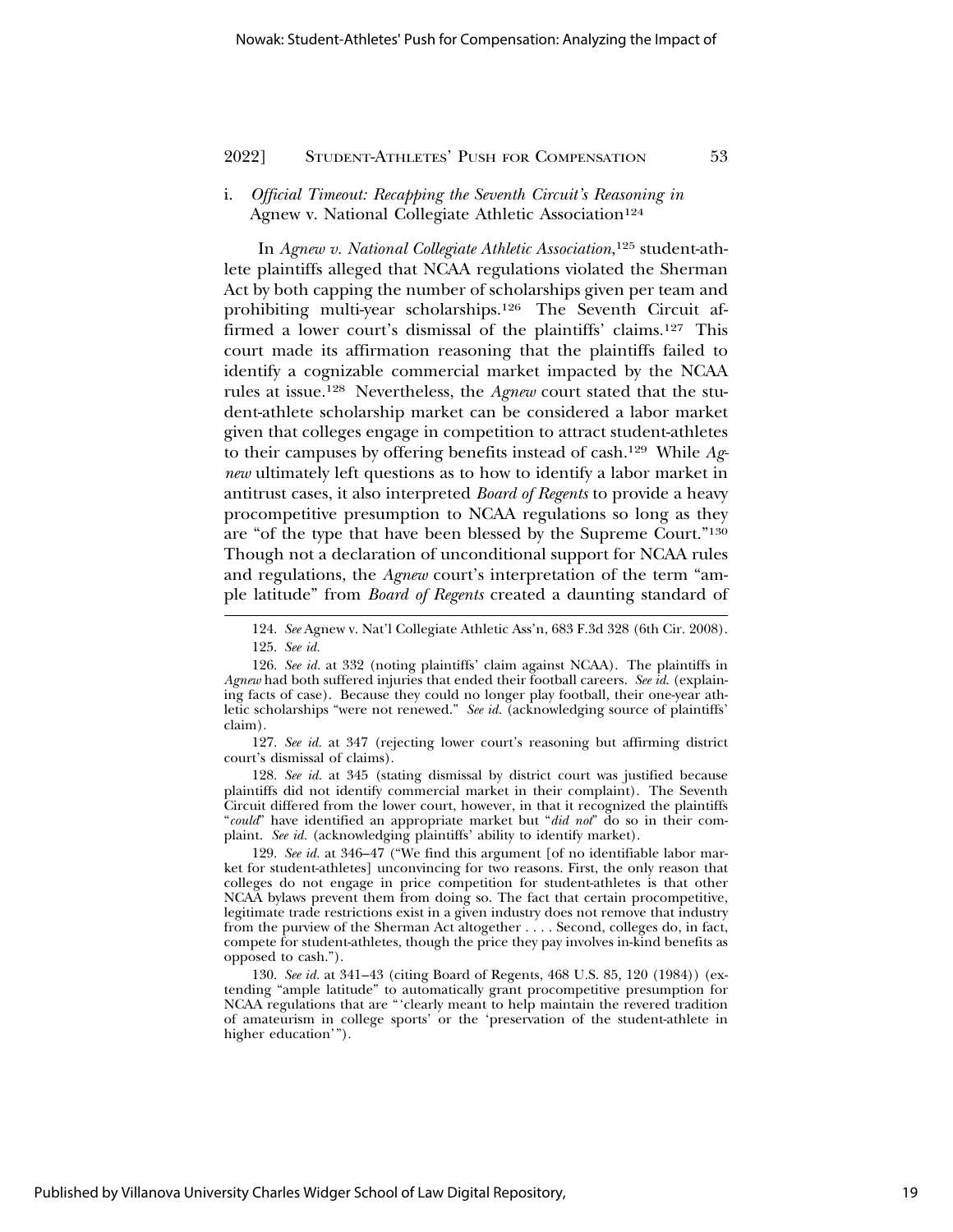deference for some NCAA rules that would be difficult for future plaintiffs to overcome.131

## ii. *Calling to the Replay Center: The Sixth Circuit Clamps Down on Defining Commercial Activity*

In *Basset v. National Collegiate Athletic Association*, 132 the plaintiff alleged a violation of the Sherman Act against the NCAA for conspiring with member conferences to prevent the plaintiff from holding a coaching position at another NCAA member school.<sup>133</sup> The Sixth Circuit held that the claim was not commercial in nature so the antitrust claim was properly dismissed.134 More specifically, the actions of the NCAA in question were deemed not commercial in nature so the claim could not go forward.135 Possibly the most important statement on commercial nature from *Bassett* was its commentary on eligibility rules and rules regarding recruitment of student-athletes.136 The Sixth Circuit went as far as to say that eligibility rules and rules on recruiting student-athletes are not just "explicitly non-commercial" but are even "anti-commercial."137 Adoption of this interpretation would shield any NCAA rules regarding eligibility or student-athlete recruitment from antitrust

132. Bassett v. Nat'l Collegiate Athletic Ass'n, 528 F.3d 426 (6th Cir. 2008).

133. *See id.* at 429–30 (describing claim filed against NCAA).

134. *See id.* at 429 ("The Appellant's appeal is not well taken. We find the district court correctly determined Appellant's antitrust claim was not commercial in nature and failed to allege an antitrust injury.").

135. *See id.* at 432–33 (noting focus of whether action is commercial is "on the enforcement action itself and not NCAA as a commercial entity" while concluding plaintiff's complaint was "wholly devoid of any allegation on the commercial nature of NCAA's enforcement of the rules" that plaintiff violated).

136. For further discussion of *Bassett*'s commentary on commercial nature, see *infra* note 137 and accompanying text.

<sup>131.</sup> *See id.* (noting NCAA regulations may be presumed procompetitive under *Board of Regents*). Despite its great deference to the Supreme Court's dicta from *Board of Regents*, the *Agnew* court went on to determine that the bylaws in question did not meet the procompetitive presumption afforded by *Board of Regents*. *See id.* at 344–45 (acknowledging procompetitive presumption does not apply to bylaws at issue). However, the Seventh Circuit did not make a determination on whether the bylaws were themselves anticompetitive because that issue was not reached by the district court. *See id.* at 345 (declining to rule on anticompetitiveness of bylaws).

<sup>137.</sup> *See Bassett*, 528 F.3d at 433 (stating NCAA rules regarding eligibility or student-athlete recruitment are "*anti-commercial*" in nature). The *Bassett* court reasoned that like eligibility rules, rules controlling recruitment that govern fraud and inducement are tailored to discourage commercial advantage among schools. *See id.* (explaining purpose of NCAA eligibility rules).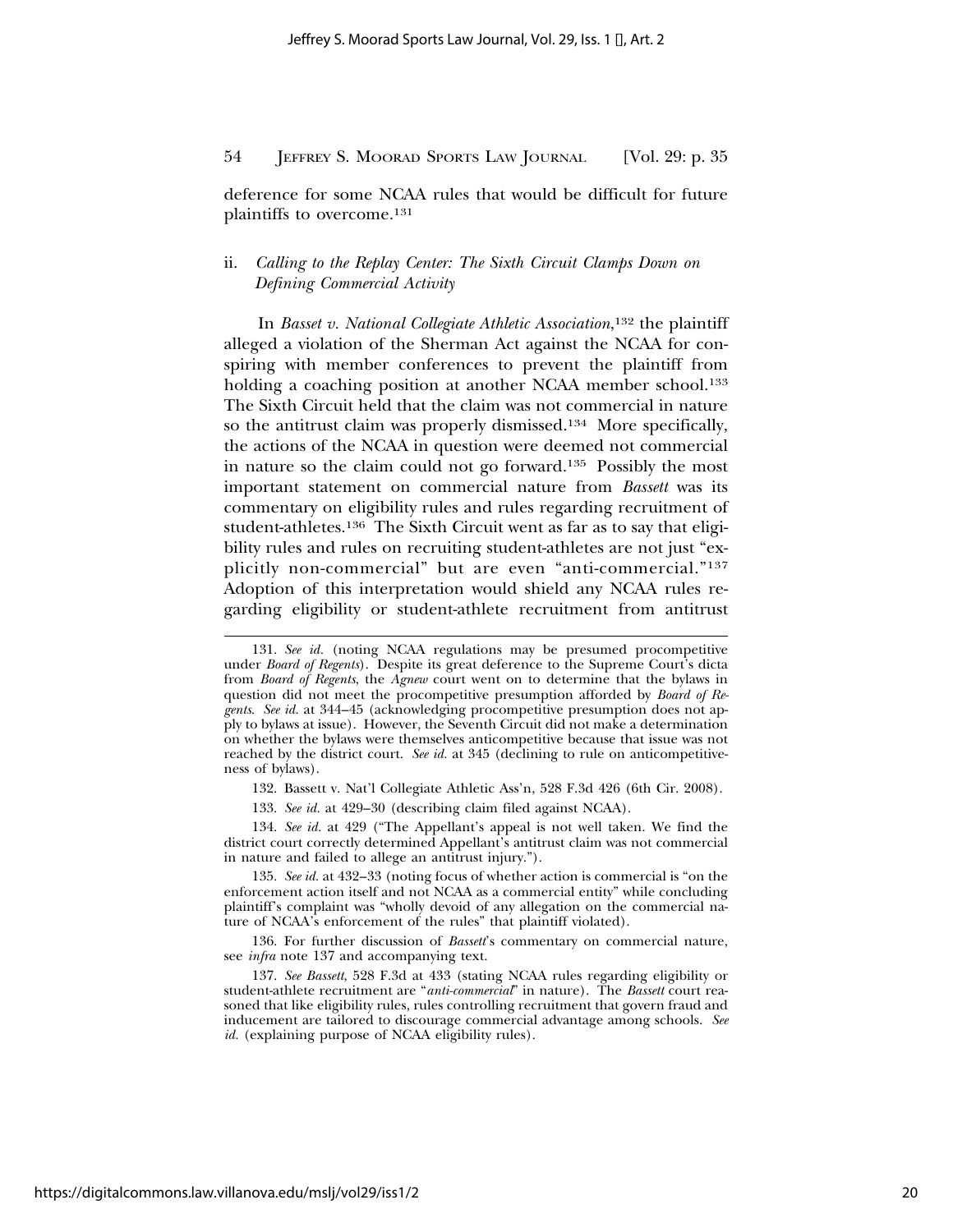claims because an antitrust claim cannot commence without the alleged violation being commercial in nature.138

## iii. *Sticking with the Original Call: The Third Circuit's* Smith v. National Collegiate Athletic Association139 *Precedes and Persuades Bassett*

In *Smith v. National Collegiate Athletic Association*, 140 the plaintiff had participated in Division I athletics during her undergraduate education but was precluded from competing in NCAA athletics during her post-baccalaureate education due to an NCAA bylaw prohibiting participation "in intercollegiate athletics at a postgraduate institution other than the institution from which the student earned her undergraduate degree."141 The *Smith* plaintiff alleged that the bylaw violated the Sherman Act as an unreasonable restraint of trade.142 The Third Circuit affirmed the lower court's dismissal of the Sherman Act claim, stating that the bylaw "clearly survives a rule of reason analysis."<sup>143</sup>

However, the Third Circuit did its rule of reason analysis after already ruling in favor of the NCAA so that analysis is more of a courtesy made by the court than it is the principal rule of the case.144 Thus, *Smith*'s determination regarding the commercial nature of eligibility rules is the main takeaway of the case.145 *Smith* states that "the [NCAA's] eligibility rules are not related to the NCAA's commercial or business activities" as they do not seek to give the NCAA any commercial advantage—rather, they try to ensure fair collegiate athletic competition.<sup>146</sup> Because "restraints in business and commercial transactions" are the focus of the Sherman Act, this ruling by the Third Circuit effectively eliminated

<sup>138.</sup> *See id.* at 432 ("[I]n order for the Sherman Act to apply, the enforcement action 'must be commercial in nature.'").

<sup>139.</sup> *See* Smith v. Nat'l Collegiate Athletic Ass'n, 139 F.3d 180 (3d Cir. 1998).

<sup>140.</sup> *See id.* at 186 (finding Sherman Act does not apply to NCAA eligibility requirements).

<sup>141.</sup> *See id.* at 183 (giving background on facts of case, bylaw at issue).

<sup>142.</sup> *See id.* at 184 (stating plaintiff's claim).

<sup>143.</sup> *See id.* at 187-190 (stating bylaw passes rule of reason while affirming district court on Sherman Act issue).

<sup>144.</sup> *See id.* at 185-87 (holding "Sherman Act does not apply to the NCAA's promulgation of eligibility requirements" but noting even if Sherman Act applied, NCAA's eligibility requirements would pass rule of reason analysis).

<sup>145.</sup> For further discussion of *Smith*'s commercial analysis, see *infra* notes 146–148 and accompanying text.

<sup>146.</sup> *See Smith*, 139 F.3d at 185–86 (holding eligibility rules are non-commercial, so not under Sherman Act).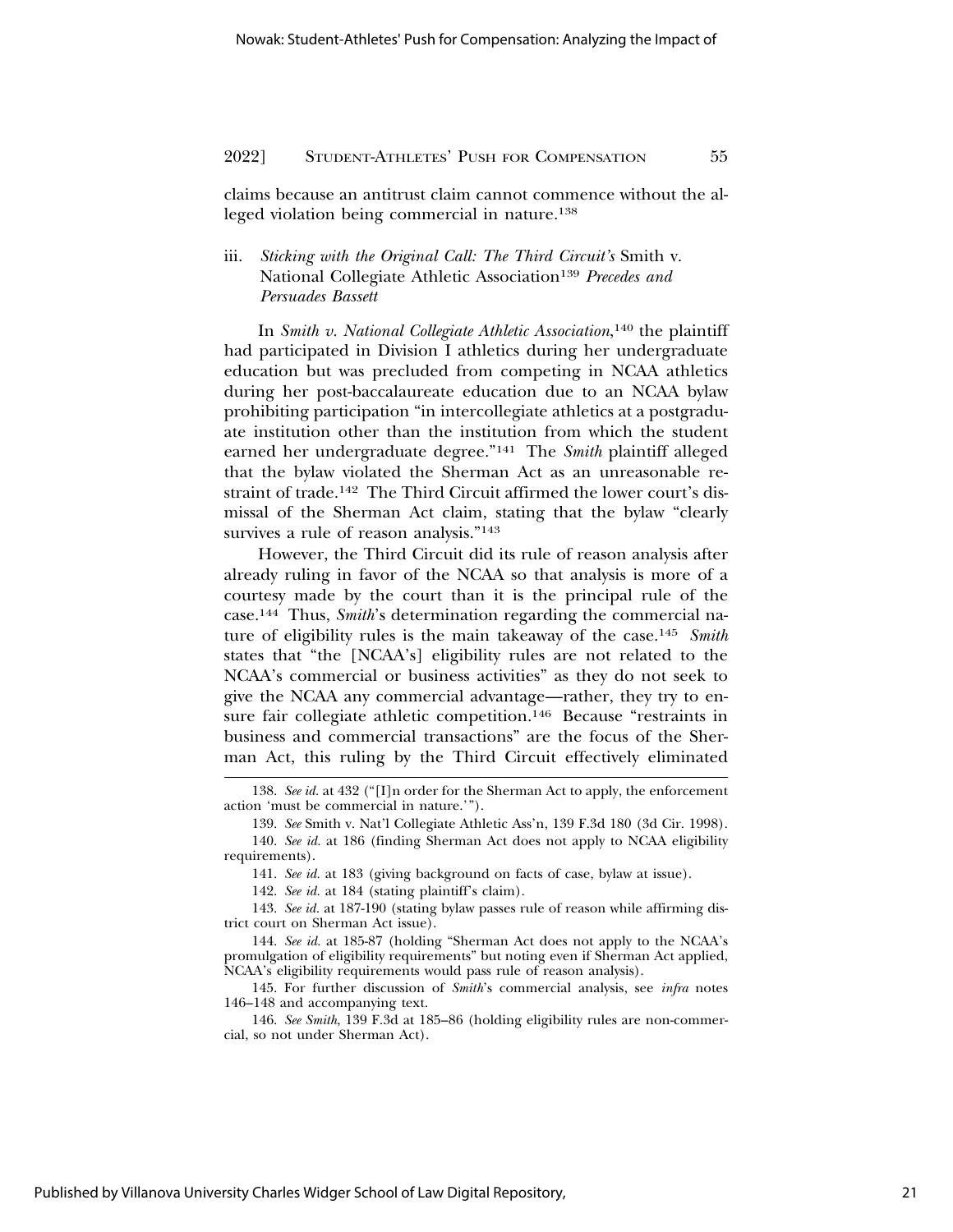claims focusing on NCAA eligibility rules.147 This reasoning was later adopted by the Sixth Circuit in *Bassett*. 148

## b. Making A Big Three-Pointer: The Ninth Circuit Pushes Back on the NCAA in *O'Bannon v. National Collegiate Athletic Association*<sup>149</sup>

The Ninth Circuit in *O'Bannon* provided an analysis less favorable to the NCAA.150 In *O'Bannon*, a former college basketball player saw his likeness used in a videogame but was not compensated and he did not consent to the use of his likeness.<sup>151</sup> A claim was then filed against the NCAA, alleging that its amateurism rules prohibiting student-athletes from receiving NIL compensation were in violation of the Sherman Act.152

In its opinion, the *O'Bannon* court created a circuit split with the Seventh Circuit and with the Sixth and Third Circuits.153 Regarding interpretation of the *Board of Regents* language, the Ninth Circuit determined that the Supreme Court's dicta was "informative" but ultimately the circuit court refused to offer a presumption of validity to NCAA rules.154 Instead, *O'Bannon* interpreted *Board of Regents* as merely holding that "no NCAA rule should be invalidated without a Rule of Reason analysis"; the Ninth Circuit did not agree

148. For further discussion of *Bassett* and its commercial nature analysis, see *supra* notes 133–138 and accompanying text.

149. *See* O'Bannon v. Nat'l Collegiate Athletic Ass'n, 802 F.3d 1049 (9th Cir. 2015).

150. For further discussion of the *O'Bannon* opinion, see *infra* notes 151–161 and accompanying text.

151. *See O'Bannon*, 802 F.3d at 1055 (explaining origin of suit while referencing videogame portraying NCAA athlete without his consent).

152. *See id.* (noting plaintiff sued, claiming NCAA amateurism rules preventing student-athlete NIL compensation were illegal restraint of trade under Sherman Act).

153. For further discussion of *O'Bannon* opposing other circuits, see *infra* notes 154–161 and accompanying text. For further discussion of the Seventh Circuit's *Agnew*, see *supra* notes 124–131 and accompanying text. For further discussion of the Sixth Circuit's *Bassett*, see *supra* notes 132–138 and accompanying text. For further discussion of the Third Circuit's *Smith*, see *supra* notes 139–148 and accompanying text.

154. *See O'Bannon*, 802 F.3d at 1064 ("In sum, we accept *Board of Regents*' guidance as informative with respect to the procompetitive purposes served by the NCAA's amateurism rules, but we will go no further than that. The amateurism rules' validity must be proved, not presumed.").

<sup>147.</sup> *See id.* ("Based upon the Supreme Court's recognition that the Sherman Act primarily was intended to prevent unreasonable restraints in business and commercial transactions . . . and therefore has only limited applicability to organizations which have principally noncommercial objectives . . . we find that the Sherman Act does not apply to the NCAA's promulgation of eligibility requirements.").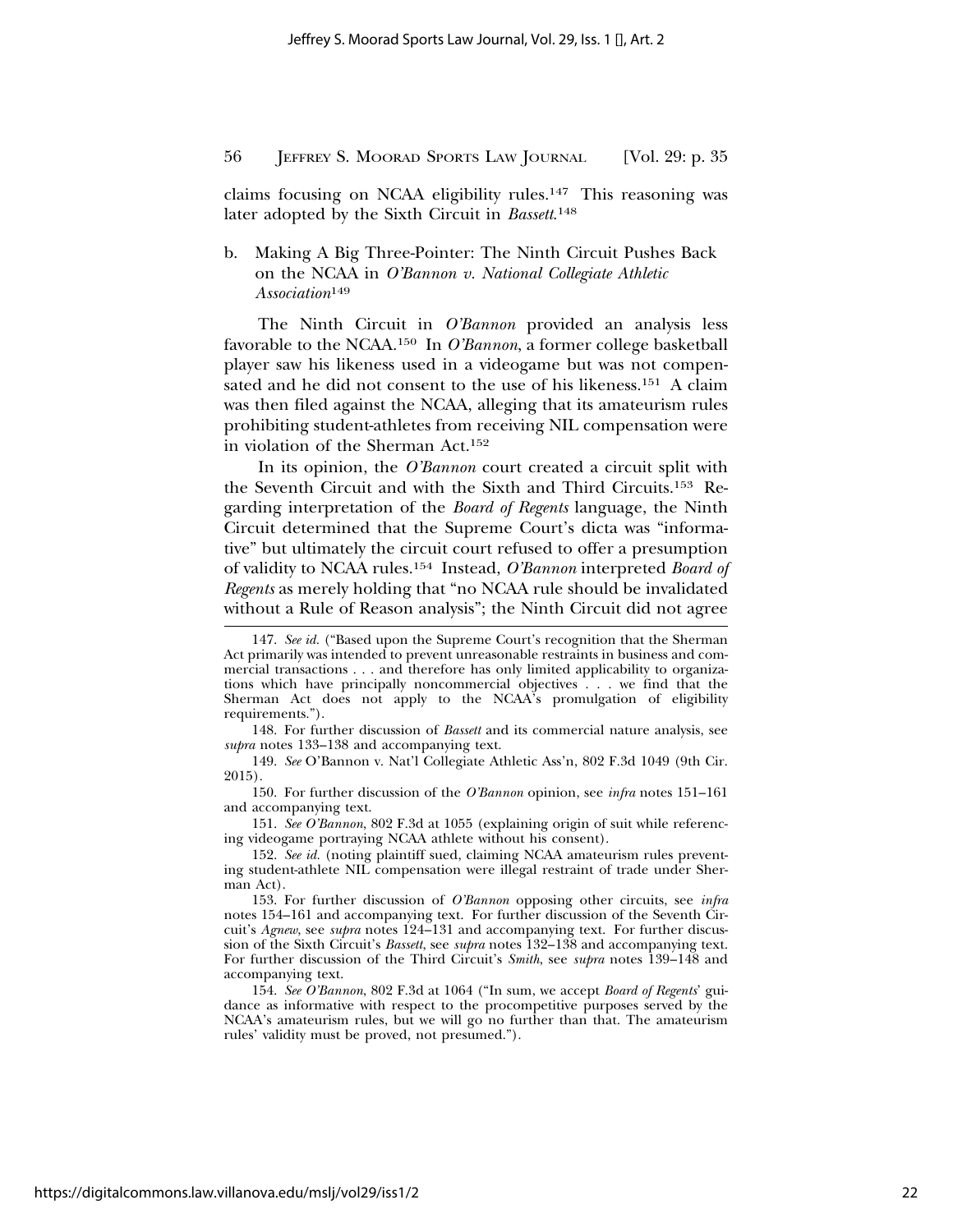with the sentiment that *Board of Regents* established NCAA amateurism rules "as categorically consistent with the Sherman Act."155 The Ninth Circuit thus contrasted the strong presumption of validity given to NCAA rules by the Seventh Circuit in *Agnew*. 156

*O'Bannon* also addressed the commercial activity requirement of the Sherman Act by again combating the NCAA's claim that their rules were not subject to the Sherman Act.157 In analyzing this argument, the Ninth Circuit was not persuaded by the analysis of the Sixth Circuit or Third Circuit in *Bassett* and *Smith*, respectively.158 The Ninth Circuit reasoned that even where NCAA rules are "'*anticommercial* and designed to promote and ensure competitiveness,' [those rules] surely *affect* commerce just as much as rules promoting commercialism."159 Because the NCAA compensation rules regulate an exchange—"labor for in-kind compensation—[that] is a quintessentially commercial transaction," the rules themselves can be considered commercial in nature despite their "anti-commercial" intent.160 In coming to this conclusion on commercialism, the Ninth Circuit called *Bassett*'s reasoning "simply wrong" while distinguishing from *Smith* based on the fact that the post-baccalaureate bylaw at issue in *Smith* was "not related to the NCAA's commercial or business activities," unlike compensation rules.161

156. *See id.* at 1064 ("Only . . . the Seventh Circuit's decision in *Agnew v. NCAA,* 683 F.3d 328 (7th Cir. 2012) . . . comes close to agreeing with the NCAA's interpretation of *Board of Regents*, and we find it unpersuasive . . . . Like the amateurism language in *Board of Regents*, *Agnew's* 'procompetitive presumption' was dicta that was ultimately unnecessary to the court's resolution of that case. But we would not adopt the *Agnew* presumption even if it were not dicta. *Agnew's* analysis rested on the dubious proposition that in *Board of Regents*, the Supreme Court 'blessed' NCAA rules that were not before it, and did so to a sufficient degree to virtually exempt those rules from antitrust scrutiny . . . . We doubt that was the Court's intent, and we will not give such an aggressive construction to its words."). For further discussion of *Agnew*'s "procompetitive presumption," see *supra* notes 130–131 and accompanying text.

157. *See O'Bannon*, 802 F.3d at 1064–65 (noting NCAA's argument that its compensation rules do not fall under Sherman Act because they are not commercial in nature but stating NCAA's argument about commercial nature "is not credible").

158. *See id.* at 1066 ("Neither *Smith* nor *Bassett* convinces us that the NCAA's compensation rules are noncommercial.").

159. *See id.* (citation omitted) (explaining how even "*anti-commercial*" rules can affect commercialism).

160. *See id.* (stating NCAA's compensation rules may be analyzed under Sherman Act).

161. *See id.* (noting disagreement with *Bassett* while also distinguishing *Smith*). While *O'Bannon* did distinguish *Smith* based on the differences of rules at issue, *Smith*'s reasoning still did not persuade the *O'Bannon* court to label the NCAA's

Published by Villanova University Charles Widger School of Law Digital Repository,

<sup>155.</sup> *See id.* at 1063 (stating NCAA amateurism rules do not automatically dodge label of anticompetitive, so requirement exists to analyze NCAA rules under rule of reason).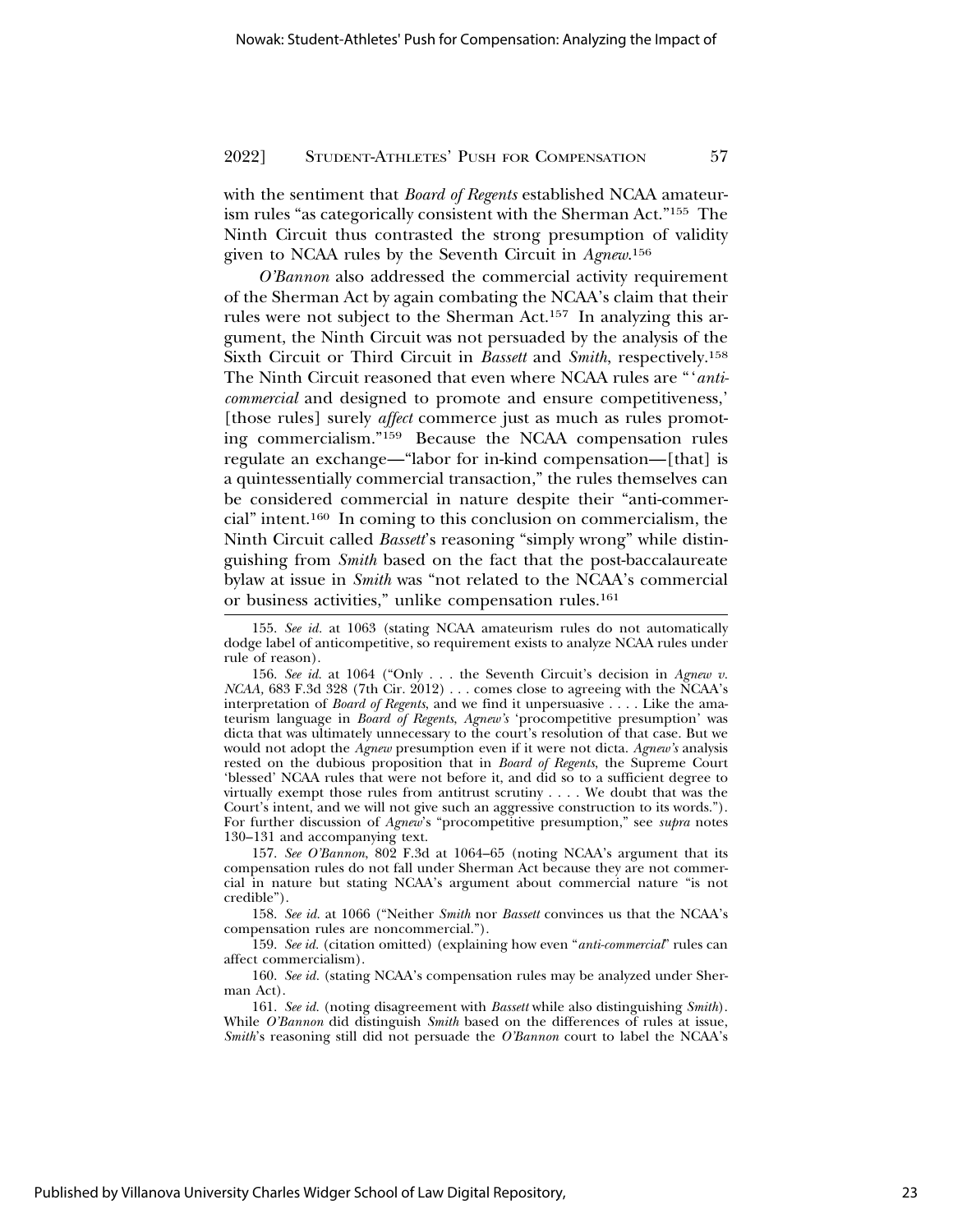#### D. Possible Rules Changes: State Pay for Play Laws Emerge

This Note does not focus on NIL or pay for play laws being enacted to aid in student-athlete compensation, as they are merely an example of government intervention that relates to NCAA rules; the government intervention itself is not antitrust-related.162 Nevertheless, rules capping student-athlete compensation are at issue in *Alston II* so a brief discussion of emerging pay for play laws is warranted.163 California's Governor, Gavin Newsom, signed the Fair Pay to Play Act in September of 2019 to allow NIL compensation for college student-athletes.164 The law will eventually take effect in 2023 and has put immense pressure on the NCAA to adjust its policy given the large draw of California universities' sports programs.165 Outside of the pressure placed on the NCAA, other states are feeling the pressure of California's new law and several states are proposing their own legislation.166 States including New Jersey, Colorado, and Florida have Pay to Play legislation set to go into effect, thereby creating opportunities for student-athletes to be paid without losing scholarship eligibility.167

compensation rules as noncommercial. *See id.* (explaining intent behind NCAA rules does not negate effect on commerce).

162. For further discussion of pay for play laws, see *infra* notes 163–166 and accompanying text.

163. *See* Alston II, 958 F.3d 1239, 1248 (9th Cir. 2020) (noting NCAA limits on student-athlete compensation).

164. *See* CAL. EDUC. CODE § 67456 (a)(1) (West 2021) (discussing bill's purpose in prohibiting institutions of higher education from disallowing NIL compensation of college athletes, including intent of legislature to adopt policies avoiding exploitation of student-athletes); *see also* Blinder, *supra* note 8 (noting California bill allows players to "strike endorsement deals and hire agents"). For further discussion of California Governor Newsom's comments about the no pay policy, see *supra* note 17 and accompanying text.

165. *See* Blinder, *supra* note 8 (noting law should take effect in 2023 while discussing Governor Newsom's threat to NCAA regarding NCAA losing membership of California schools).

166. *See* Norlander, *supra* note 5 (noting California's passage of Pay to Play Act has created "ripple effect" leading to greater push against NCAA amateurism, supported with list of various pay to play bills set to be introduced in various states); *see also* Ross Dellenger, *With Recruiting in Mind, States Jockey to One-Up Each Other in Chaotic Race for NIL Laws*, SPORTS ILLUSTRATED (Mar. 4, 2021), https:// www.si.com/college/2021/03/04/name-image-likeness-state-laws-congress-ncaa [https://perma.cc/L2Z3-N4VW] ("Dozens of state legislatures are close to adopting laws governing athlete compensation within their borders.").

167. *See* Gregg E. Clifton, *New Jersey Grants Name, Image, Likeness Rights to Collegiate Student-Athletes*, NAT'L L. REV. (Sep. 15, 2020), https:// www.natlawreview.com/article/new-jersey-grants-name-image-likeness-rights-to-collegiate-student-athletes [https://perma.cc/7BZ4-724E] (noting these laws have been passed only on limited scale thus far).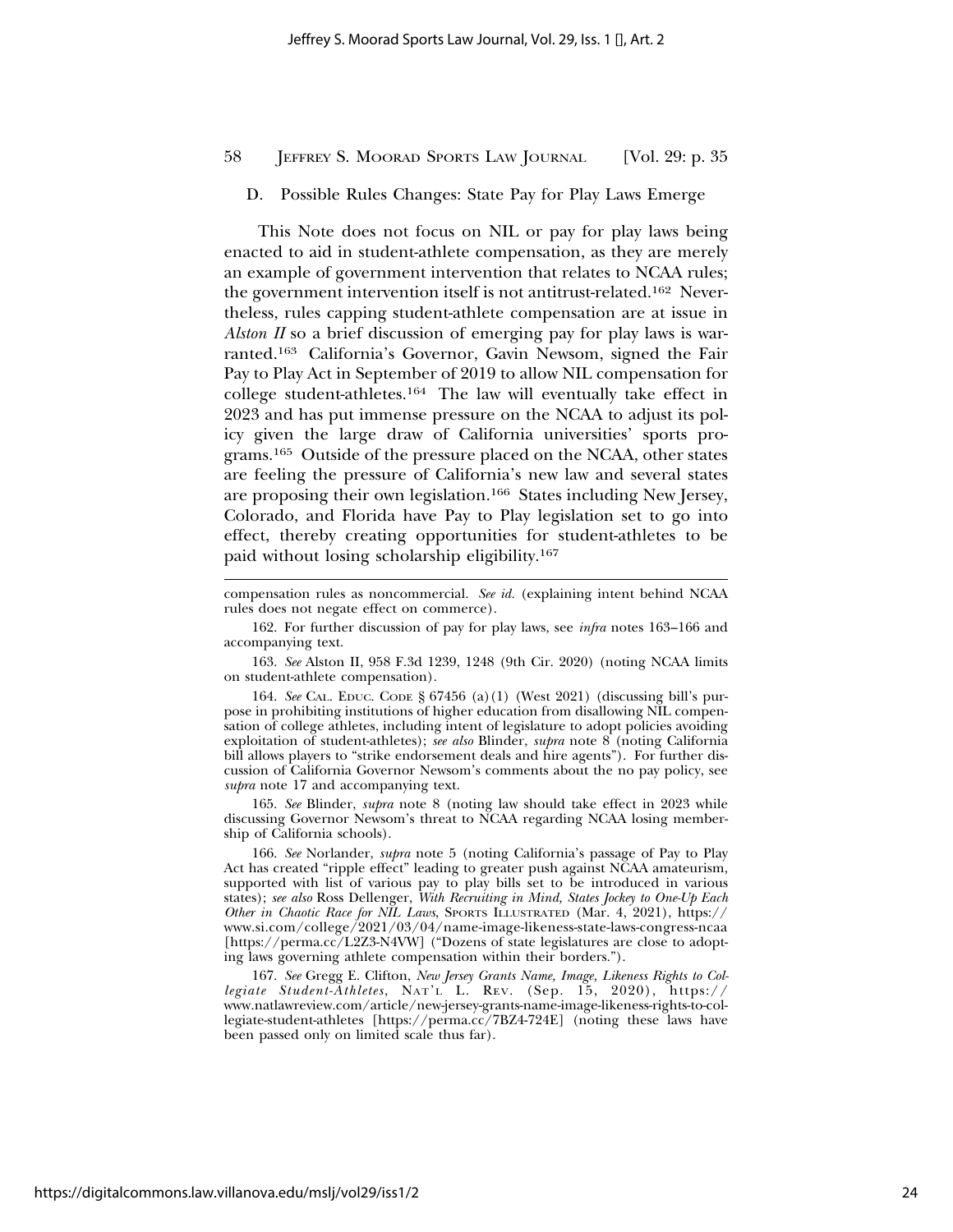## IV. STICK TO THE GAMEPLAN: CHECKING OUT THE NARRATIVE **ANALYSIS**

## A. The Starters Come Out Strong: The Majority Affirms the District Court

After reciting the facts of the case and conclusions of the district court, the *Alston II* court then analyzed the conclusions of the district court, beginning by evaluating whether stare decisis or res judicata applied.168 Following that analysis, the court examined the antitrust findings of the district court and then the injunction issued by the district court.<sup>169</sup> The court ultimately affirmed the district court's injunction and agreed with the finding that "NCAA limits on education-related benefits 'do not play by the Sherman Act's rules.'"170

## 1. *Should The Game Be Happening?: The Ninth Circuit Handles Stare Decisis and Res Judicata Arguments*

The Ninth Circuit began its analysis by determining whether the *Alston II* litigation was foreclosed by stare decisis or precluded by res judicata.171 Stare decisis is a Latin phrase that means "to stand by things decided" and this doctrine binds courts to precedent for issues already decided.172 Res judicata is a Latin phrase meaning "a matter judged" and refers to the legal principle that a claim cannot be relitigated after having been judged on the merits.173

In determining whether stare decisis would stop the *Alston II* litigation, the Ninth Circuit focused on whether the factual differences between the current case and *O'Bannon* were "material to the application of the rule or allow the precedent to be distinguished

<sup>168.</sup> *See Alston II*, 958 F.3d at 1252–53 (discussing concepts of stare decisis, res judicata before considering whether stare decisis or res judicata applied to case at hand).

<sup>169.</sup> *See id.* at 1256–65 (analyzing district court's findings, conclusions of law).

<sup>170.</sup> *See id.* at 1265–66 ("For the foregoing reasons, we hold that the district court properly concluded that NCAA limits on education-related benefits do not 'play by the Sherman Act's rules.' Accordingly, we affirm its liability determination and injunction in all respects.").

<sup>171.</sup> *See id.* at 1252–53 (questioning whether res judicata or stare decisis apply given Ninth Circuit's prior decision in *O'Bannon v. Nat'l Collegiate Athletic Ass'n*).

<sup>172.</sup> *See Stare Decisis*, CORNELL L. SCH., https://www.law.cornell.edu/wex/ stare\_decisis [https://perma.cc/27FZ-ETDA] (last visited Oct. 21, 2021) (explaining stare decisis doctrine).

<sup>173.</sup> *See Res judicata*, CORNELL L. SCH., https://www.law.cornell.edu/wex/ res\_judicata [https://perma.cc/6LRS-Q3J2] (last visited Oct. 21, 2021) (explaining res judicata doctrine).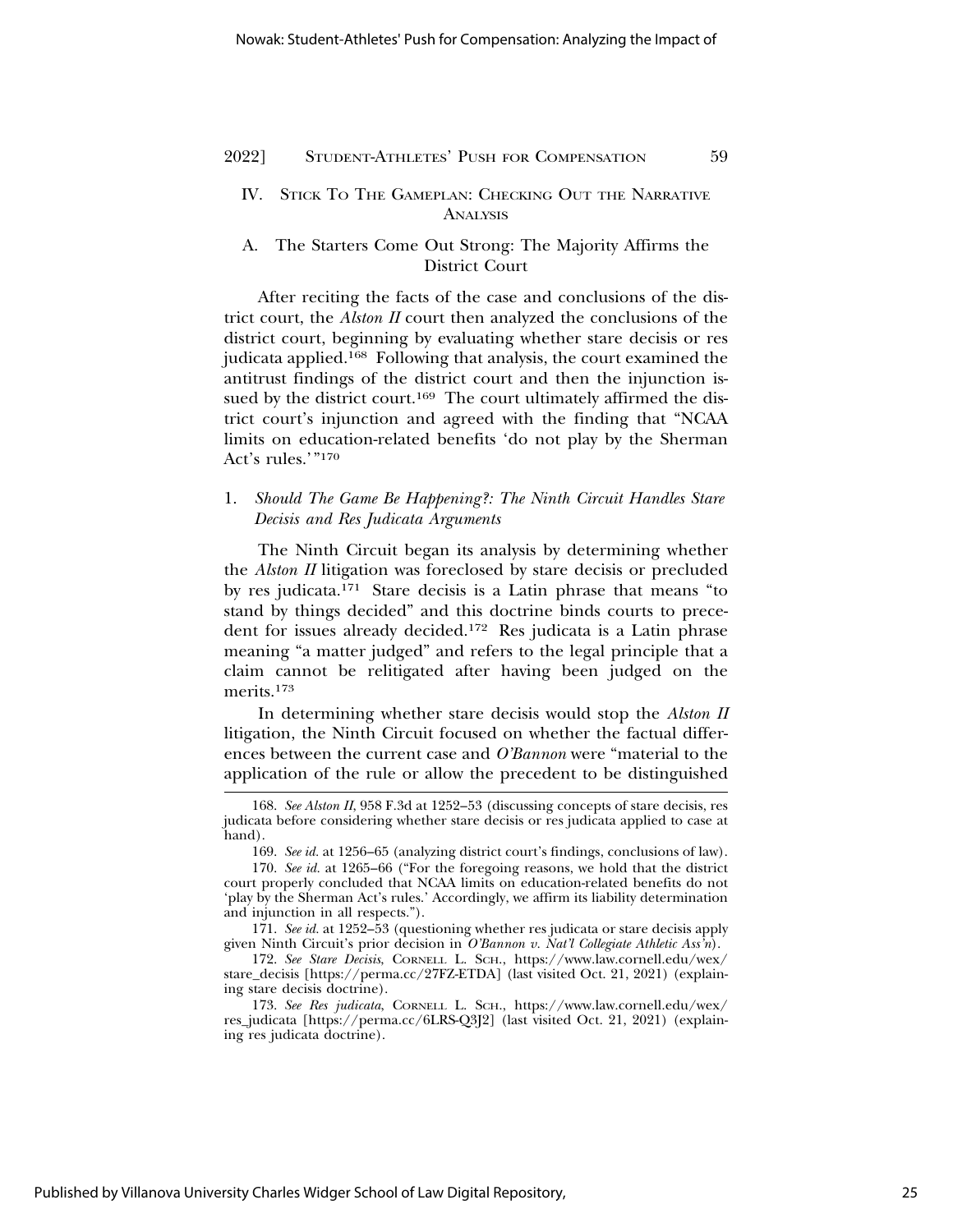on a principled basis."174 The court considered the NCAA's argument to foreclose the litigation and rejected the NCAA's argument, reasoning that a rule of reason analysis relies on "case-by-case adjudication" and is "fact-dependent."175 The court noted that the previous *O'Bannon* litigation cited by the NCAA was factually different, as *O'Bannon* narrowly addressed NCAA restrictions on NIL compensation while *Alston II* broadly considered "NCAA rules that limit the compensation [student-athletes] may receive in exchange for athletic services."176

The *Alston II* court rejected the argument that the NCAA avoided antitrust liability by relaxing its compensation limits in the wake of *O'Bannon*; even though the limits were relaxed, the existence of limits on student-athlete compensation was still anticompetitive.177 The Ninth Circuit accepted Plaintiffs' argument that the NCAA's own statement on relaxed compensation limits since *O'Bannon* demonstrated factual differences between *O'Bannon* and *Alston II* given the difference in rules.<sup>178</sup> Specifically, this change in rules by the NCAA usurped "the factual assumption that drove the result in *O'Bannon*" because although offering student-athletes compensation unrelated to education was in great contrast to NCAA rules of the time, the NCAA rules during the *Alston II* litigation are no longer a "quantum leap" from what the NCAA allows.179

177. *See id.* ("The district court rightly concluded that this argument misses the mark: 'It is the fact that the prices of student-athlete compensation are fixed, as opposed to the amount at which these prices are fixed, that renders the agreements at issue anticompetitive.'" (quoting *Alston I*, 375 F. Supp. 3d 1058, 1095 (N.D. Cal. 2019))).

178. *See id.* ("[T]he NCAA's concession that it has relaxed its compensation limits since *O'Bannon* only underscores that the instant litigation is materially factually different from *O'Bannon*.").

179. *See id.* at 1254–55 (noting while offering non-education-related compensation to student-athletes was greatly different from NCAA rules in *O'Bannon*, difference between such compensation versus NCAA rules during *Alston II* was much smaller). Thus, the NCAA rules during *O'Bannon* seem so far away from ever leading to non-education-related cash payments for student-athletes. *See id.* at 1255 ("[T]he changes to compensation limits since *O'Bannon* "alter the factual assumption that drove the result in *O'Bannon*: they show that non-education-related cash payments in excess of the [COA] are no longer a 'quantum leap' from current

<sup>174.</sup> *See Alston II*, 958 F.3d at 1253 (noting basic standard for foreclosing litigation based on stare decisis).

<sup>175.</sup> *See id.* at 1253–54 (noting antitrust litigation has great reliance on facts of case; stating NCAA's argument to foreclose litigation "ignores the inherently fact-dependent nature of a Rule of Reason analysis").

<sup>176.</sup> *See id.* at 1254 ("The district court meaningfully and properly distinguished *O'Bannon II* from the current litigation as a narrow challenge to restrictions on NIL compensation . . . . By contrast, this action more broadly targets the 'interconnected set of NCAA rules that limit the compensation [student-athletes] may receive in exchange for their athletic services.'").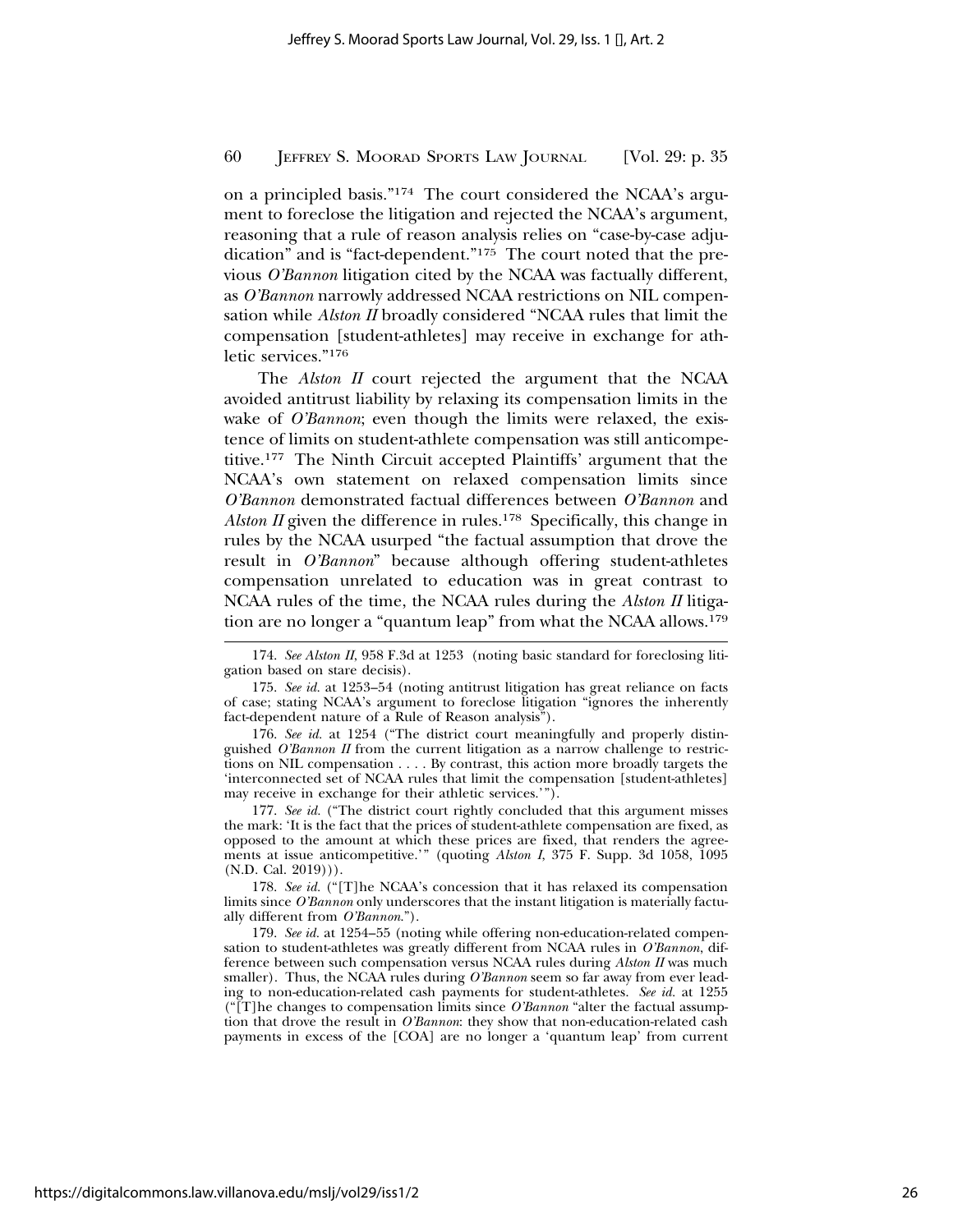The court then demonstrated more factual differences between *Alston II* and *O'Bannon* by listing certain types of student-athlete compensation that began after *O'Bannon*. 180 Because of these factual differences, the Ninth Circuit agreed with the district court that the instant litigation was not foreclosed by stare decisis.181

The Ninth Circuit did a quick analysis of the NCAA's res judicata claim and ultimately rejected it.182 First, the court reasoned that the NCAA did not bear its burden for proving the required elements to preclude a claim under res judicata.183 Next, the court stated that "[c]laim preclusion does not apply to claims that were not in existence and could not have been sued upon . . . when the allegedly preclusive action was initiated"; because the current claim arose following *O'Bannon*, it could not be barred.184

## 2. *Back to The Rulebook: Reviewing the District Court's Sherman Act Conclusions and Judgment*

The Ninth Circuit agreed with the district court's decision to apply the rule of reason in its antitrust analysis.185 As commentators have noted, this application of the rule of reason relied on an interpretation of *Board of Regents* that did not grant special antitrust protections to the NCAA—a conclusion that *O'Bannon* originally posited.186 A three-step framework for the rule of reason analysis was laid out:

181. *See id.* (acknowledging some student-athlete compensation practices arising after *O'Bannon* but declining to adopt NCAA's interpretation of *O'Bannon* as foreclosing *Alston II* litigation).

NCAA practice."). However, now in *Alston II*, that relaxation of rules makes allowing non-education-related compensation for student-athletes seem possible. *See id.* (explaining how rule changes allow for current litigation). This makes the *Alston II* litigation materially factually different from *O'Bannon*. *See id.* at 1254–55 (confirming rule changes since *O'Bannon* create factual differences from *O'Bannon*).

<sup>180.</sup> *See id.* at 1255 (footnote omitted) ("For example, the court found that, after the O'Bannon record closed, student-athletes have received, inter alia, athletic participation awards in the form of Visa gift cards, SAF disbursements in the thousands of dollars to pay for loss-of-value insurance, and personal expenses unrelated to education.").

<sup>182.</sup> *See id.* at 1255–56 (recounting Ninth Circuit res judicata discussion while stating instant case was not barred under res judicata).

<sup>183.</sup> *See id.* at 1255 (declaring NCAA did not carry its burden for applying res judicata).

<sup>184.</sup> *See id.* at 1255–56 (stating student-athletes' antitrust claim was not barred because it had "[arisen] from events that occurred after the *O'Bannon* record closed").

<sup>185.</sup> *See id.* at 1256 (noting proper rule for antitrust analysis is rule of reason).

<sup>186.</sup> *See* Baker III & Brison, *supra* note 108, at 352 ("By subjecting the NCAA's amateurism regulations to the rule of reason analysis, the Ninth Circuit deviated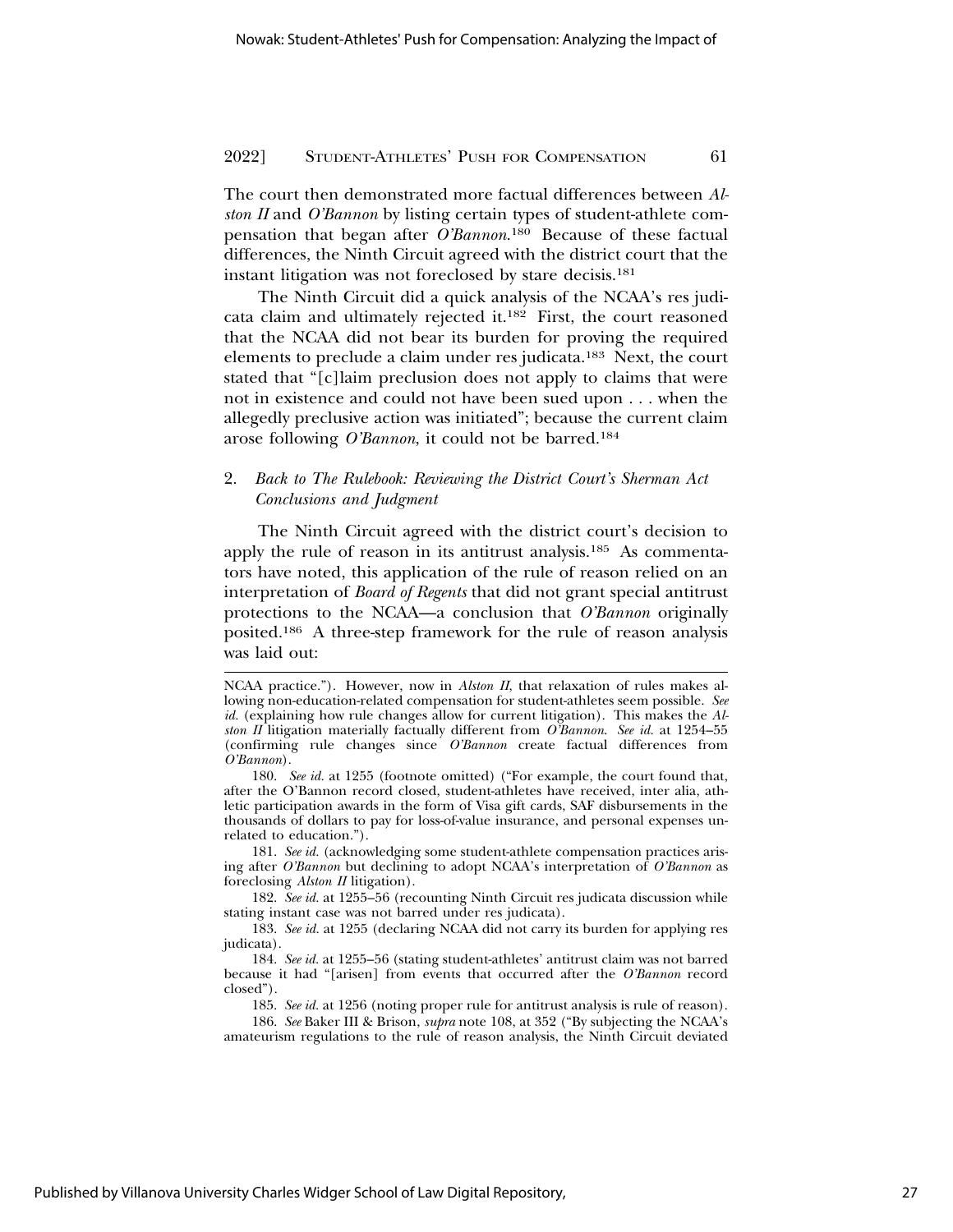(1) Student-Athletes "bear[ ] the initial burden of showing that the restraint produces significant anticompetitive effects within a relevant market"; (2) if they carry that burden, the NCAA "must come forward with evidence of the restraint's procompetitive effects"; and (3) Student-Athletes "must then show that any legitimate objectives can be achieved in a substantially less restrictive manner."187

In clarifying the standard for striking down NCAA rules, the Ninth Circuit stated that courts cannot "strike down largely beneficial market restraints" and should only act when a restraint goes far beyond what is necessary to achieve procompetitive effects.188 In stating this, the Ninth Circuit again reiterated its *O'Bannon* analysis of replacing only restraints that are "*patently and inexplicably* stricter than necessary."189

a. Out of Bounds, Plaintiffs' Ball: Analyzing Plaintiffs' Burden to Show Anticompetitive Effects of Restraint

The Ninth Circuit determined that the Plaintiffs carried their initial burden under step one of the rule of reason analysis by showing that the NCAA rule at issue had anticompetitive effects.190 As part of that determination, the court stated that the NCAA's disputed rules "have significant anticompetitive effects in the relevant

from the line of district and circuit cases that interpreted Justice Stevens's [*Board of Regents*] dicta in ways that fortified the NCAA's amateurism restrictions as noncommercial and, therefore, outside of § 1 [of the Sherman Act's] jurisdiction.").

<sup>187.</sup> *See Alston II*, 958 F.3d at 1256 (stating how to analyze under rule of reason).

<sup>188.</sup> *See id.* ("Throughout this analysis, we remain mindful that, although the NCAA is not above the antitrust laws, . . . courts are not 'free to micromanage organizational rules or to strike down largely beneficial market restraints' . . . . Accordingly, a court must invalidate a restraint and replace it with a [less restrictive alternative] only if the restraint is '*patently and inexplicably* stricter than is necessary to accomplish all of its procompetitive objectives.'").

<sup>189.</sup> *See* O'Bannon v. Nat'l Collegiate Athletic Ass'n, 802 F.3d 1049, 1075 (9th Cir. 2015) ("Thus, in holding that setting the grant-in-aid cap at student-athletes' full cost of attendance is a substantially less restrictive alternative under the Rule of Reason, we are not declaring that courts are free to micromanage organizational rules or to strike down largely beneficial market restraints with impunity. Rather, our affirmance of this aspect of the district court's decision should be taken to establish only that where, as here, a restraint is *patently and inexplicably* stricter than is necessary to accomplish all of its procompetitive objectives, an antitrust court can and should invalidate it and order it replaced with a less restrictive alternative.").

<sup>190.</sup> *See Alston II*, 958 F.3d at 1256 (stating student-athletes passed first step of rule of reason). For further discussion of the steps of a rule of reason analysis, see *supra* note 187 and accompanying text.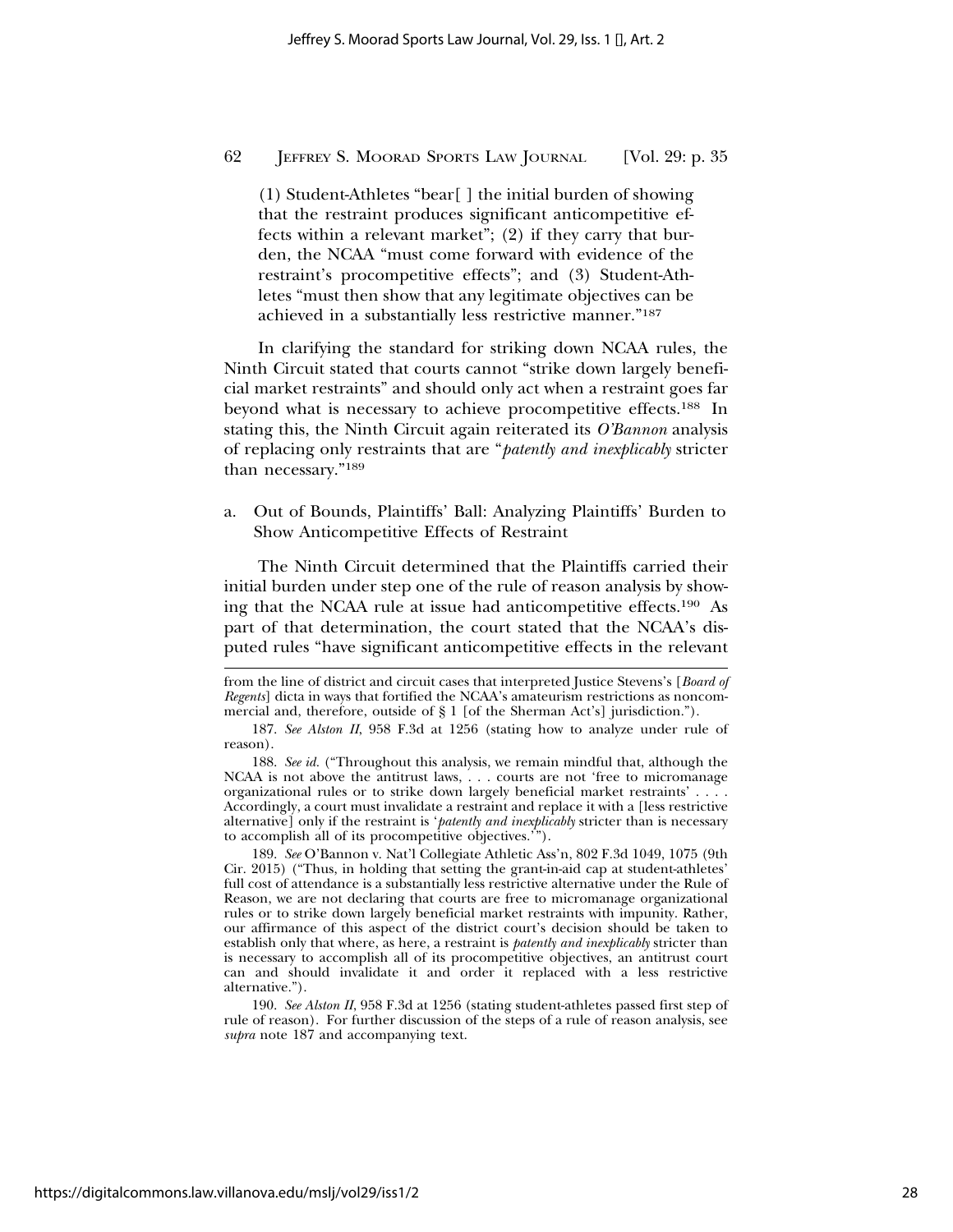market" for Plaintiffs' student-athlete labor.191 Closing up this stage of analysis, the court noted that the NCAA did not even dispute the findings regarding the anticompetitive effects of the relevant NCAA rules.192 The Supreme Court later reiterated this point in its opinion, quoting the district court's opinion.193

b. Challenge On the Call: Analyzing NCAA's Procompetitive Justification for Anticompetitive Restraints

The circuit court then considered the procompetitive effects of the disputed NCAA rule, noting the NCAA's heavy burden to demonstrate those procompetitive effects as well as the NCAA's disagreement with the district court's analysis on this step.194 The NCAA's procompetitive justification was that the challenged rules preserved amateurism and the difference between college and professional sports, thereby preserving consumer demand for amateurism and college sports.195 Ultimately, the court not only accepted the district court's findings but also followed the district court's

*Id.* at 1256–57. For further discussion of the NCAA rules at issue in *Alston II*, see *supra* notes 34, 41 and accompanying text.

192. *See Alston II*, 958 F.3d at 1256–57 ("These findings 'have substantial support in the record' and the NCAA does not dispute them." (citations omitted)).

193. *See* Alston III, 141 S. Ct. 2141, 2161-62 (2021) ("As we have seen, based on a voluminous record, the district court held that the student-athletes had shown the NCAA enjoys the power to set wages in the market for student-athletes' labor and that the NCAA has exercised that power in ways that have produced significant anticompetitive effects. Perhaps even more notably, the NCAA 'did not meaningfully dispute' this conclusion." (citation omitted)).

194. *See Alston II*, 958 F.3d at 1257 ("[T]he NCAA bears a 'heavy burden' of 'competitively justify[ing]' its undisputed 'deviation from the operations of a free market.'") (quoting *Board of Regents*, 468 U.S. 85, 113 (1984)). For further discussion of steps of rule of reason analysis, see *supra* note 187 and accompanying text.

195. *See Alston II*, 958 F.3d at 1257 ("On appeal, the NCAA advances a single procompetitive justification: The challenged rules preserve 'amateurism,' which, in turn, 'widen[s] consumer choice' by maintaining a distinction between college and professional sports."). In a concurring opinion issued by the Supreme Court, Justice Kavanaugh called the NCAA's argument "circular and unpersuasive." *See Alston III*, 141 S. Ct. at 2167 (Kavanaugh, J., concurring) (indicating discontent for NCAA's justification for its rules).

<sup>191.</sup> *See Alston II*, 958 F.3d at 1256 (noting rules had anticompetitive effects for Plaintiffs). The court also provides a quote from the district court opinion in *Alston I* to provide more clarity on the reasoning for why the compensation rules are anticompetitive:

<sup>&</sup>quot;[B]ecause elite student-athletes lack any viable alternatives to [D1], they are forced to accept, to the extent they want to attend college and play sports at an elite level after high school, whatever compensation is offered to them by [D1] schools, regardless of whether any such compensation is an accurate reflection of the competitive value of their athletic services."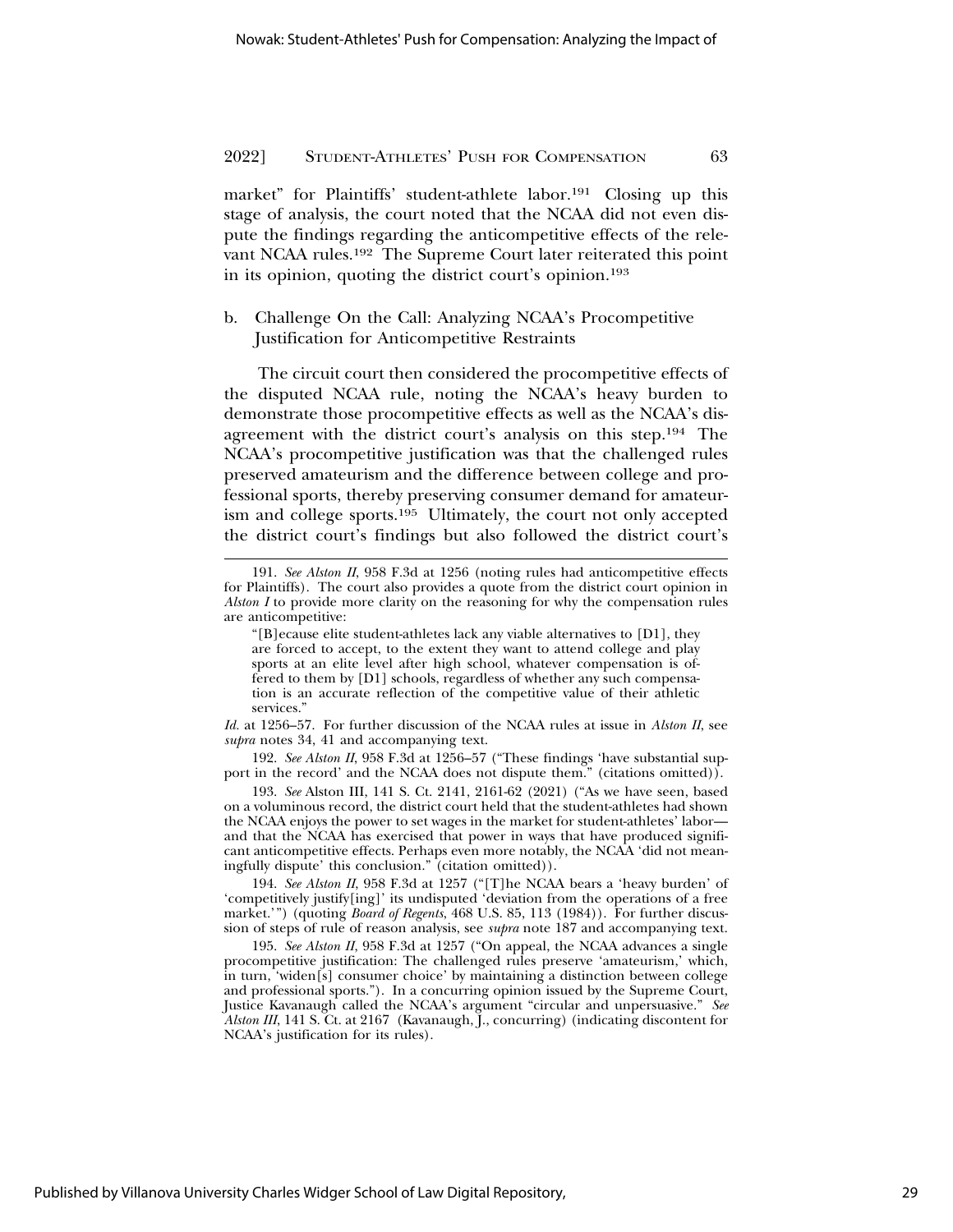lead in splitting the analysis between limits restricting unlimited cash payments versus limits restricting education-related benefits.196

The Ninth Circuit briefly acknowledged that maintaining a distinction between college and professional sports is important to consumer demand and noted that "improving [consumer] choice is procompetitive."197 However, the Ninth Circuit accepted the district court's finding that rules restricting non-cash education-related benefits are not procompetitive because they have no demand-preserving effect.198 The court accepted this finding under the reasoning that the values of these types of benefits "[are] inherently limited to [their] actual value[s], and could not be confused with a professional athlete's salary."199 The court gave a graduate school scholarship as an example of the limited value of education-related benefits.200

The circuit court similarly accepted the district court's reliance on demand analyses, survey evidence, and NCAA testimony, all of which indicated that restrictions on non-cash education-related benefits have no procompetitive effect.<sup>201</sup> The court went on to

199. *See Alston II*, 958 F.3d at 1257 (explaining value limitations of non-cash education-related benefits).

200. *See id.* (explaining limited nature of value of education-related benefits, focusing on inherent difference between professional salaries, educational benefits).

201. *See id.* at 1257–58 (discussing evidence from district court testimony, analyses, surveys demonstrated lack of demand-preservation provided by disputed non-education-related restrictions). The mentioned demand analyses noted that relaxation of NCAA restrictions on education-related benefits since *O'Bannon* has not diminished consumer demand for NCAA events and activities. *See id.* at 1258 (explaining rule relaxations' impact on demand for NCAA). The Plaintiffs also provided survey evidence that if NCAA rules allowed for some education-related benefits, NCAA demand would not be negatively impacted. *See id.* ("Student-Athletes' survey evidence reflects that individually implementing seven types of education-related benefits—limited or forbidden under the challenged rules—would not diminish the survey respondents' viewership or attendance."). Finally, the Ninth Circuit mentioned NCAA testimony that demand studies were not consulted when making rules about compensation. *See id.* ("NCAA witnesses confirmed that

<sup>196.</sup> *See Alston II*, 958 F.3d at 1260 (observing different finding for procompetitive nature of unlimited cash payment restrictions compared to finding for education-related benefits). The court ultimately held limits preventing unlimited cash payments preserve demand while restrictions on education-related benefits do not preserve demand. *See id.* (differentiating education-related benefits from non-education-related benefits).

<sup>197.</sup> *See id.* at 1257 (acknowledging importance of distinction between college versus professional sports for consumer demand, consumer preference).

<sup>198.</sup> *See id.* at 1257–58 (concluding restrictions on non-cash education-related benefits do not have procompetitive justification). The Supreme Court likewise agreed with the district court's findings that "less restrictive restraints on education-related benefits" could still result in procompetitive effects for the NCAA. *See Alston III*, 141 S. Ct. at 2162 (agreeing with district court analysis on educationrelated benefits).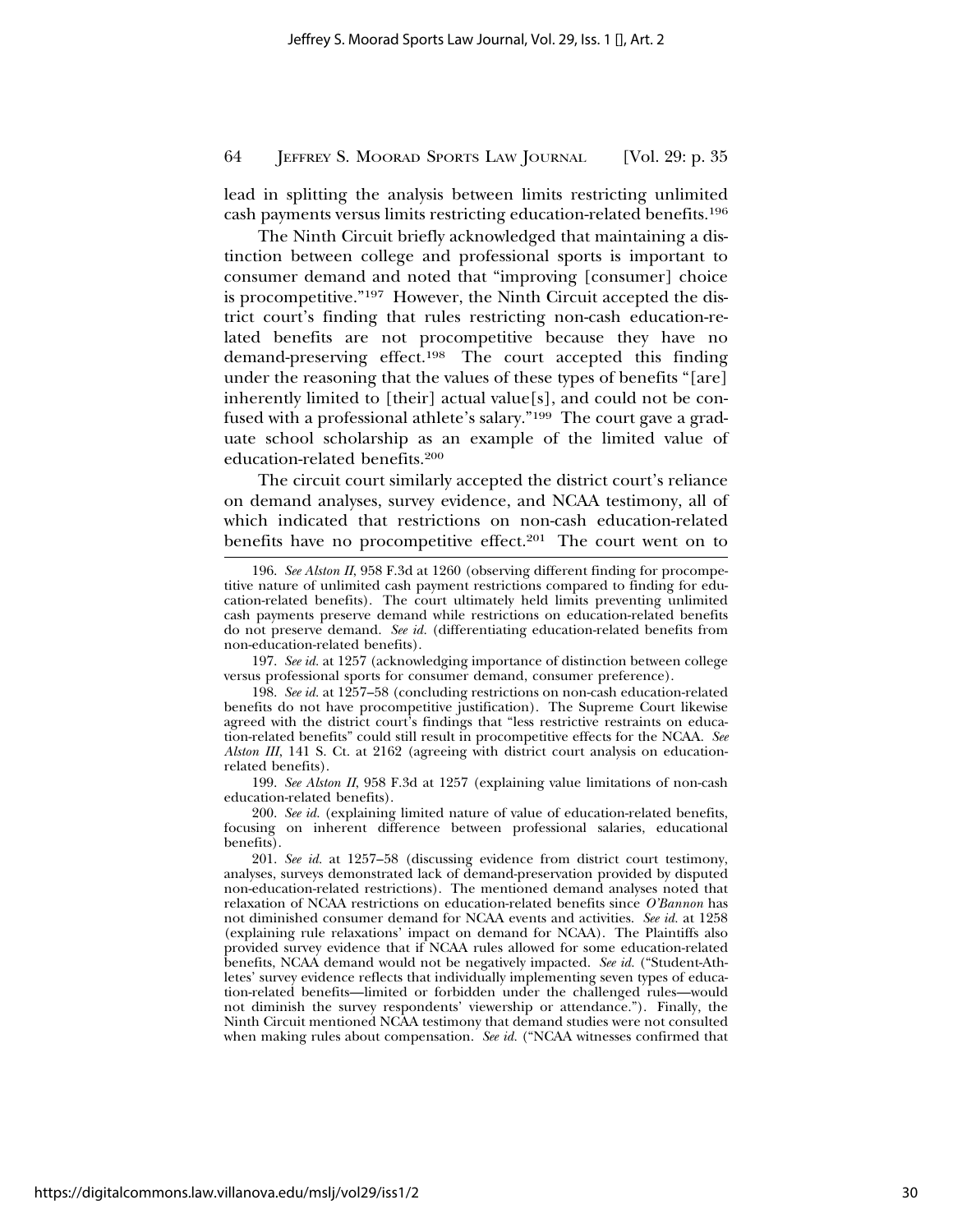reject the NCAA's contention that NCAA amateurism rules prohibiting payment beyond the COA "[expand] consumer choice."202 It did so reasoning that while *Board of Regents* and the Ninth Circuit's *O'Bannon* "define amateurism to exclude payment for athletic performance," the *Board of Regents* definition was dicta and the *O'Bannon* definition accepted the NCAA's understanding of amateurism based on the record of that case.203 Furthermore, the record in *Alston II* called for a narrower understanding of "amateurism that still gives rise to procompetitive effects," stating that limits on unlimited payments to student-athletes are what differentiate student-athletes from professional athletes.204 When this definition of amateurism was considered in *O'Bannon*, one commentator foresaw the potential for the NCAA to incorporate rules valuing both compensation and amateurism without diminishing one of those values.205 Partially supporting that analysis, the Ninth Circuit in *Alston II* thus rejected the NCAA's proposed amateurism standard—which relied on not allowing any payment above COA based on evidence that the recent "increase in permissible forms of above-COA compensation" did not diminish college sports demand.206 In doing so, the court determined that NCAA restrictions

202. *See id.* (stating NCAA's argument "lacks support in both precedent and the record").

203. *See id.* (presenting *Board of Regents*', *O'Bannon*'s definitions of amateurism).

204. *See id.* (discussing difference between college versus professional sports).

205. *See Sheetz*, *supra* note 115, at 880-81 ("Following *O'Bannon*, [t]here are significant tensions still at play between the values of education and amateurism and the goals of compensating college athletes. However, by upholding both values in its decisions, perhaps the court left room for the NCAA to adopt a model that incorporates both compensation and amateurism.").

206. *See Alston II*, 958 F.3d at 1258–59 (recounting reasoning in rejecting NCAA's standard for amateurism rules, including its compensation rules). The Ninth Circuit also elaborated on why it rejected the NCAA's amateurism definition and survey evidence that the organization provided. *See id.* at 1259 ("The survey results reflect, at most, a consumer *preference* for 'amateurism,' but do not capture the effects (if any) that the tested compensation scenarios would have on consumer *behavior*."). The court agreed with the district court's description of the NCAA survey—which asked fans why they watched college sports and had 31.7% of responses select preference for the fact that college players are "amateurs and/or are not paid"—as "hopelessly ambiguous." *See id.* (recognizing amateurism term is without fixed definition). The court concluded that respondents selecting that answer "may have very well equated amateurism with student status, irrespective of whether those students receive compensation for athletics." *See id.* (speculating survey answer choices were not clear). Given this ambiguity, the NCAA's survey results did not have the value that the NCAA purported; they certainly did not have enough value to support the "expansive conception of amateurism." *See id.*

the NCAA set limits on education-related benefits without consulting any demand studies.").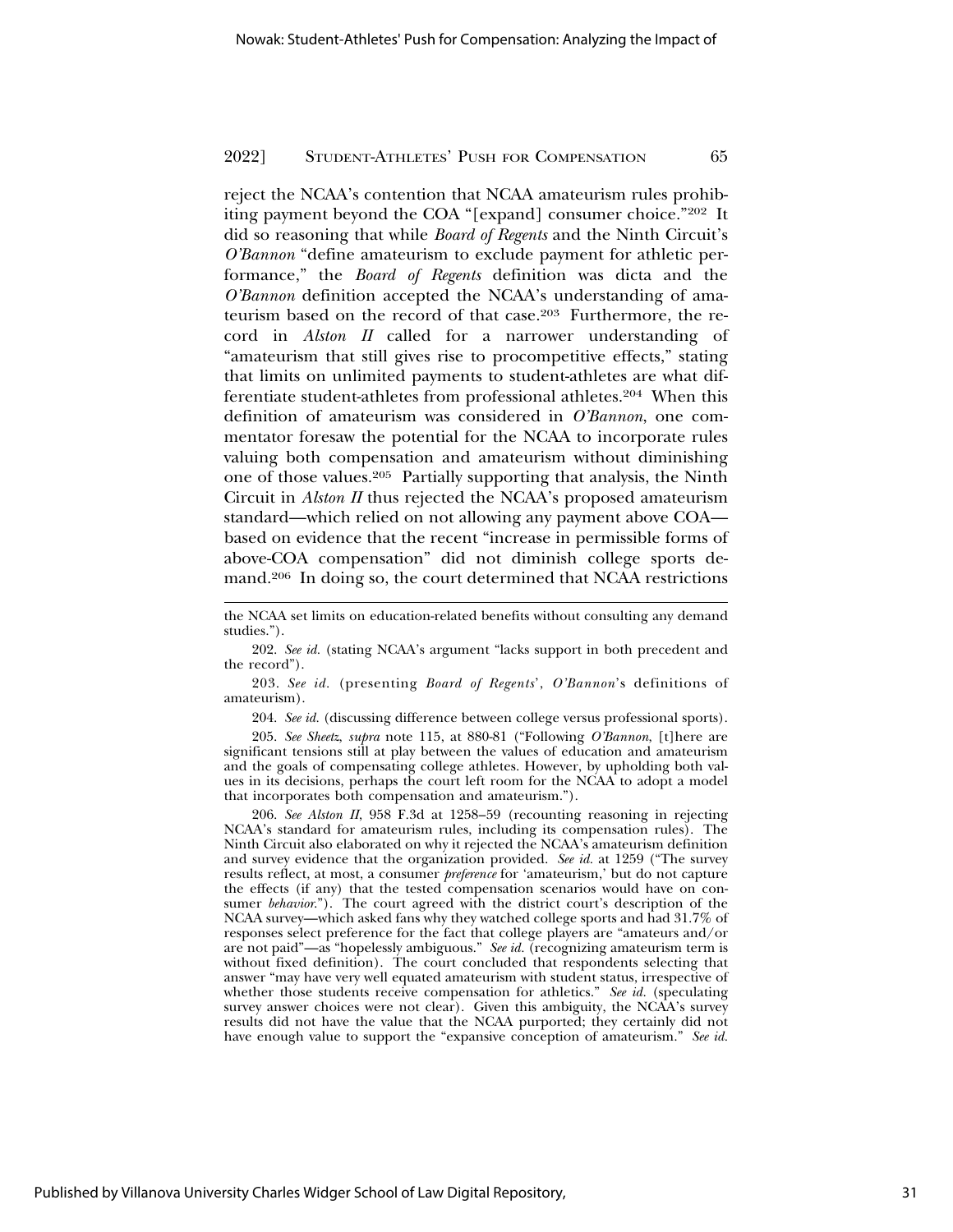on certain education-related compensation had no procompetitive justification.207

The Ninth Circuit's analysis of the procompetitive effects of NCAA restrictions on non-education-related unlimited cash payments was brief.208 This portion of the opinion called back again to *O'Bannon*: even though suspicions lingered over the NCAA's amateurism rules, some rules were not too restrictive.209 Accordingly, the *Alston II* court accepted the district court's understanding that limits on non-education related compensation like unlimited cash payments and above-COA payments did have procompetitive purposes.210 The Supreme Court's opinion acknowledged this conclusion on non-education-related benefits as a "wrinkle" in the case, but not one that offended the analytical process undertaken by the district court and Ninth Circuit.211 This finding clearly and concisely demonstrated that the NCAA still has an interest in restricting non-education-related cash payments and benefits and that courts must recognize that interest.<sup>212</sup>

<sup>(&</sup>quot;Given this lack of clarity, the district court reasonably concluded that the NCAA's survey results were of limited evidentiary value.").

<sup>207.</sup> *See id.* at 1259–60 (noting restraints on certain education-related benefits do not preserve demand).

<sup>208.</sup> *See id.* at 1257–60 (discussing procompetitive purpose of challenged rules relating to unlimited cash compensation).

<sup>209.</sup> *See* Sheetz, *supra* note 115, at 879 (discussing *O'Bannon*'s conclusions that some NCAA rules still have procompetitive purposes).

<sup>210.</sup> *See Alston II*, 958 F.3d at 1257, 1260 (noting compensation limits preventing unlimited cash payments preserve demand, thus serving procompetitive purpose). The court also listed examples of challenged rules with procompetitive purpose. *See id.* at 1257 ("The district court concluded, however, that only *some* of the challenged rules serve that procompetitive purpose: limits on above-COA payments unrelated to education, the COA cap on athletic scholarships, and certain restrictions on cash academic or graduation awards and incentives.").

<sup>211.</sup> *See* Alston III, 141 S. Ct. 2141, 2162 (2021) ("Even acknowledging this wrinkle, we see nothing about the district court's analysis that offends the legal principles the NCAA invokes."). When referring to "legal principles the NCAA invokes," the Court was referencing the NCAA's argument that "antitrust law does not require businesses to use anything like the least restrictive means of achieving legitimate business purposes." *See id.* at 2161-62 ("Simply put, the district court nowhere—expressly or effectively—required the NCAA to show that its rules constituted the *least* restrictive means of preserving consumer demand. Rather, it was only after finding the NCAA's restraints 'patently and inexplicably stricter than is necessary' to achieve the procompetitive benefits the league had demonstrated that the district court proceeded to declare a violation of the Sherman Act.").

<sup>212.</sup> *See Alston II*, 958 F.3d at 1260 (holding NCAA compensation limits relating to prevention of unlimited cash payments preserve demand for NCAA products).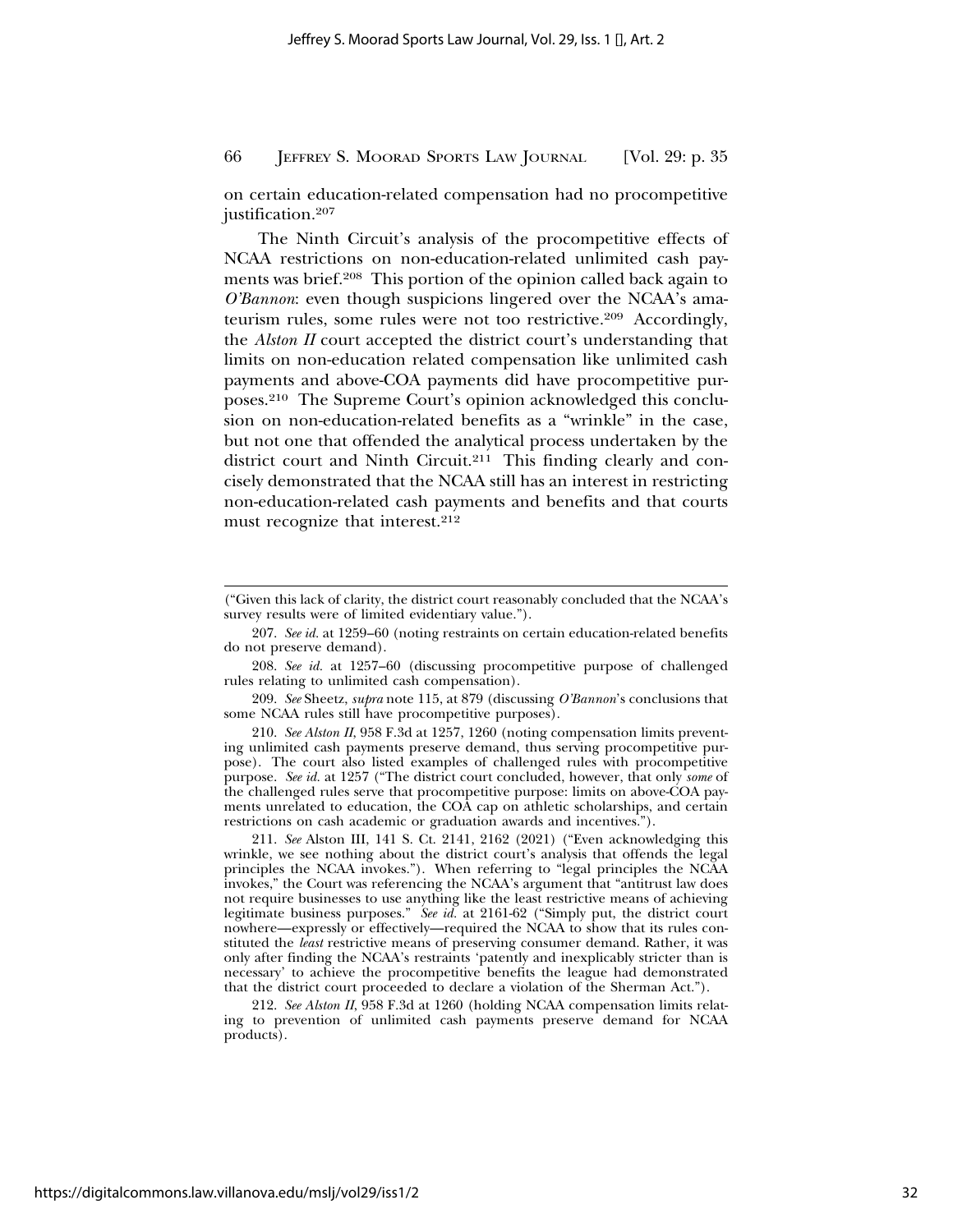c. Ruling Upheld: Ninth Circuit's Analysis of Student-Athletes' Less Restrictive Alternative

Continuing with the analysis, the *Alston II* court considered the less restrictive alternative stage of the rule of reason—at this stage, an acceptable less restrictive alternative demonstrates "that any legitimate objectives can be achieved in a substantially less restrictive manner."213 The less restrictive alternative considered by the court "would prohibit the NCAA from (i) capping certain education-related benefits and (ii) limiting academic or graduation awards or incentives below the maximum amount that an individual athlete may receive in athletic participation awards, while (iii) permitting individual conferences to set limits on education-related benefits."214 In considering the less restrictive alternative, the circuit court evaluated whether the alternative would be "virtually as effective in serving the procompetitive purposes of the NCAA's current rules" and whether the alternative would greatly affect cost to the NCAA.215

Here, the Ninth Circuit considered the district court's contemplation of the effectiveness of the less restrictive alternative in preserving the demand for college sports.<sup>216</sup> The court again accepted the district court's conclusion that the less restrictive alternative would preserve demand just at the same level as the challenged rules.217 The Ninth Circuit reasoned that the benefits are so connected to education that they are not comparable to professional salaries, especially given that the value of the benefits is limited to the actual costs of the benefits provided—meanwhile, a professional salary would not be limited in the same way.<sup>218</sup> The Supreme Court later supported this conclusion, also stating that there was no

<sup>213.</sup> *See id.* at 1256, 1260 (discussing rule of reason third step, noting burden on Plaintiffs to demonstrate viability of proposed less restrictive alternatives including how to identify acceptable less restrictive alternative). For further discussion of the steps of a rule of reason analysis, see *supra* note 187 and accompanying text.

<sup>214.</sup> *See Alston II*, 958 F.3d at 1260 (discussing less restrictive alternative identified by district court).

<sup>215.</sup> *See id.* (acknowledging necessary discussion of effectiveness of less restrictive alternative including effects on cost).

<sup>216.</sup> *See id.* (noting discussion of preservation of consumer demand for college athletics).

<sup>217.</sup> *See id.* (ruling uncapping education-related benefits would still preserve consumer demand).

<sup>218.</sup> *See id.* at 1261 (stating difference between less restrictive alternative compared to professional compensation).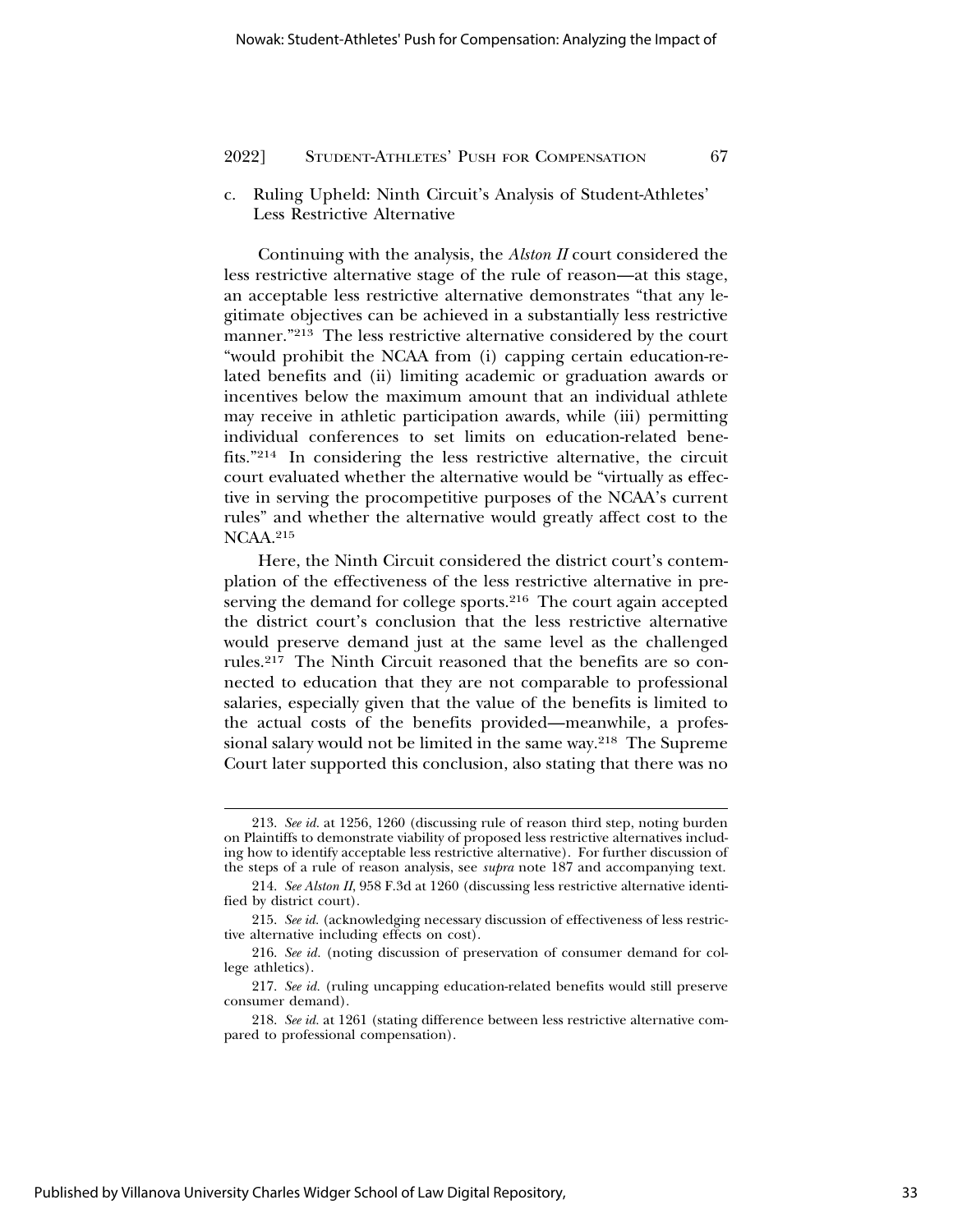evidence that such benefits for student-athletes would hurt demand for the product.<sup>219</sup>

The Ninth Circuit further reasoned that allowing competition related to education-related benefits would "reinforce consumers' perception of student-athletes as students" given that they are receiving a benefit that only students can receive.<sup>220</sup> The court also explicitly rejected the NCAA's argument that these uncapped benefits would not be distinguishable from professional salaries.221 It reasoned that the NCAA was reading the district court's injunction too expansively and the context of the injunction demonstrates that it does not permit any unlimited cash payments but instead is reserved for "non-cash education-related benefits" for "*legitimate* education-related costs."222 Thus, when properly interpreting the injunction and accounting for available evidence, demand is not negatively impacted by the proposed less restrictive alternative.223

When analyzing less restrictive alternatives, a court may issue an injunction if it finds that a less restrictive alternative exists.224 In addressing the issue of cost increases caused by the less restrictive alternative, the *Alston II* court quickly determined that the less re-

220. *See Alston II*, 958 F.3d at 1261 (discussing importance of perceiving student-athletes as students for demand).

221. *See id.* (stating lack of evidence for NCAA's claim that less restrictive alternative would lead to student-athletes' payment being indistinguishable from professionals' payments).

222. *See id.* (quoting Alston I, 375 F. Supp. 3d 1058, 1105 (N.D. Cal. 2019)) (rejecting NCAA argument about threat of student-athlete compensation similar to professional salaries).

223. *See id.* at 1260 (concluding uncapped education-related benefits would not be detrimental to consumer demand). The Ninth Circuit also rejected the NCAA's challenge to evidence underlying the less restrictive alternative, stating that the NCAA failed in explaining why cumulative evidence was insufficient to support the less restrictive alternative. *See id.* at 1262 ("The NCAA fails to explain why the cumulative evidence, which included demand analyses regarding the growth of NCAA revenue alongside the expansion of SAF and AEF payments for education-related expenses, was insufficient."). Finally, the Court considered the NCAA's contention that the district court improperly engaged in "judicial price setting by tying the cap on academic and graduation awards and incentives to the cap on aggregate athletic participation awards." *See id.* (discussing NCAA arguments about judicial price setting). The Court rejected that argument, noting that the actual responsibility of setting the value of academic awards remains vested with the NCAA. *See id.* ("But the district court did not *fix* the value of these academic awards: The task of setting their value to protect demand, by adjusting the aggregate value of athletic participation awards, remains in the NCAA's court.").

224. *See* Sheetz, *supra* note 115, at 877 (describing process of issuing injunction, which *O'Bannon* proceedings demonstrated).

<sup>219.</sup> *See* Alston III, 141 S. Ct. 2141, 2165 (2021) (discussing difference between professional salary versus current NCAA benefits while noting athletic awards would not adversely impact demand for NCAA competition).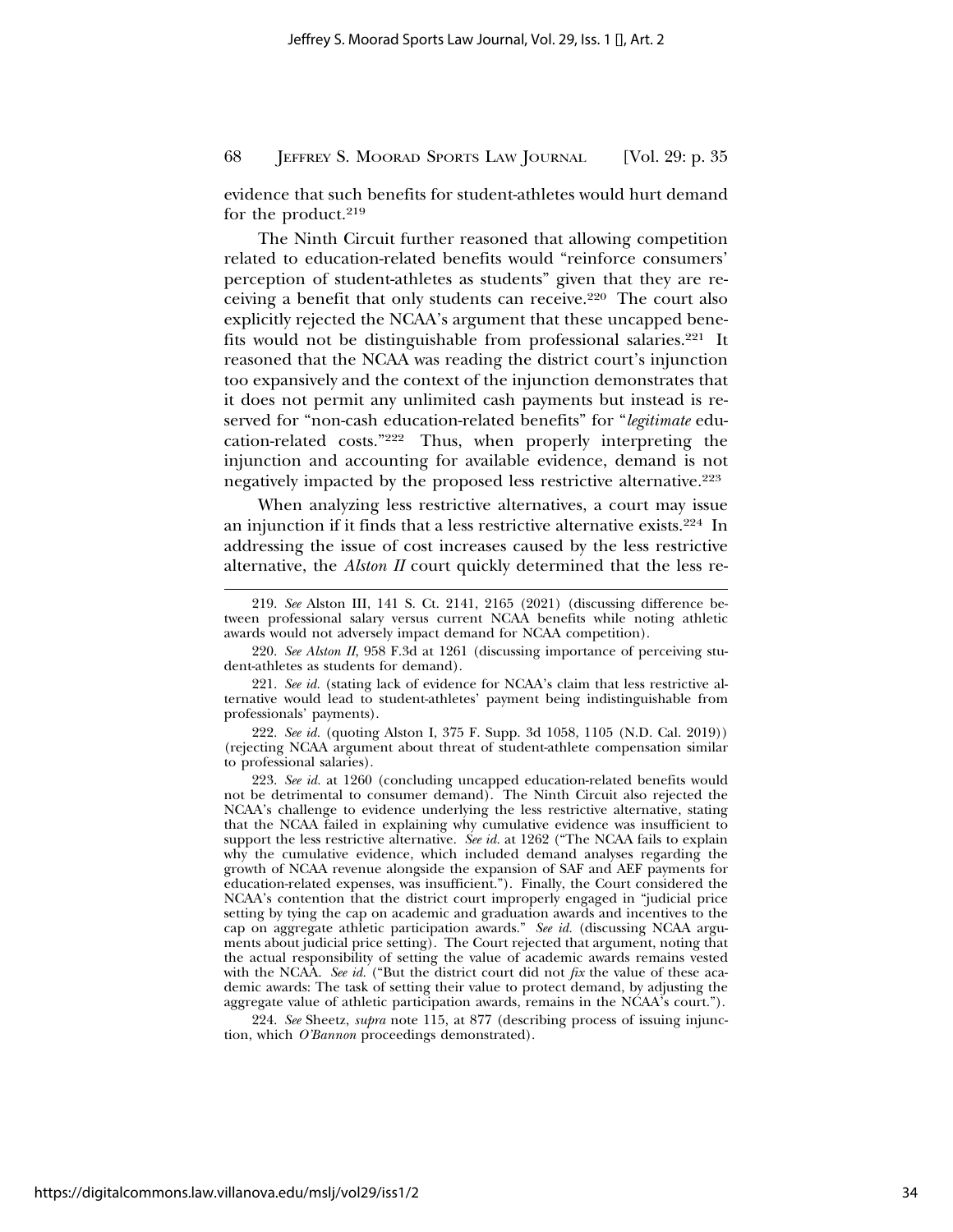strictive alternative would not significantly increase costs.225 The court agreed with the district court that uncapping education-related benefits would ultimately save the NCAA money and resources by eliminating the need to enforce the caps.226 The court also stated that there is no reason to believe regulation of academic awards and education-related benefits would lead to those cost increases.227 Relying on this reasoning, the circuit court stated that the district court's findings were "certainly not clearly erroneous."228

The Ninth Circuit court did not place a large focus on the district court's rejection of Plaintiffs' proposed less restrictive alternative (to uncap all non-education-related cash payments for studentathletes) during its less restrictive alternative discussion but returned to the district court's conclusion during the injunction analysis.229 Appeals courts do not always accept the less restrictive alternatives of lower courts, as was the case in *O'Bannon*. 230 Nevertheless, the circuit court accepted the district court's rejection of the proposed less restrictive alternative specifically for the non-education-related benefits, reasoning that such payments could negatively impact perception of college sports as unique from professional sports.231 The circuit court thus declared the limits on non-education-related cash compensation as "*not . . .* anticompetitive conduct" and declined to enjoin them.232 Beyond this case, the NCAA is ready to allow some non-education-related NIL compensation for student-athletes given pressure from state legislation.233

229. *See id.* at 1264 (discussing proposed less restrictive alternative to eliminate unlimited cash payment limits).

231. *See Alston II*, 958 F.3d at 1264 (noting demand is preserved by limits on non-education-related payments).

Published by Villanova University Charles Widger School of Law Digital Repository,

<sup>225.</sup> *See Alston II*, 958 F.3d at 1262 ("The district court did not clearly err in finding that this [least restrictive alternative] will not result in significantly increased costs.").

<sup>226.</sup> *See Alston II*, 958 F.3d at 1262 (noting less restrictive alternative would not lead to much greater costs).

<sup>227.</sup> *See id.* at 1263 (stating NCAA's ability to regulate benefits would not necessarily result in greater costs).

<sup>228.</sup> *See id.* ("The court's findings at step three are supported by the record, and certainly not clearly erroneous.").

<sup>230.</sup> *See* Sheetz, *supra* note 115, at 879 (observing *O'Bannon* court struck down district court's remedy, finding it "erroneous").

<sup>232.</sup> *See id.* ("Contrary to Student-Athletes' understanding, this analysis reflects the judgment that limits on cash compensation unrelated to education do *not*, on this record, constitute anticompetitive conduct and, thus, may not be enjoined.").

<sup>233.</sup> *See* Dennis Dodd, *NCAA Rushing a Name, Image, Likeness Rule as its Power Over College Athletics is Quickly Diminishing*, CBS SPORTS (May 10, 2021), https:// www.cbssports.com/college-football/news/ncaa-rushing-a-name-image-likeness-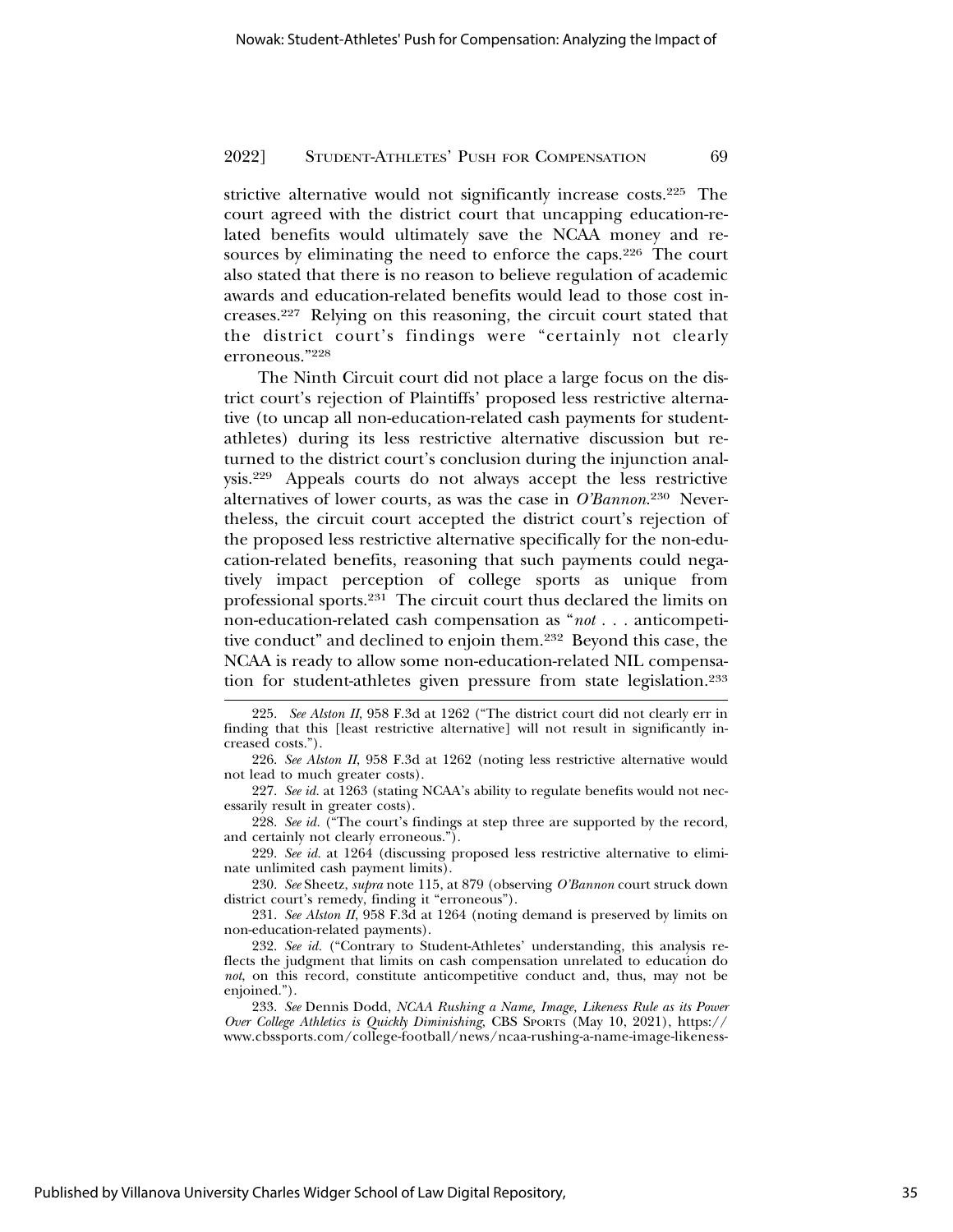These state laws will take some power away from the NCAA in placing meaningful limits on this type of compensation for studentathletes.234

## 3. *A Slam Dunk: Affirming The Alston I Injunction Amidst NCAA and Plaintiff Opposition*

Moving to the injunction, the circuit court considered the NCAA's contention that the injunction went too far as well as the student-athletes' contention that the injunction did not go far enough.235 The court ultimately ruled that the district court's carefully crafted injunction did well to provide remedy for Plaintiffs while preserving demand for Defendants.<sup>236</sup> Therefore, they affirmed the injunction as is.237 The Supreme Court later took the same stance, preserving the district court's original injunction.<sup>238</sup> The injunction was therefore properly structured to only enjoin NCAA restrictions on education-related benefits available to student-athletes.239

On appeal to the Ninth Circuit, the NCAA alleged that the injunction issued against it was too vague and interfered with the "association's role as the 'superintend[ent]' of college sports."240 The

234. *See id.* (explaining how implementation of NIL rules has been taken out of NCAA's hands, meaning future NCAA attempts to limit student-athlete NIL compensation "could bring more legal action").

235. *See Alston II*, 958 F.3d at 1263 ("The final question remaining is whether the district court's injunction goes too far or not far enough in enjoining the NCAA's unlawful conduct.").

236. *See id.* ("[T]he district court struck the right balance in crafting a remedy that both prevents anticompetitive harm to Student-Athletes while serving the procompetitive purpose of preserving the popularity of college sports.").

237. *See id.* ("Thus, we neither vacate nor broaden the injunction, but affirm.").

238. *See* Alston III, 141 S. Ct. 2141, 2166 (2021) (holding district court's injunction was "within the law's bounds" in part because district court did not "f[a]ll prey to [the] temptation" to meddle in business affairs beyond normal judicial review).

239. *See id.* at 2153 ("Enjoining the NCAA's restrictions on these forms of [education-related] compensation alone, the court concluded, would be substantially less restrictive than the NCAA's current rules and yet fully capable of preserving consumer demand for college sports.").

240. *See Alston II*, 958 F.3d at 1263 (recounting NCAA's challenge to injunction). In alleging the injunction was too vague, the NCAA believed the injunction was in violation of Rule 65(d) of the Federal Rules of Civil Procedure. *See id.* ("In the NCAA's view, the injunction is impermissibly vague, in violation of Federal Rule of Civil Procedure  $65(d)$  ("Rule  $65(d)$ "), and usurps the association's role as the "superintend[ent]" of college sports.").

rule-as-its-power-over-college-athletics-is-quickly-diminishing/ [https://perma.cc/ S86G-H96Z] (noting NCAA president's recommendation to approve NIL legislation for college athletes before July 1, when related state legislation would otherwise take action).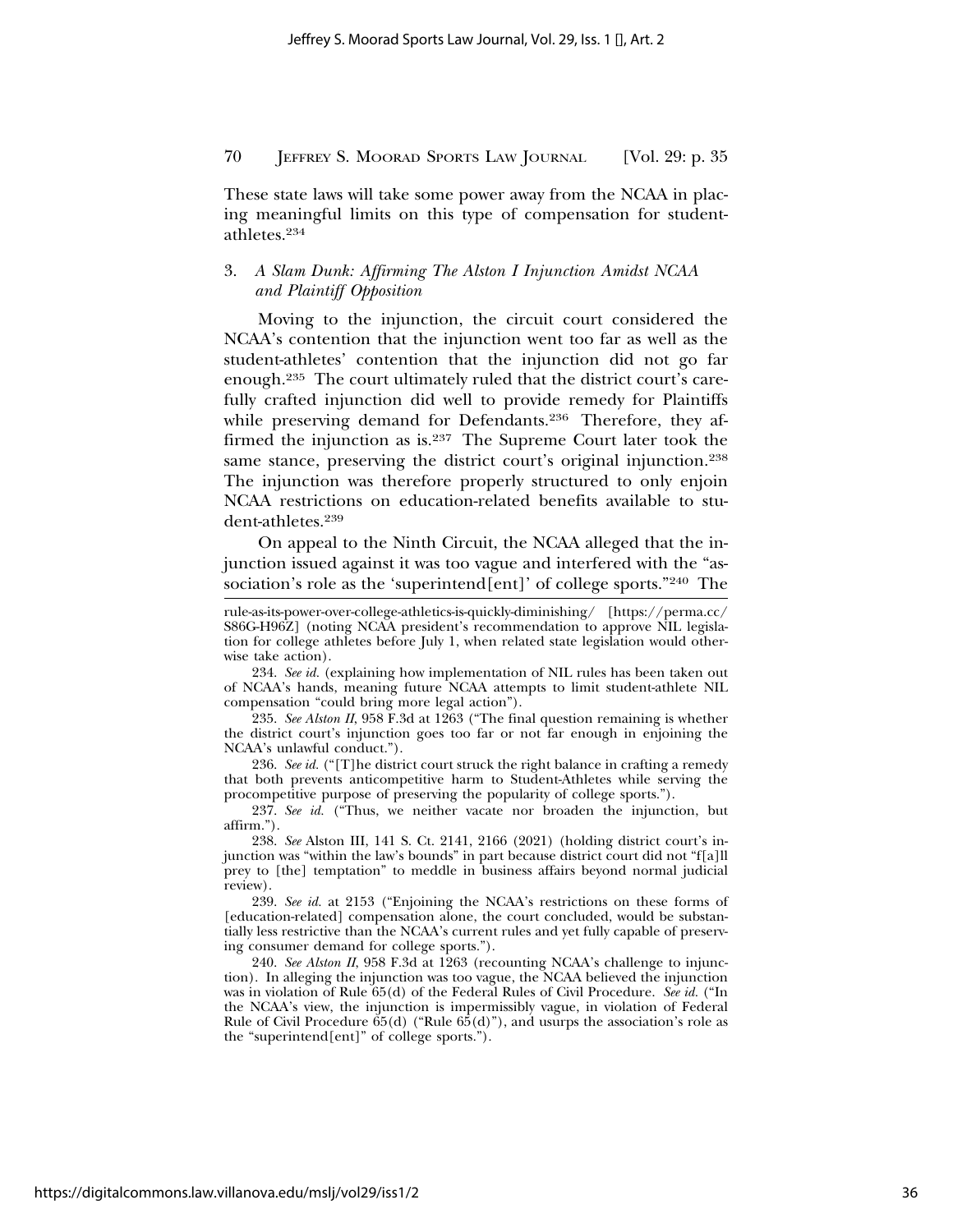*Alston II* court rejected the NCAA's challenge, declaring that the injunction did not meet the necessary standard for being struck down—that is, it was not "so vague that [it has] no reasonably specific meaning."241 The court reasoned that the injunction was reasonably specific given that it used exact language and particular examples of enjoined behavior.<sup>242</sup>

The circuit court then addressed the issue of whether the injunction takes control of the association's own rules out of the hands of the NCAA.<sup>243</sup> Here, the court concluded that the injunction did not result in "judicial usurpation" and did not give courts control over NCAA rules.<sup>244</sup> The court reasoned that the injunction did not give power to courts but rather left control with the NCAA for defining what constitutes "related to education" and merely subjected that definition to subsequent approval by courts.245 Justice Gorsuch's Supreme Court opinion would eventually agree with this assessment, applauding the district court's judgment for "stand[ing] on firm ground" behind "an exhaustive factual record, a thoughtful legal analysis consistent with established antitrust principles, and a healthy dose of judicial humility."246

While the *Alston II* court concluded the injunction was not too broad and did not go too far, it also had to consider Plaintiffs' crossappeal that the injunction did not go far enough and "should have enjoined *all* NCAA compensation limits."247 The court rejected this

<sup>241.</sup> *See id.* (stating injunction could not be struck down as vague).

<sup>242.</sup> *See id.* (advocating context of injunction while recognizing examples listed with injunction provide reasonable specificity). The NCAA was not confused by the injunction enjoining NCAA limits on "compensation and benefits related to education." *See id.* (explaining NCAA's position on injunction). However, the association did claim that the "injunction's reference to other tangible items not included in the [COA] but nonetheless related to the pursuit of academic studies" was too vague under Rule 65(d). *See id.* (stating NCAA's opinion regarding injunction's specifics). The court rejected this argument, stating that reading the injunction in context with the list of examples of education-related equipment demonstrated the language of the injunction was "reasonably specific." *See id.* ("When read in context, following a list of specific types of education-related equipment, this language is reasonably specific.").

<sup>243.</sup> *See id.* (discussing NCAA's challenge of injunction for seizing control over NCAA by courts).

<sup>244.</sup> *See id.* at 1263–64 (holding injunction did not usurp NCAA's control over its own rules).

<sup>245.</sup> *See id.* (explaining NCAA has power to define what is related to education but court gets final approval on definition).

<sup>246.</sup> *See* Alston III, 141 S. Ct. 2141, 2166 (2021) (stating district court's judgment was not judicial usurpation).

<sup>247.</sup> *See Alston II*, 958 F.3d at 1263 (acknowledging cross-appeal by Plaintiffs for stronger injunction).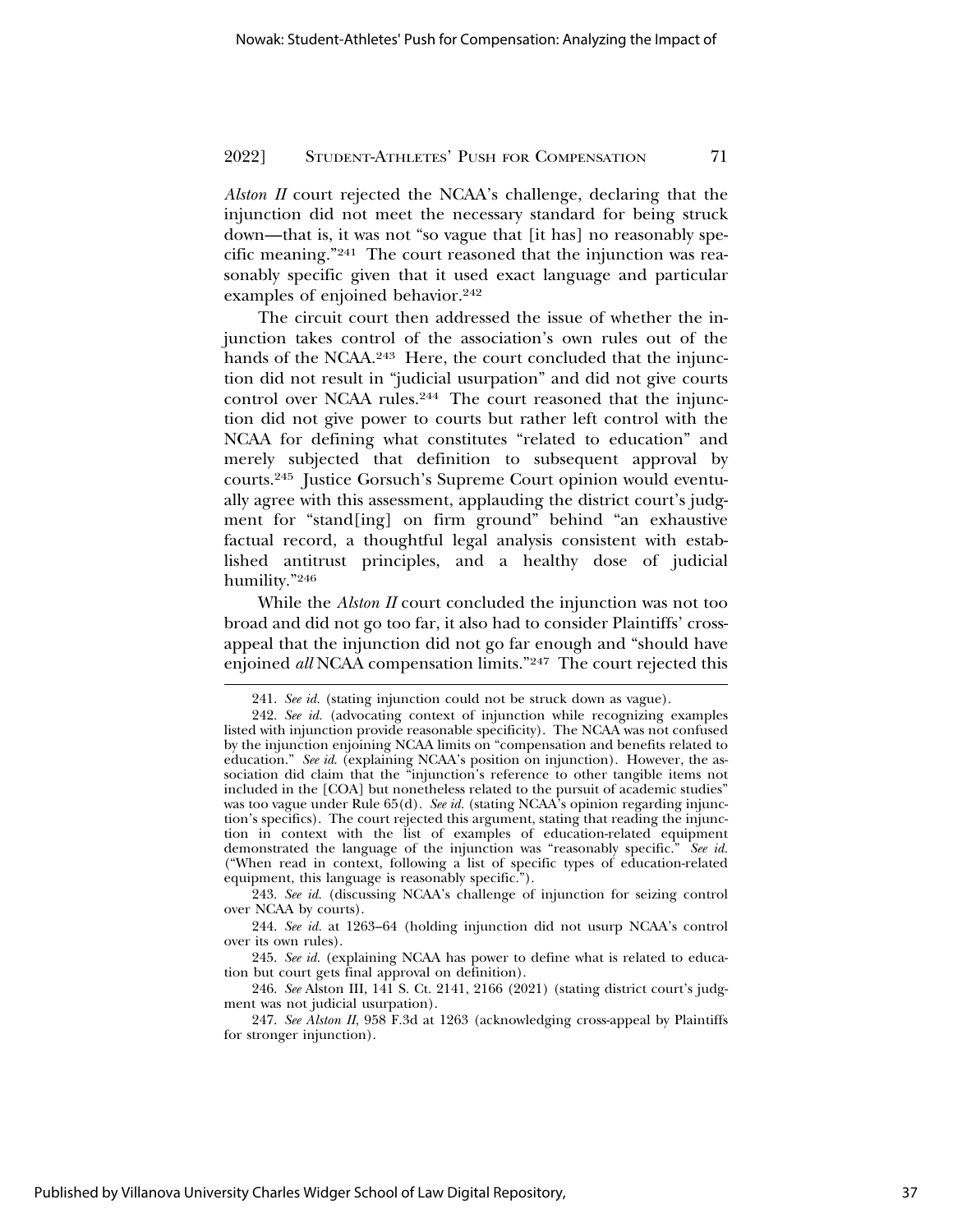argument by the student-athlete Plaintiffs, reasoning that the NCAA carried its burden of demonstrating procompetitive justification for rules prohibiting unlimited payments unrelated to education and the proposed less restrictive alternative to enjoin all compensation limits would not preserve those procompetitive effects.248 At the Supreme Court level, the Plaintiffs did not renew their challenges to NCAA restrictions not enjoined by the original injunction, "confin[ing] [the Supreme Court's review] to those restrictions now enjoined."249 The *Alston II* court also rejected the Plaintiffs' arguments that the NCAA had endorsed NIL benefits of non-education-related cash payments through changes to rules following *O'Bannon*; the NCAA had merely altered its rules to comply with *O'Bannon*. 250

## B. Garbage Time for The Bench Unit: Reviewing the Concurrence

A concurring opinion was issued in *Alston II* by Ninth Circuit Judge Milan Smith, who joined the majority panel in full but wished to express concern over expansion of the rule of reason that seems to be occurring in antitrust law (and actually harming student-athletes' protections under antitrust law).251 In particular, Judge Smith noted that the treatment of student-athletes going largely uncompensated for their labor and talent is not the result of free market competition but rather "the result of a cartel of buyers acting in concert to artificially depress the price" student-athletes might otherwise receive.252 Judge Smith also criticized the tendency of courts to expand consideration of procompetitive effects beyond the limits of the market at issue.253 Here, the consideration of procompeti-

<sup>248.</sup> *See id.* at 1264 ("As previously stated, the district court concluded, at step two, that the NCAA satisfied its burden of showing that '[r]ules that prevent unlimited payments'—'unrelated to education' and 'akin to salaries seen in professional sports leagues'—serve the procompetitive end of distinguishing college from professional sports.").

<sup>249.</sup> *See Alston III*, 141 S. Ct. at 2154 ("For their part, the student-athletes do not renew their across-the-board challenge to the NCAA's compensation restrictions. Accordingly, we do not pass on the rules that remain in place or the district court's judgment upholding them.").

<sup>250.</sup> *See Alston II*, 958 F.3d at 1265 (stating Plaintiffs' argument NCAA has endorsed non-education-related cash payments is premature).

<sup>251.</sup> *See id.* at 1266 (Smith, J., concurring) (explaining concerns over state of antitrust law).

<sup>252.</sup> *See id.* at 1267 (Smith, J., concurring) (explaining student-athletes' treatment in their market is result of behavior meant to be prohibited by antitrust law).

<sup>253.</sup> *See id.* at 1269 (Smith, J., concurring) ("Realistically, the Rule of Reason analysis is judicially administrable only if it is confined to the single market identified from the outset. If the purpose of the Rule of Reason is to determine whether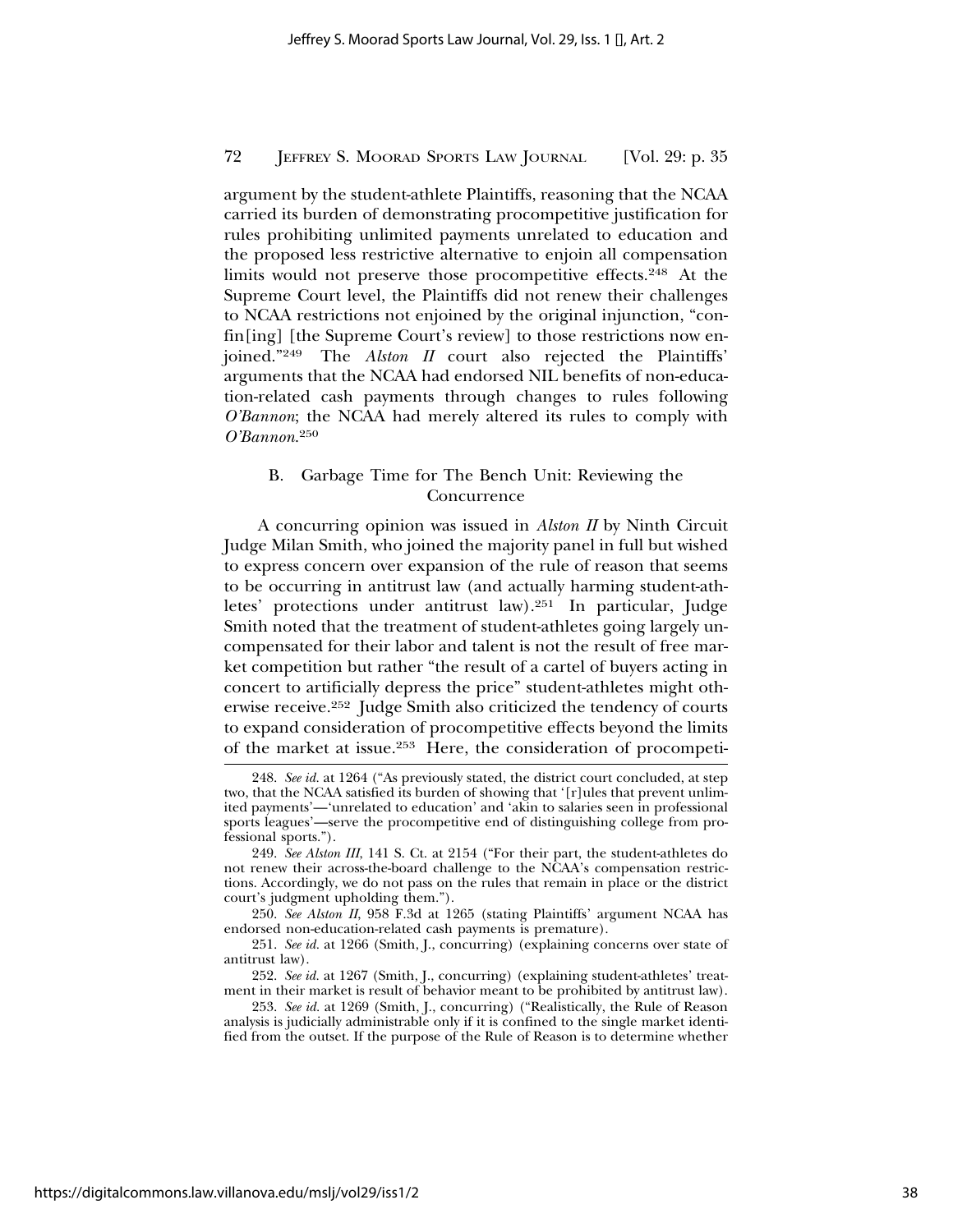tive effects was not limited to the student-athlete services market but instead also considered the effects on demand outside of the market.254 Ultimately, Judge Smith warned that this "cross-market Rule of Reason analysis frustrates the very purpose of the antitrust laws" and stated that there is no justification pronounced for the shift to cross-market analysis.255

## V. GOING TO THE BOOTH: REPLAYING THE DECISION AND OFFERING CRITICAL ANALYSIS

This Section analyzes and critiques the logic, reasoning, and conclusion of the circuit court in *Alston II*. 256 The Ninth Circuit never actually addressed the circuit split that existed during the litigation, as it accepted and relied upon the ruling and findings from *O'Bannon*. 257 This absence of discussion of the circuit split and issues regarding commercial nature and procompetitive presumptions was consistent with the *O'Bannon* opinion and followed the custom of stare decisis.258 The issues of whether the market was commercial or whether NCAA rules should be presumed to be procompetitive were already settled by the Ninth Circuit, so they did not need to be addressed in this instant case.259 Thus, the Ninth Circuit properly declined to analyze those issues again by not addressing them anywhere in the opinion.260

The critique begins by considering the court's determinations regarding res judicata and stare decisis.261 The conclusion by the court in this part of the analysis was straightforward and easily un-

256. For further discussion of a critical analysis of *Alston II*, see *infra* notes 257–282 and accompanying text.

257. *See Alston II*, 958 F.3d at 1244 (declaring *O'Bannon* as standard to follow).

258. For further discussion of the circuit split and analysis of the split, see *supra* notes 115–161 and accompanying text.

259. *See* O'Bannon v. Nat'l Collegiate Athletic Ass'n, 802 F.3d 1049, 1064–65 (9th Cir. 2015) (advocating rules must be proved to be valid, not presumed valid). For further discussion of *O'Bannon*, see *supra* notes 149–161 and accompanying text.

260. *See generally Alston II*, 958 F.3d 1239 (accepting *O'Bannon*'s ruling on these matters).

261. For further discussion of the Ninth Circuit's analysis of stare decisis and res judicata, see *supra* notes 171–184 and accompanying text.

a restraint is net procompetitive or net anticompetitive, accepting procompetitive effects in a collateral market disrupts that balancing.").

<sup>254.</sup> *See id.* at 1269–70 (Smith, J., concurring) (arguing rule of reason analysis went beyond labor market identified by student-athlete Plaintiffs).

<sup>255.</sup> *See id.* at 1270–71 (Smith, J., concurring) (suggesting rule of reason analysis going beyond labor market seems to go against purpose of antitrust laws, especially considering cross-market analysis was detrimental to student-athlete Plaintiffs in this case).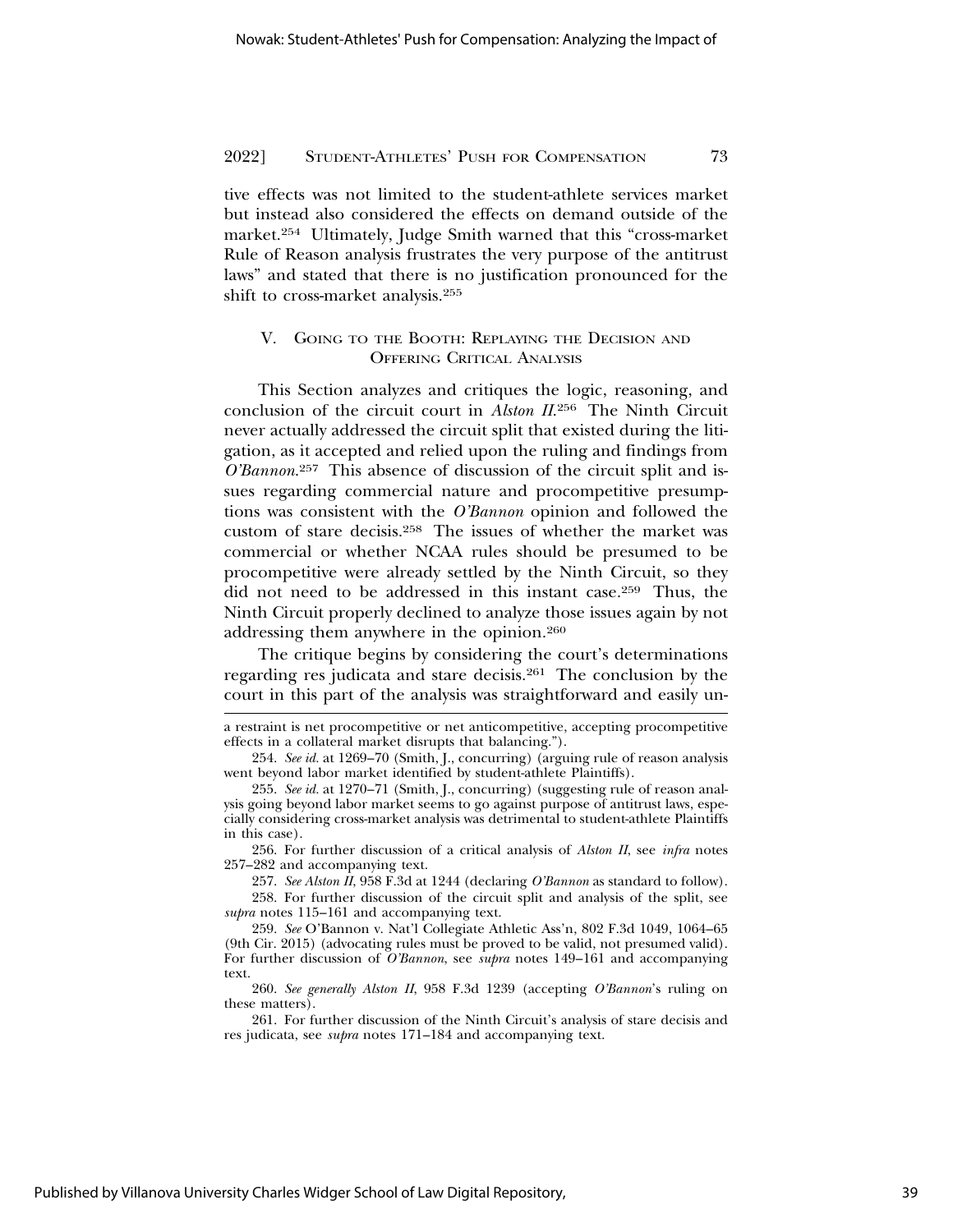derstood, as the court noted that stare decisis could not foreclose the litigation because of material factual differences between the instant litigation and the previously decided *O'Bannon*. 262 However, the court reasoned that the situation was factually different in a material way because the NCAA had relaxed its compensation limits in the wake of *O'Bannon*; now that the compensation limits were more relaxed during *Alston II* than what they were during *O'Bannon*, the facts of *Alston II* were sufficiently different from *O'Bannon* to support new litigation.263 This reasoning, however, implies that the NCAA's response to the *O'Bannon* ruling made it susceptible to subsequent litigation on similar issues.<sup>264</sup> Nevertheless, the reasoning is logically sound and consistent with the Ninth Circuit's prior *O'Bannon* decision and the Supreme Court's statement in *Leegin Creative Products* regarding the fact specific nature of antitrust cases.265 The recent relaxation of the rules means they are different from the *O'Bannon* litigation.<sup>266</sup> The circuit court's reluctance to apply res judicata and the effect of allowing the claim was likewise logically sound given the court's reasoning; it does not make any sense to preclude a claim arising from events that occurred after *O'Bannon* closed.267

Moving to the court's rule of reason analysis, the first step of the rule of reason analysis was logical and straightforward, considering that the NCAA did not dispute that the rules at issue had "significant anticompetitive effects" in the market for student-athlete skills.<sup>268</sup> No dispute meant the end of the analysis for step one.<sup>269</sup>

266. *See id.* at 1253–55 (stating relaxed rules are "materially factually different" from previously unchanged rules).

267. *See id.* at 1255–56 (explaining claim preclusion cannot apply when claims at issue were not in existence when prior action was settled).

269. *See Alston II*, 958 F.3d at 1256–57 (concluding first step is settled because of lack of dispute). Because the NCAA did not dispute the district court's finding

<sup>262.</sup> *See Alston II*, 958 F.3d at 1254–55 (indicating NCAA conceded instant litigation was factually different from *O'Bannon* litigation previously decided).

<sup>263.</sup> *See id.* ("Additionally, the NCAA's concession that it has relaxed its compensation limits since *O'Bannon* only underscores that the instant litigation is materially factually different from *O'Bannon.*").

<sup>264.</sup> *See id.* (stating relaxation of NCAA compensation rules differentiated instant case from *O'Bannon*).

<sup>265.</sup> *See id.* at 1253 (citing Leegin Creative Leather Prod., Inc. v. PSKS, Inc., 551 U.S. 877, 899 (2007)) (explaining need for fact-sensitive nature of antitrust litigation).

<sup>268.</sup> *See id.* at 1256–57 (discussing anticompetitive effects of NCAA rules, specifically recognizing lack of challenge by NCAA to this finding). This finding by the circuit court did not analyze the anticompetitive nature of the NCAA rules but rather accepted the district court's findings on the matter. *See id.* (accepting district court findings, relying on record from district court). For further discussion of rule of reason analysis steps, see *supra* note 187 and accompanying text.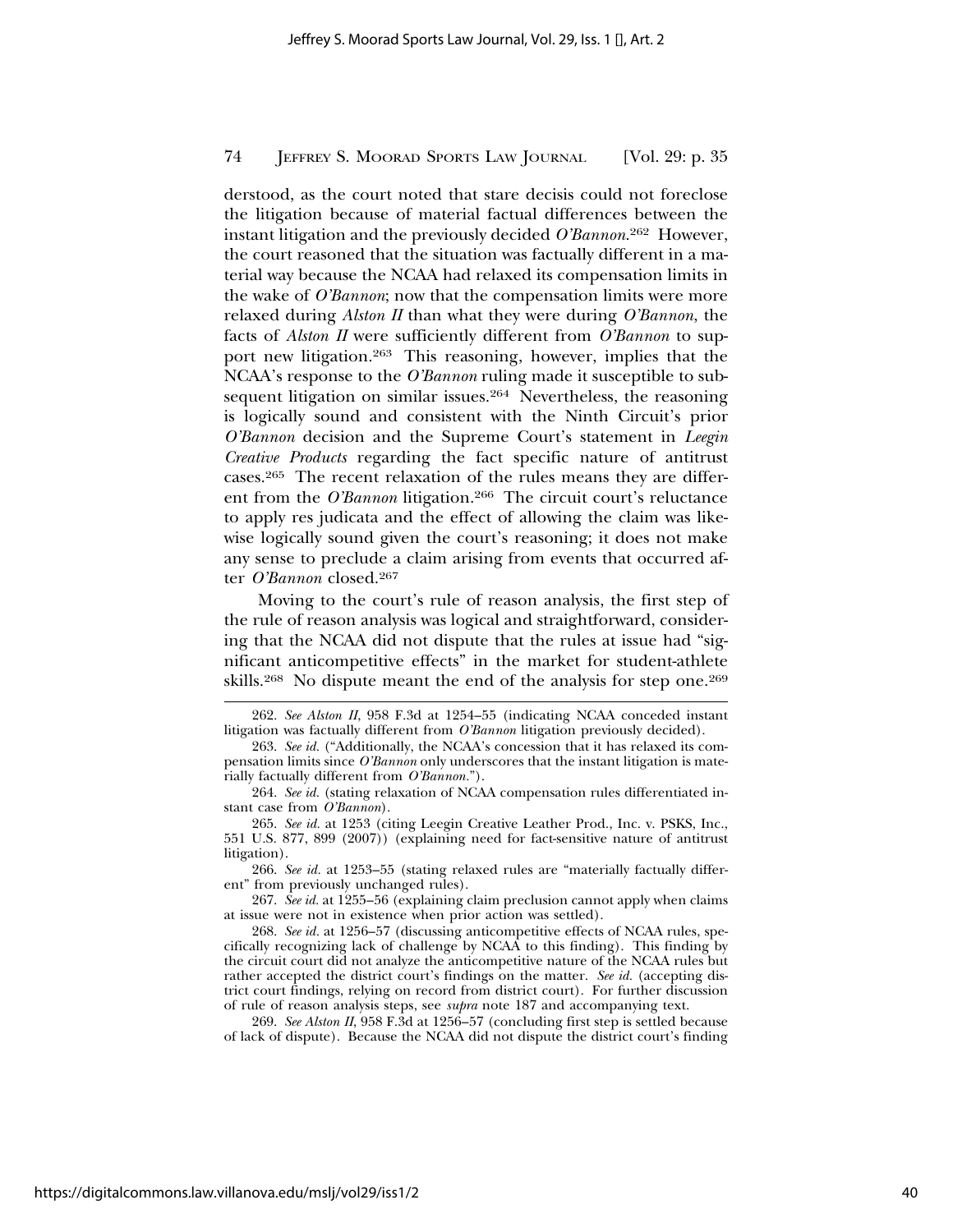However, the second step of the rule of reason analysis was more analytical for the Ninth Circuit and likewise more open to critique.270 The court had accepted all of the district court's findings on demand analyses, survey evidence, and NCAA testimony—and it was correct to do so as it needed to rely on the record from the district court.271 Ultimately, the circuit court's methods for analysis and conclusions on this issue were consistent with its prior decision in *O'Bannon* and consistent with the record of the instant case.<sup>272</sup>

While this step of the rule of reason analysis was consistent with the prior decision of *O'Bannon*, the concurrence included in *Alston II* raised valid criticisms of the analysis.<sup>273</sup> The main point of contention—that the step two analysis of procompetitive effects went beyond the defined market—argues effectively that the current rule of reason analysis is flawed.274 This demonstrates inconsistency in the way that the *Alston II* court carried out the rule of reason analysis given that the first step of the analysis was confined to the defined market but the second step examined the procompetitive effects beyond the market.275 The concurring judge also noted that this exception for the second step of the analysis disadvantages plaintiffs like the student-athletes and likewise "frustrates the very purpose of the antitrust laws."276 Because antitrust law is meant to "[outlaw] only unreasonable restraints" on trade as they arise, this version of the rule of reason analysis does seem to frustrate the law's intent because it gives more leeway to unreasonable restraints—such as NCAA rules.<sup>277</sup> Given this apparent conflict be-

272. *See id.* (stating importance of record in making decision).

273. For further discussion of Judge Smith's concurrence, see *supra* notes 251–255 and accompanying text.

274. *See Alston II*, 958 F.3d at 1268, 1270–71 (Smith, J., concurring) (discussing rule of reason analysis while arguing step two of analysis typically goes beyond defined market).

275. *See id.* at 1256, 1257–59 (majority opinion) (stating anticompetitive effects identified must be in relevant market but noting procompetitive effects relate to demand for NCAA's amateur sports product).

276. *See id.* at 1266–67, 1271 (Smith, J., concurring) (stating cross-market rule of reason analysis done in second step goes against purpose of antitrust law).

277. *See* Leegin Creative Leather Prod., Inc. v. PSKS, Inc., 551 U.S. 877, 885 (2007) (explaining Supreme Court's ruling Section 1 of Sherman Act bars only unreasonable restraints).

Published by Villanova University Charles Widger School of Law Digital Repository,

at this stage, there was no longer a dispute over this issue; it makes sense for the circuit court not to spend time doing more analysis. *See id.* ("These findings 'have substantial support in the record' . . . and the NCAA does not dispute them.").

<sup>270.</sup> For further discussion of the Ninth Circuit's rule of reason second step analysis, see *infra* notes 271–278 and accompanying text.

<sup>271.</sup> *See Alston II*, 958 F.3d at 1257–58 (determining acceptance of district court's findings based on record).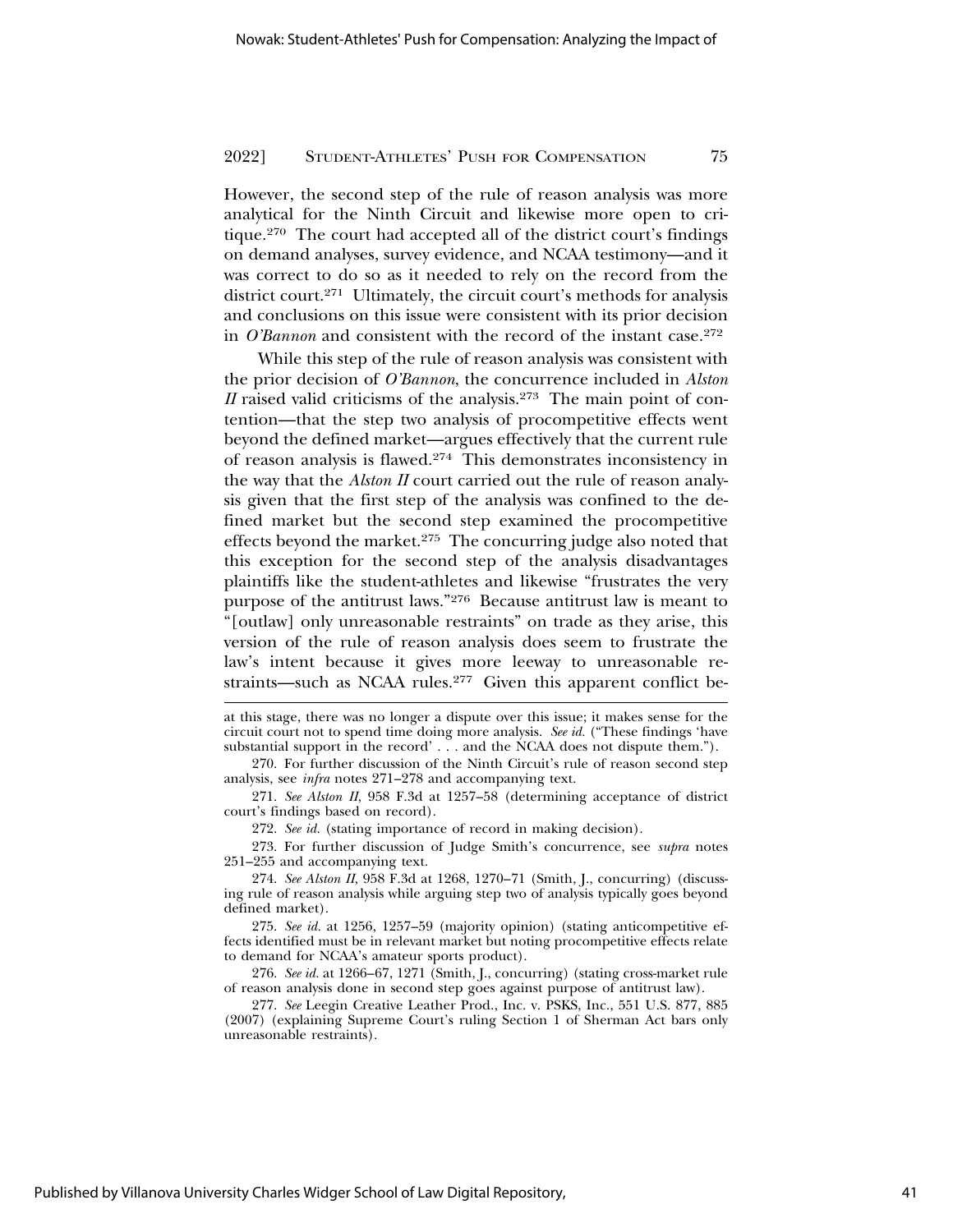tween the steps of the analysis and whether this analysis upholds antitrust law's intent, the reasoning by the *Alston II* majority at that stage in the analysis, though sound, is not as powerful as other parts of the opinion.278

In addressing the injunction, the Ninth Circuit held that the injunction did not go too far because it did not take any power away from the NCAA to define what constituted something "related to education"—though the court then had to approve the NCAA's definition.279 This injunctive relief presents a straightforward issue that the NCAA reasonably challenged: the court has the final say over the definition so the court seemingly has control over the definition.280 While this appears problematic at first glance, this portion of the injunctive relief is still consistent with the rest of the court's opinion because it recognizes the duty of courts to preside over trade restraints and prevent unreasonable restraints.281 Moreover, given that the action was brought by Plaintiffs whom were harmed by the conduct of the NCAA, it is necessary to carry out the injunctive relief granted for the Plaintiffs to the fullest extent possible; if the court did not monitor the NCAA's adjustments following the ordered injunction, there would be no guarantee that the restrictive behavior would be corrected.282

## VI. WHAT ARE THE VEGAS ODDS ON FUTURE LITIGATION AND HOW CAN I BET ON THAT?: ASSESSING ALSTON II'S (AND THEREFORE ALSTON III'S) IMPACT

The Ninth Circuit's *Alston II* decision will immediately impact U.S. antitrust law, as the Supreme Court granted certiorari on the case and issued an opinion in June 2021.283 Following a unanimous decision by the Supreme Court affirming the Ninth Circuit decision, the Court resolved the circuit split previously mentioned in

<sup>278.</sup> For further discussion of a rule of reason criticism, see *supra* notes 268–278 and accompanying text.

<sup>279.</sup> *See Alston II*, 958 F.3d at 1263–64 (noting court left power over NCAA definitions with NCAA but definition is subject to court approval).

<sup>280.</sup> *See id.* (noting court's power to approve (or disapprove) of NCAA's definition of what relates to education).

<sup>281.</sup> *See id.* (stating vesting of control in NCAA subject to court approval is not "judicial usurpation by a long shot").

<sup>282.</sup> For further discussion of the injunction issued, see *supra* notes 235–250 and accompanying text.

<sup>283.</sup> *See* Alston Petition, 958 F.3d 1239 (9th Cir. 2020), *cert. granted,* 141 S. Ct. 1231 (2020) (No. 20-512) ("Petition for writ of certiorari to the United States Court of Appeals for the Ninth Circuit granted. The case is consolidated, and a total of one hour is allotted for oral argument."). *See generally* Alston III,141 S. Ct. 2141 (2021).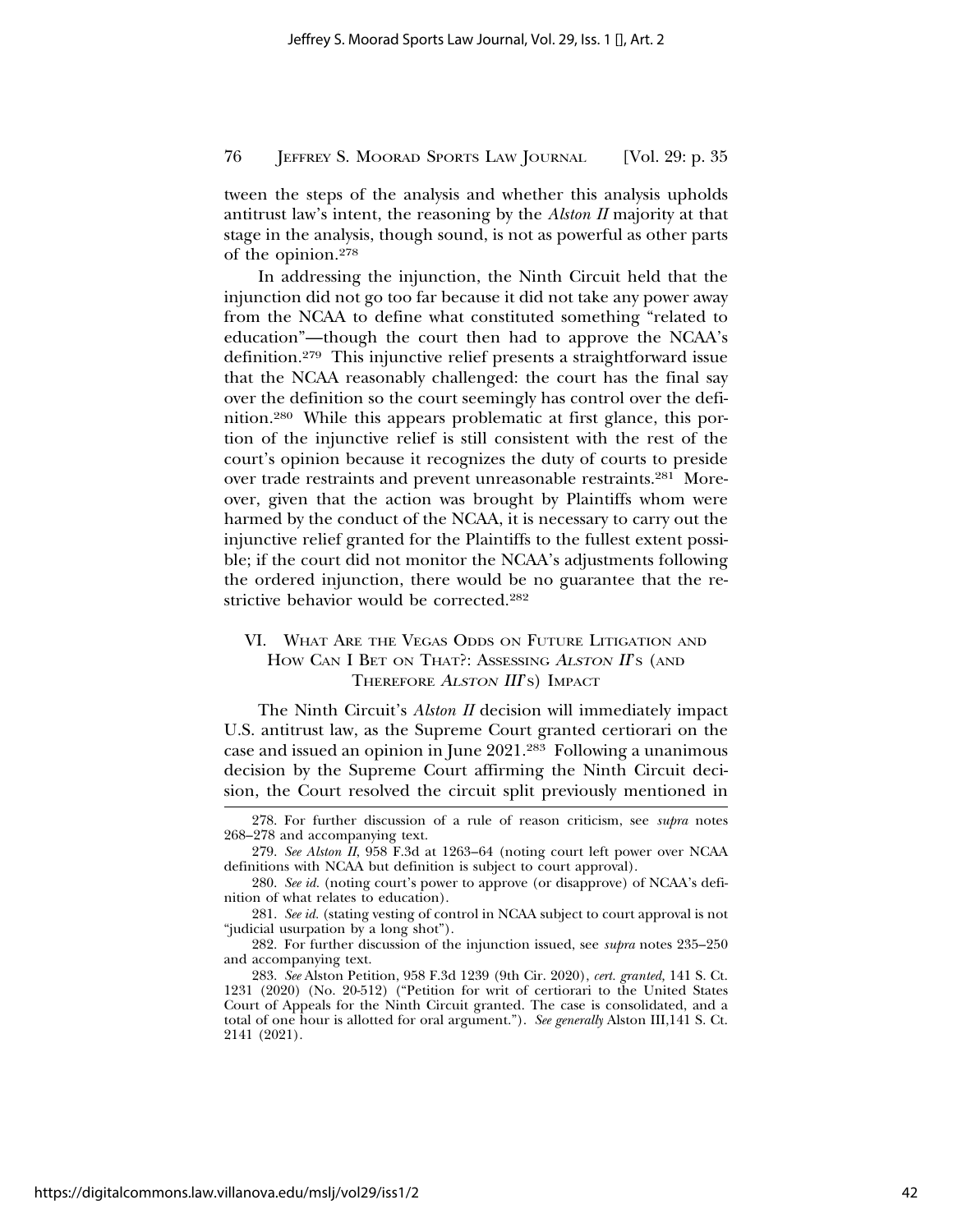this Note in *Alston III*. 284 Indeed, the Court settled whether the NCAA is commercial and under the restraints of the Sherman Act, indicating that the NCAA is in fact commercial in nature.285 The Supreme Court's decision likewise clarified the *Board of Regents* dicta about the "ample latitude" the NCAA needs for rule-making, indicating that the NCAA shall not receive any procompetitive presumption for its compensation rules.286 Nor shall courts "reject *all* challenges to the NCAA's compensation restrictions" according to the Supreme Court opinion.287

The Supreme Court's decision on the case is surely impactful, but it is what is written in the Ninth Circuit's decision in *Alston II* and the district court's decision in *Alston I* that gives important takeaways for antitrust law.288 First, the Ninth Circuit's two holdings in the case must be considered.289 The narrowest holding in the case was the ruling on the injunction; by affirming the district court's injunction, the Ninth Circuit applied the injunction only to the challenged rules in the case and refused to enjoin additional NCAA rules.290 Despite its short reach, this holding in *Alston II* greatly impacts the NCAA as it mandates a change in rules and disallows caps on education-related benefits for student-athletes at NCAA member universities.291 Commentators likewise believe that the amateurism model of the association is threatened by this deci-

288. For further discussion of *Alston II*'s impact, see *infra* notes 289–323 and accompanying text.

289. For further discussion of *Alston II*'s holdings, see *supra* notes 168–282, 290–300 and accompanying text.

<sup>284.</sup> *See generally Alston III*, 141 S. Ct. at 2166 (affirming both district court's holding in *Alston I*, Ninth Circuit's affirmation in *Alston II*). For further discussion of the circuit split, see *supra* notes 115–161 and accompanying text.

<sup>285.</sup> *See Alston III*, 141 S. Ct. at 2158–60 (rejecting NCAA's argument that its member schools are not commercial enterprises).

<sup>286.</sup> *See id.* at 2158 (noting *Board of Regents* court was merely "assuming the reasonableness of the NCAA's restrictions" rather than declaring them procompetitive). For further discussion of *Board of Regents* and NCAA-related antitrust litigation, see *supra* notes 103–161 and accompanying text.

<sup>287.</sup> *See Alston III*, 141 S. Ct. at 2158 ("*Board of Regents* may suggest that courts should take care when assessing the NCAA's restraints on student-athlete compensation, sensitive to their procompetitive possibilities. But these remarks do not suggest that courts must reflexively reject *all* challenges to the NCAA's compensation restrictions.").

<sup>290.</sup> *See* Alston II, 958 F.3d 1239, 1263–64 (9th Cir. 2020) (acknowledging appeal by Plaintiffs for stronger injunction but rejecting Plaintiffs' request). For further discussion of the court's injunction, see *supra* notes 235–250 and accompanying text.

<sup>291.</sup> *See* Alston I, 375 F. Supp. 3d 1058, 1109–10 (N.D.Cal. 2019) (noting district court's decision that education-related benefits for student-athletes beyond COA cannot be limited).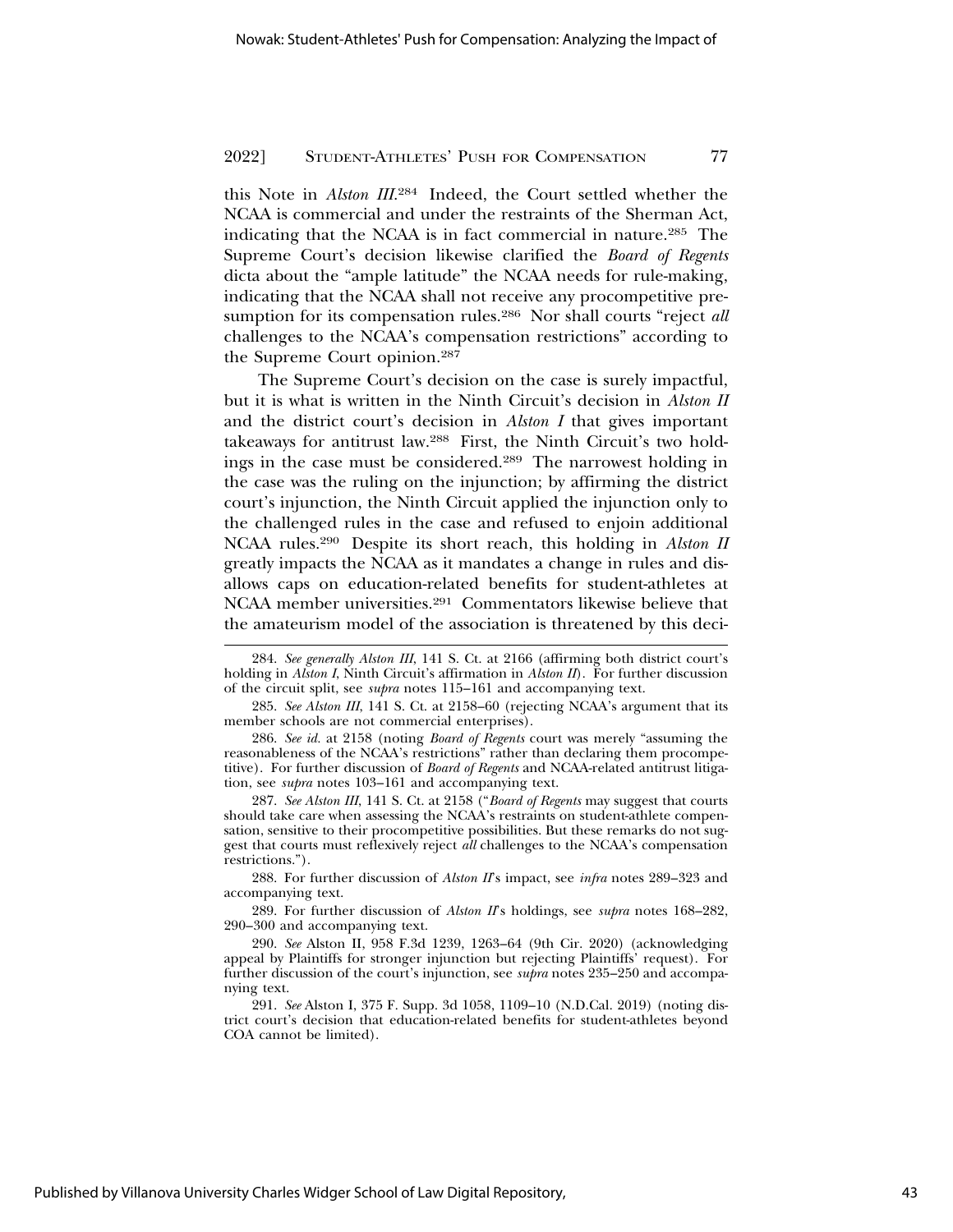sion.292 The Supreme Court's affirmation of the injunction creates greater tension regarding the NCAA's amateurism model.293

The second *Alston II* holding is implicit and refers to the Ninth Circuit's faithfulness to its prior *O'Bannon* decision.294 The implicit holding has two layers: rules must be proved to be valid, not presumed as such, and rules regulating an exchange that is a "quintessentially commercial" can be considered commercial in nature despite their "anti-commercial" intent.295 By accepting the *O'Bannon* decision's findings on both of these points, the *Alston II* court further cemented the Ninth Circuit's interpretation of *Board of Regents* and how NCAA rules should be treated under antitrust law.296 This holding was broad in that it can apply to all NCAA rules challenged before a court; the procompetitive nature of rules must be proven and the commercial nature of rules can be recognized despite facially anticompetitive purposes.297 The Supreme Court's affirmation of the Ninth Circuit opinion further confirmed this holding.298 *Alston III* made clear that the procompetitive presumption previously recognized by some circuits was not declared by the *Board of Regents* Court—NCAA rules, particularly compensation rules, are not immune from antitrust litigation.299 *Alston III* serves as a clarification for *Board of Regents* and alludes to future NCAA antitrust litigation given its affirmation of *Alston II*'s broad holding.300

Even if the Supreme Court had never reviewed this case, *Alston II* would still be impactful.<sup>301</sup> The holdings of the court—in partic-

295. *See* O'Bannon v. Nat'l Collegiate Athletic Ass'n, 802 F.3d 1049, 1064–66 (9th Cir. 2015) (noting stance against procompetitive presumption; discussing presence of commercial nature despite anti-commercial intent).

296. For further discussion of *O'Bannon*, see *supra* notes 149–161 and accompanying text.

297. *See* Alston II, 958 F.3d 1239, 1244, 1265–66 (9th Cir. 2020) (noting faithfulness to *O'Bannon* in current analysis). For further discussion of *O'Bannon* holdings, see *supra* notes 154–155, 159–160 and accompanying text.

298. *See Alston III*, 141 S. Ct. at 2166 (affirming judgment of Ninth Circuit). 299. *See id.* at 2163 (noting *Board of Regents* dicta about NCAA rulemaking did

not cement NCAA compensation restrictions as procompetitive).

300. For further discussion of *Alston III*'s clarification of *Board of Regents*, see *supra* notes 294–299 and accompanying text.

301. For further discussion of *Alston II*'s impact without Supreme Court review, see *infra* notes 302–314 and accompanying text.

<sup>292.</sup> *See* Ramsey, *supra* note 53 (noting *Alston II*'s threat to NCAA's amateurism model).

<sup>293.</sup> *See* Alston III, 141 S. Ct. 2141, 2166 (2021) (holding district court's injunction was "within the law's bounds").

<sup>294.</sup> For further discussion of *Alston II*'s continuation of *O'Bannon*, see *supra* notes 257–260 and accompanying text.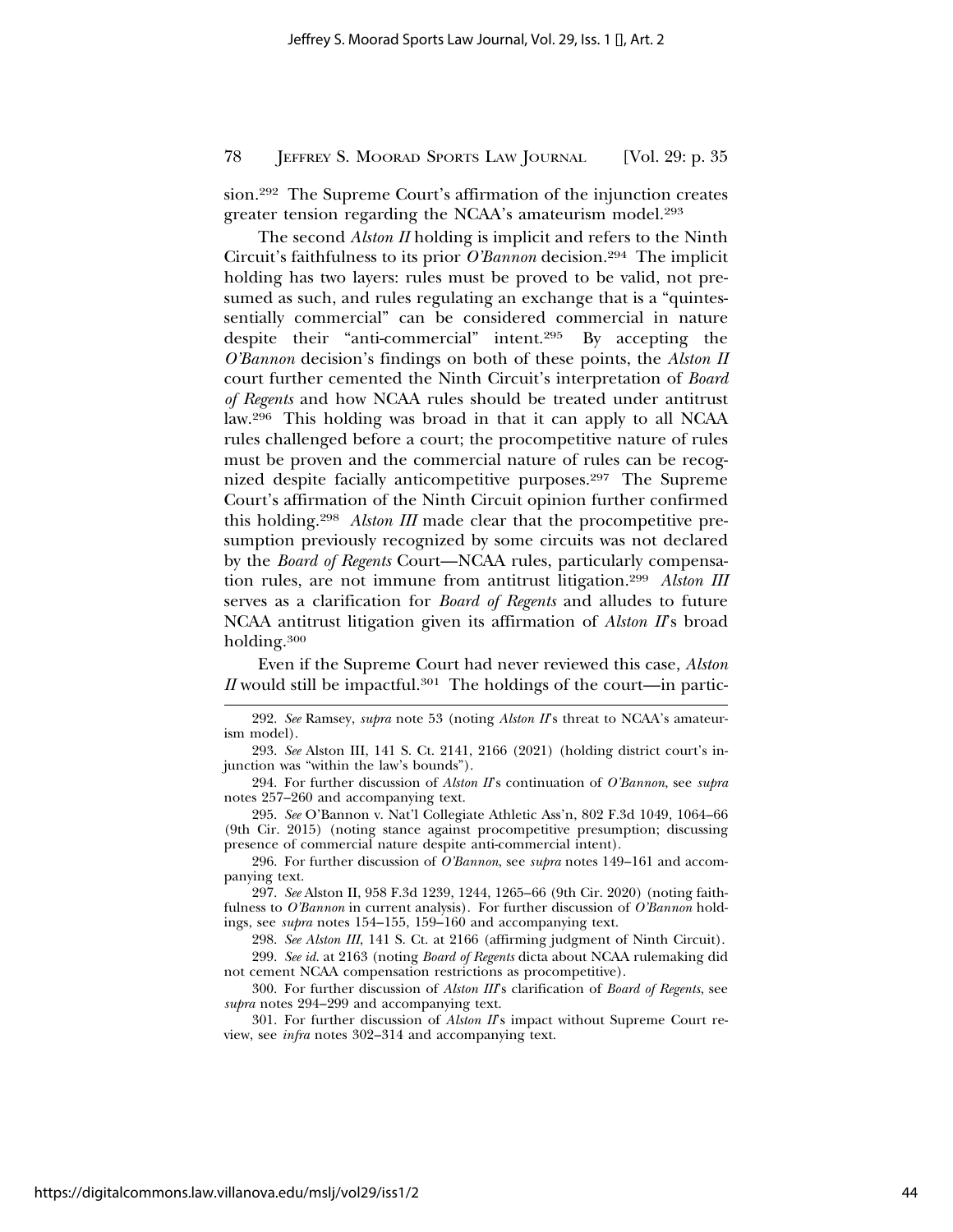ular the previously mentioned implicit holding—would create a more apparent circuit split.<sup>302</sup> Nothing regarding the circuit split was resolved in *Alston II*; instead, the Ninth Circuit stood its ground and maintained its understanding of *Board of Regents* by relying heavily on the reasoning and analysis presented in *O'Bannon*. 303 Given the allegiance to *O'Bannon* by the *Alston II* court, the Ninth Circuit already seemed set on this stance and subsequent litigation of related issues in that jurisdiction would be doubly bound to the *O'Bannon* analysis.304 Still, given the unwillingness to preclude the instant litigation given the difference in facts from *O'Bannon*, the Ninth Circuit's *Alston II* opinion makes clear that each distinct set of facts will warrant its own analysis.305

*Alston II*'s impact on other jurisdictions was speculative pending the Supreme Court review, inferring some takeaways when considering the makeup of the rest of the circuit split.306 Before *Alston III*, *Alston II* served more as a confirmation of *O'Bannon* than a new *Board of Regents* interpretation so the current balance of opinions among the circuits was not changed.307 The Seventh Circuit still had a procompetitive presumption for NCAA rules focused on amateurism, courtesy of the *Agnew* decision.308 Similarly, the Sixth Circuit and Third Circuit both maintained their respective stances that antitrust litigation regarding NCAA eligibility rules could not go forward because those rules are not commercial in nature.309 *Alston*

<sup>302.</sup> For further discussion of the court's implicit holding, see *supra* notes 294–297 and accompanying text. For further discussion of the circuit split, see *supra* notes 115–161 and accompanying text.

<sup>303.</sup> *See generally* Alston II, 958 F.3d 1239 (9th Cir. 2020) (citing *O'Bannon* repeatedly for guidance in antitrust analysis); *see also id.* at 1266 (Smith, J., concurring) (noting binding effect of *O'Bannon* decision on Ninth Circuit in *Alston II*). For further discussion of *Board of Regents*, see *supra* notes 103–113 and accompanying text.

<sup>304.</sup> *See Alston II*, 958 F.3d at 1244 (discussing need for antitrust analysis to be faithful to *O'Bannon*).

<sup>305.</sup> *See id.* at 1253–1255 (explaining factual differences between *O'Bannon* versus *Alston II* while highlighting importance of "case-by-case adjudication" when factual differences exist). For further discussion of *Alston II*'s stare decisis and res judicata analyses, see *supra* notes 171–184 and accompanying text.

<sup>306.</sup> For further discussion of *Alston II*'s impact on other jurisdictions, see *infra* notes 307–314 and accompanying text.

<sup>307.</sup> For further discussion of circuit split, see *supra* notes 115–161 and accompanying text.

<sup>308.</sup> *See* Agnew v. Nat'l Collegiate Athletic Ass'n, 683 F.3d 328, 341–43 (7th Cir. 2012) (establishing procompetitive presumption for NCAA regulations meant to preserve amateurism). For further discussion of Seventh Circuit's *Agnew*, see *supra* notes 124–131 and accompanying text.

<sup>309.</sup> *See* Bassett v. Nat'l Collegiate Athletic Ass'n, 528 F.3d 426, 433 (6th Cir. 2008) (stating NCAA student-athlete eligibility rules are not commercial); *see also* Smith v. Nat'l Collegiate Athletic Ass'n, 139 F.3d 180, 185–86 (3d Cir. 1998) (hold-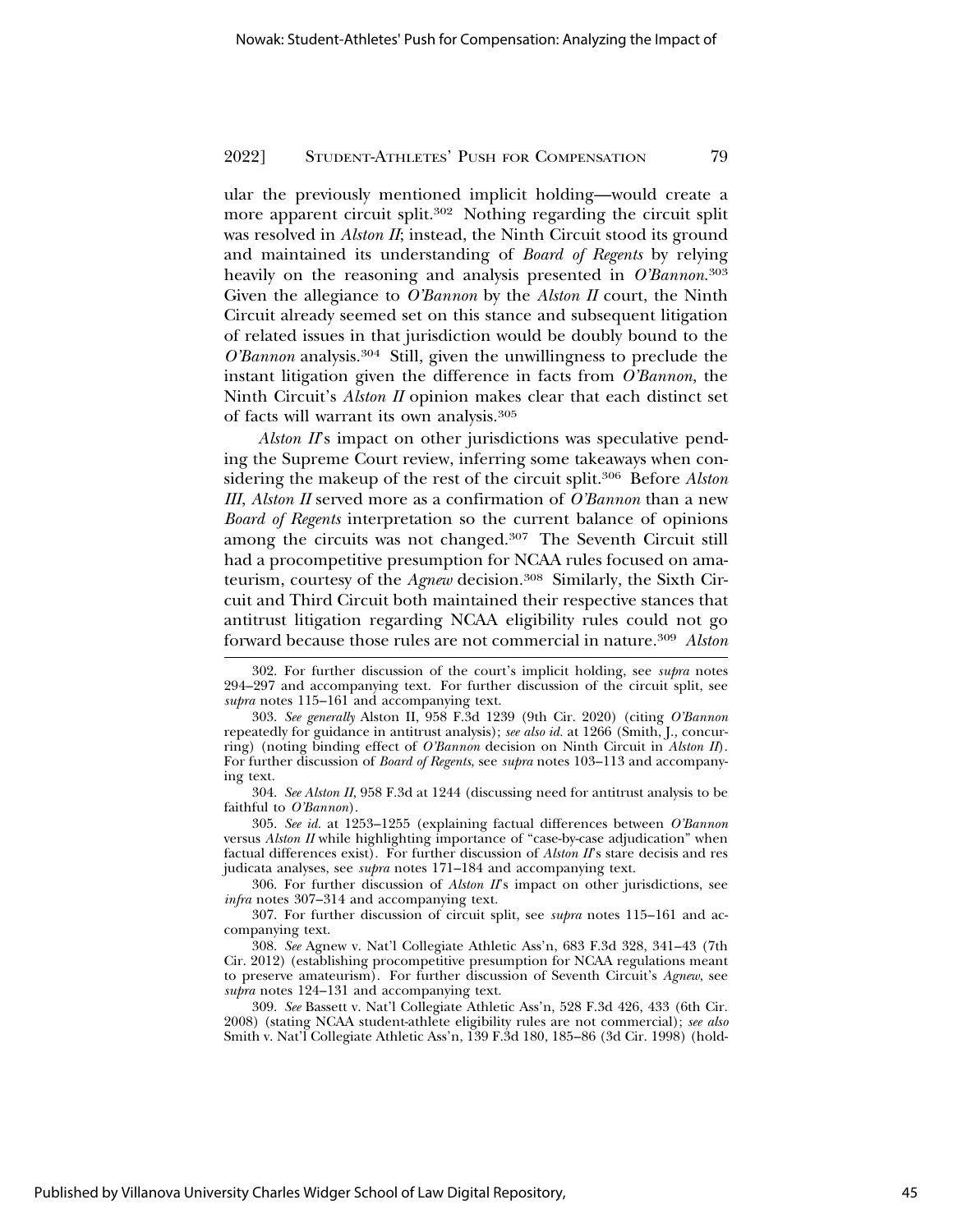*II* did not even comment on these rival decisions because the Ninth Circuit was basing its analysis off of the trail that *O'Bannon* had blazed.310 The Ninth Circuit reaffirmed its rebuke of the other circuits but declined to disagree any further with those circuit courts.311 The effect of this silence was unclear but realistically could have impacted other jurisdictions in two distinct ways: (1) other circuits would have continued thinking nothing has changed since *O'Bannon* given that *Alston II* does not elaborate on the analysis, or (2) other circuits would have viewed *Alston II* as strengthening *O'Bannon*'s analysis.312 The first possibility was addressed earlier by this Note in the discussion of *O'Bannon*'s binding effect on *Alston II*. 313 The second possibility was previously hinged on a balancing act between the different circuit courts involved in the circuit split; *Alston II* gave the *O'Bannon* analysis another leg to stand on when considering the views of competing circuits.314 Now, the Supreme Court opinion in *Alston III* eliminates the circuit split regarding the NCAA's purported procompetitive presumption and non-commercial nature.315 To that extent, *Alston III* establishes how to properly review antitrust litigation pertaining to the NCAA—a fact that will be important in future suits.<sup>316</sup>

*Alston II* and *Alston III* may also have an impact that goes beyond time in court when considering the emergence of pay for play

311. *See, e.g.,* O'Bannon v. Nat'l Collegiate Athletic Ass'n, 802 F.3d 1049, 1066 (9th Cir. 2015) (indicating *O'Bannon* court was not convinced by *Smith* or *Bassett* decisions—*O'Bannon*'s court stated *Bassett*'s reasoning was "simply wrong").

312. For further discussion of two possible impacts of *Alston II's* silence on the former circuit split, see *infra* notes 313–314 and accompanying text.

313. For further discussion of *Alston II* being bound by *O'Bannon*, see *supra* notes 257–260, 297, 303–304 and accompanying text.

315. *See* Alston III, 141 S. Ct. 2141, 2158–59 (2021) (asserting NCAA did not earn procompetitive presumption for its compensation restrictions, declining to agree with NCAA's position that NCAA is not commercial).

316. *See id.* at 2166 (Kavanaugh, J., concurring) (stating Supreme Court's *Alston III* majority decision "marks an important and overdue course correction" to prevent NCAA from avoiding future antitrust scrutiny).

ing eligibility rules do not fall under Sherman Act because they are not commercial). For further discussion of *Bassett*, see *supra* notes 132–138 and accompanying text. For further discussion of *Smith*, see *supra* notes 139–148 and accompanying text.

<sup>310.</sup> For further discussion of *Alston II*'s close following of *O'Bannon*, see *supra* notes 257–260 and accompanying text.

<sup>314.</sup> For further discussion of the Seventh Circuit's reasoning, see *supra* notes 124–131 and accompanying text. For further discussion of the Sixth and Third Circuits' reasoning, see *supra* notes 132–148 and accompanying text. For further discussion of the Ninth Circuit's reasoning, see *supra* notes 149–161, 168–250 and accompanying text.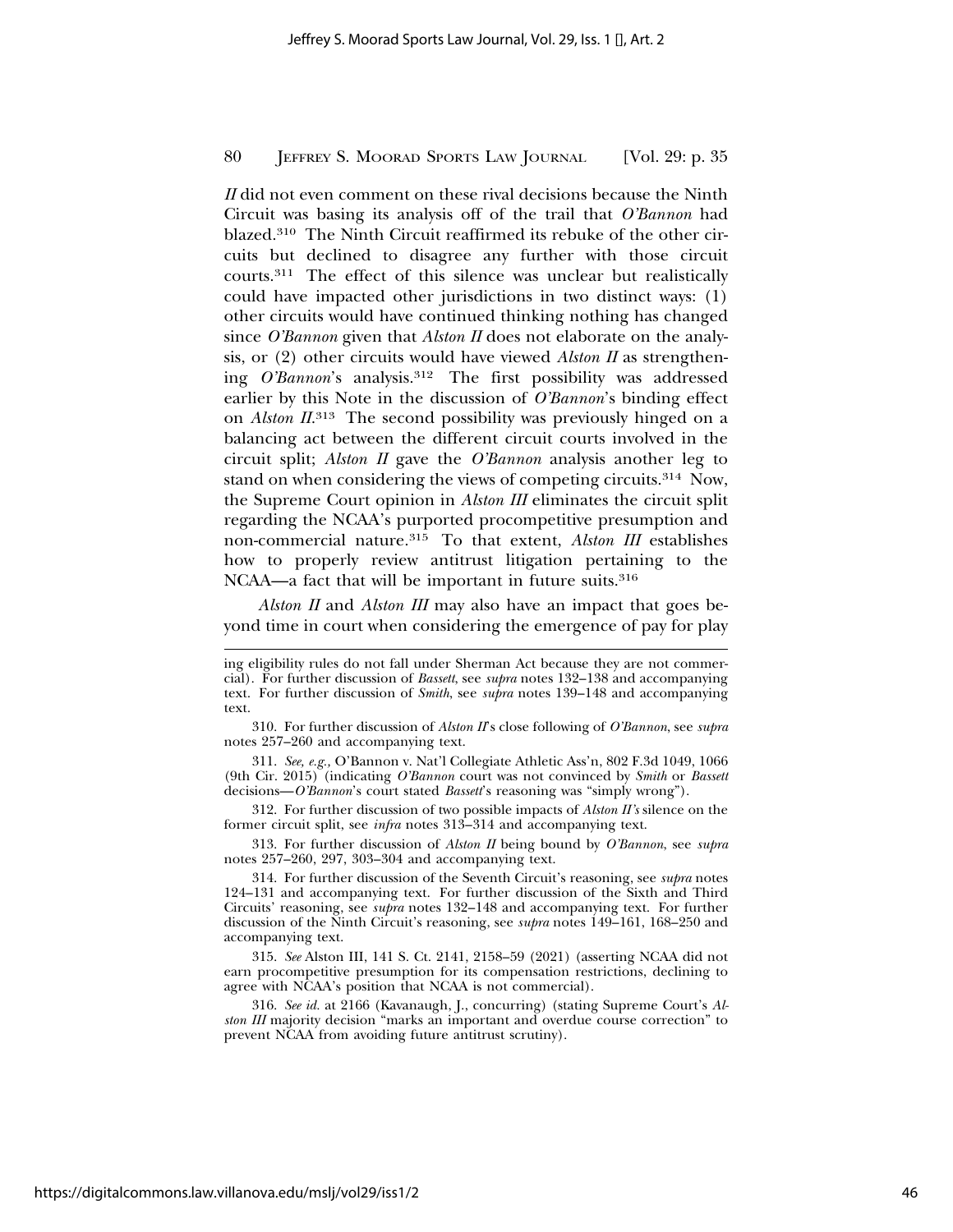laws in some states.317 While the Ninth Circuit's decision in *Alston II* and Supreme Court's decision in *Alston III* do not offer significant ground to student-athletes in the push for NIL compensation or non-education related compensation, they do push the issue and attack the NCAA's amateurism model.318 Given the Ninth Circuit's view on eligibility rules being subject to antitrust review and its somewhat blunt rejection of the NCAA's appeal, other student-athlete plaintiffs may be inclined to strike the iron while it is hot in more antitrust litigation against the NCAA.319 Likewise, the Supreme Court's affirmation of *Alston II* and the further success of the student-athlete Plaintiffs may encourage future antitrust suits against the NCAA.320 Beyond the scope of the courtroom, states may also see the judiciary's stance as a jumping-off point for additional pay for play legislation.<sup>321</sup> Recently, the association has made concessions on some rules; for example, the NCAA announced that it would let players receive NIL compensation back in October of 2019.322 *Alston II* and subsequent litigation may provide additional pressure to the NCAA that could result in even more changes to current amateurism rules.323

Justice Kavanaugh's concurrence in *Alston III* demonstrates the potential for future litigation, even highlighting an expectation that judicial treatment of the NCAA will be corrected in favor of proper

320. *See Alston III*, 141 S. Ct. at 2165–66 (majority opinion) (mentioning importance of NCAA amateurism debate but also limitation on judiciary to only review issues brought in litigation while affirming Ninth Circuit's *Alston II* judgment).

321. *See* Norlander, *supra* note 5 (discussing prospective NIL legislation in states).

322. *See* Jabari Young, *The NCAA Will Allow Athletes to Profit From Their Name, Image and Likeness in a Major Shift for the Organization*, CNBC (Oct. 29, 2019), https:/ /www.cnbc.com/2019/10/29/ncaa-allows-athletes-to-be-compensated-for-namesimages.html [https://perma.cc/W8N9-PEQJ] (discussing unanimous vote by NCAA's governing board to allow student-athletes to be compensated for NIL).

323. *See* Berkowitz, *supra* note 319 (noting increase in tension surrounding student-athletes about NIL profitability); *see also* Ramsey, *supra* note 53 (noting *Alston II*'s impact on NCAA amateurism model).

<sup>317.</sup> For further discussion of pay for play laws, see *supra* notes 162–167 and accompanying text.

<sup>318.</sup> *See* Ramsey, *supra* note 53 (discussing *Alston II*'s impact on NCAA's amateurism model, including fact that *Alston II* does not take away NCAA's ability to restrict non-education related benefits).

<sup>319.</sup> *See, e.g.,* Steve Berkowitz, *New Name, Images, Likeness Lawsuit Against NCAA Could Put Hundreds of Millions of Dollars at Stake*, USA TODAY (June 15, 2020), https://www.usatoday.com/story/sports/college/2020/06/15/ncaa-lawsuit-overathletes-images-likeness-puts-big-money-stake/3189283001/ [https://perma.cc/ LKF8-CRKF] (discussing suit filed in June 2020 to place additional pressure on current NCAA rules surrounding student-athlete compensation, particularly regarding NIL compensation).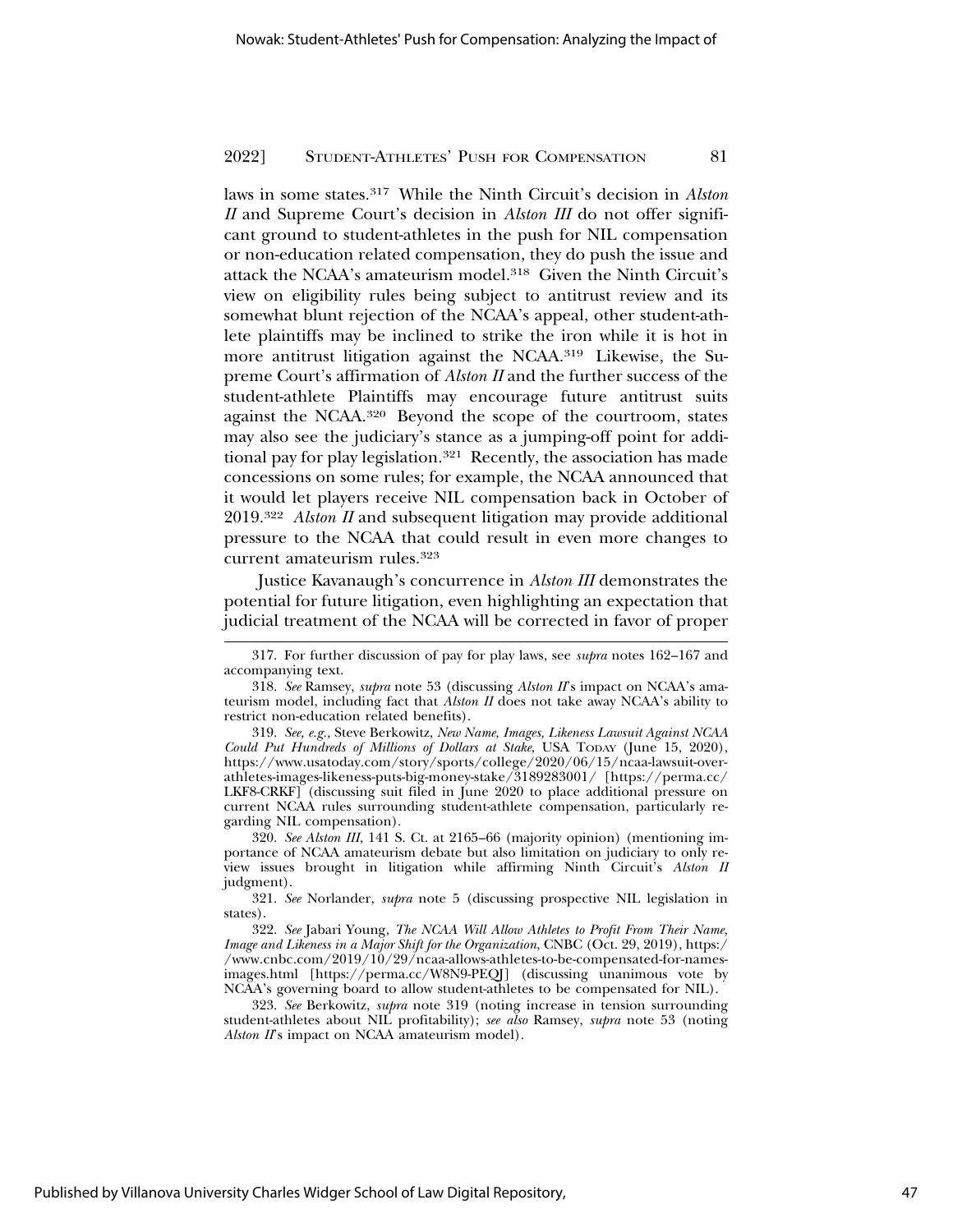antitrust scrutiny.324 Specifically, Kavanaugh's concurrence noted that "the NCAA's remaining compensation rules also raise serious questions under the antitrust laws."325 Moreover, Justice Kavanaugh criticized the "circular theory" the NCAA used to justify its amateurism rules, namely that not paying student-athletes is a "defining characteristic of college sports."326 Kavanaugh accurately states that "[t]he NCAA is not above the law," a quote that will resonate with many future plaintiffs.<sup>327</sup> While Kavanaugh's concurrence has no binding legal impact, his words and analysis could drive other suits.<sup>328</sup>

In addition to the likelihood of future litigation on the issues of amateurism and NCAA rules relating to student-athletes, questions loom over what the federal government will do in response.<sup>329</sup> With state pay for play laws on the horizon, it stands to reason that a federal law could be next.330 Given the country-wide nature of NCAA activities, Congress may decide to oversee this area directly by using its power to regulate interstate commerce.331 Many Con-

<sup>324.</sup> *See Alston III*, 141 S. Ct. at 2166 (Kavanaugh, J., concurring) ("[W]ith surprising success, the NCAA has long shielded its compensation rules from ordinary antitrust scrutiny. Today, however, the Court holds that the NCAA has violated the antitrust laws. The Court's decision marks an important and overdue course correction, and I join the Court's excellent opinion in full.").

<sup>325.</sup> *See id.* (Kavanaugh, J., concurring) (suggesting future consideration of other NCAA compensation rules may be inevitable).

<sup>326.</sup> *See id.* at 2168 (Kavanaugh, J., concurring) (criticizing NCAA's justification for not paying student-athletes).

<sup>327.</sup> *See id.* at 2169 (Kavanaugh, J., concurring) (explaining how NCAA is not exempt from antitrust law).

<sup>328.</sup> For further discussion of Justice Kavanaugh's concurring opinion and its impact, see *supra* notes 324–327 and accompanying text.

<sup>329.</sup> For further discussion of the federal government's possible action, see *infra* notes 330–335 and accompanying text.

<sup>330.</sup> *See* Rudy Hill & Jonathan D. Wohlwend, *College Athletes Now Allowed to Earn Money from Use of Their Name, Image, and Likeness*, NAT'L L. REV. (July 1, 2021), https://www.natlawreview.com/article/college-athletes-now-allowed-to-earnmoney-use-their-name-image-and-likeness [https://perma.cc/N35K-NYFB] (discussing possibility of federal NIL legislation including reviewing previously introduced federal NIL bills that did not get passed).

<sup>331.</sup> *See* U.S. CONST. art. I, § 8, cl. 1, 3 ("The Congress shall have power to . . . regulate commerce with foreign nations, and among the several states."); *see also* David Cruikshank, Comment, *The Fair Pay to Play Act: Likely Unconstitutional, Yet Necessary to Protect Athletes*, 81 OHIO ST. L.J. ONLINE 253, 264–65 (2020) (suggesting California's Fair Pay to Play Act would fail against possible dormant commerce clause challenge because it impermissibly burdens interstate commerce); *Commerce Clause*, CORNELL L. SCH., https://www.law.cornell.edu/wex/commerce\_clause [https://perma.cc/XD46-XJWH] (last visited Oct. 21, 2021) ("The Commerce Clause has historically been viewed as both a grant of congressional authority and as a restriction on the regulatory authority of the States."). In concluding that state laws like California's are likely unconstitutional, Cruikshank proposes that federal action is necessary to protect student athletes "from the exploitative prac-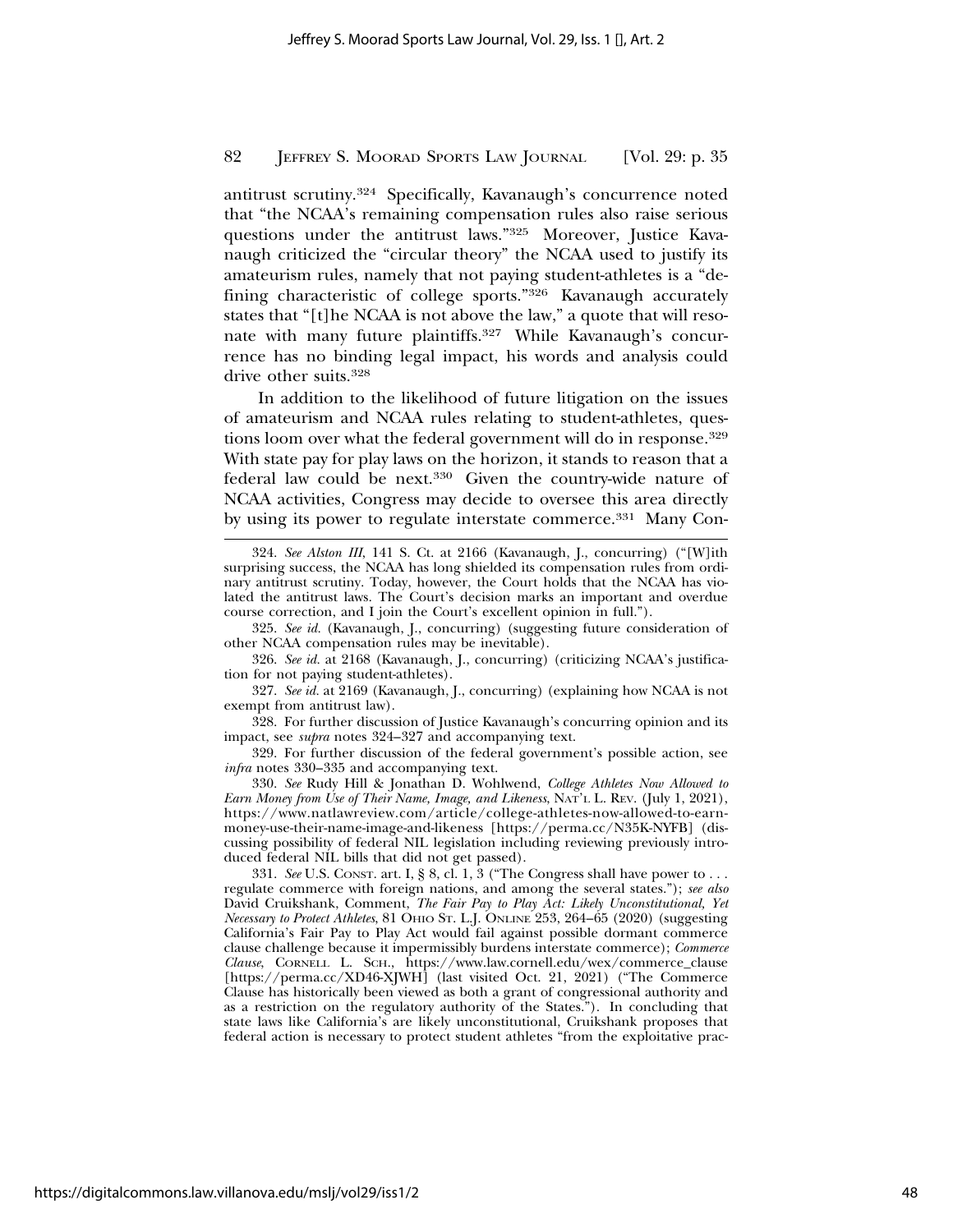gressmembers have voiced support for a federal NIL bill and payment of student-athletes.332 Moreover, *Alston III* demonstrated some level of judicial animosity for current and past NCAA rules circumventing the law.333 Even the NCAA has adopted an interim NIL rule, but is seeking federal legislation in order to eliminate the dysfunction that it believes different state laws will cause; notably, this new rule adoption occurred about a week after *Alston III* was decided.334 With all of this preexisting and burgeoning support for student-athletes, the *Alston* decision could very well be the beginning of a revolution against the NCAA as we know it.<sup>335</sup>

## VII. NO OVERTIME TONIGHT: CONCLUSION

Even before Supreme Court review, the Ninth Circuit opinion stood as another victory for NCAA student-athletes and their opportunities for compensation.336 Limitless education-related compensation is not exactly what most student-athletes have been lobbying for, but it is a starting point.337 As states continue to pass NIL compensation laws that favor student-athletes, it seems NCAA compensation and eligibility rules will inevitably become friendlier to

tices of the NCAA." *See* Cruikshank at 265 (footnote omitted) ("Federal action is required to ensure athletes continue to be protected from the exploitative practices of the NCAA, as state protections like California's Fair Pay to Play Act are likely unconstitutional. Currently, the best way to protect athletes would be federal legislation allowing them to enter into sponsorships and similar arrangements with third parties, enabling them to profit from the use of their NILs.").

<sup>332.</sup> *See* Hill & Wohlwend, *supra* note 330 (noting Senator Mitch McConnell's past statements about necessity of federal NIL bill); *see also* Sally Jenkins, *The College* Sports Debate Comes to Capitol Hill, Athletes Not Invited, WASH. POST (June 8, 2021), https://www.washingtonpost.com/sports/2021/06/08/congress-ncaa-nil-senatecommerce-hearing/ [https://perma.cc/783Q-DNRK] (discussing past efforts at federal legislation proposed by Senators Roger Wicker, Jerry Moran, Chris Murphy).

<sup>333.</sup> *See* Alston III, 141 S. Ct. 2141, 2166, 2169 (2021) (Kavanaugh, J., concurring) (declaring how *Alston III* decision was "overdue course correction" while criticizing NCAA's justification for maintaining strict amateurism rules).

<sup>334.</sup> *See* Michelle Brutlag Hosick, *NCAA Adopts Interim Name, Image and Likeness Policy*, NAT'L COLLEGIATE ATHLETIC ASS'N (June 30, 2021), https:// www.ncaa.com/news/ncaa/article/2021-06-30/ncaa-adopts-interim-name-imageand-likeness-policy [https://perma.cc/M4J3-E4LJ] (noting NCAA adopted policy only as "interim solution" while "work[ing] with Congress to adopt federal legislation to support student-athletes."); *see also Alston III*, 141 S. Ct. at 2141 (noting case was decided June 21, 2021).

<sup>335.</sup> For further discussion of already existing support for student-athletes, see *supra* notes 5, 162–167, 329–332 and accompanying text.

<sup>336.</sup> *See* Ramsey, *supra* note 53 (discussing *Alston II*'s result prohibiting NCAA from limiting education-related benefits for student-athletes).

<sup>337.</sup> *See id.* (noting *Alston II* still allows NCAA limitations on non-education related benefits for student-athletes).